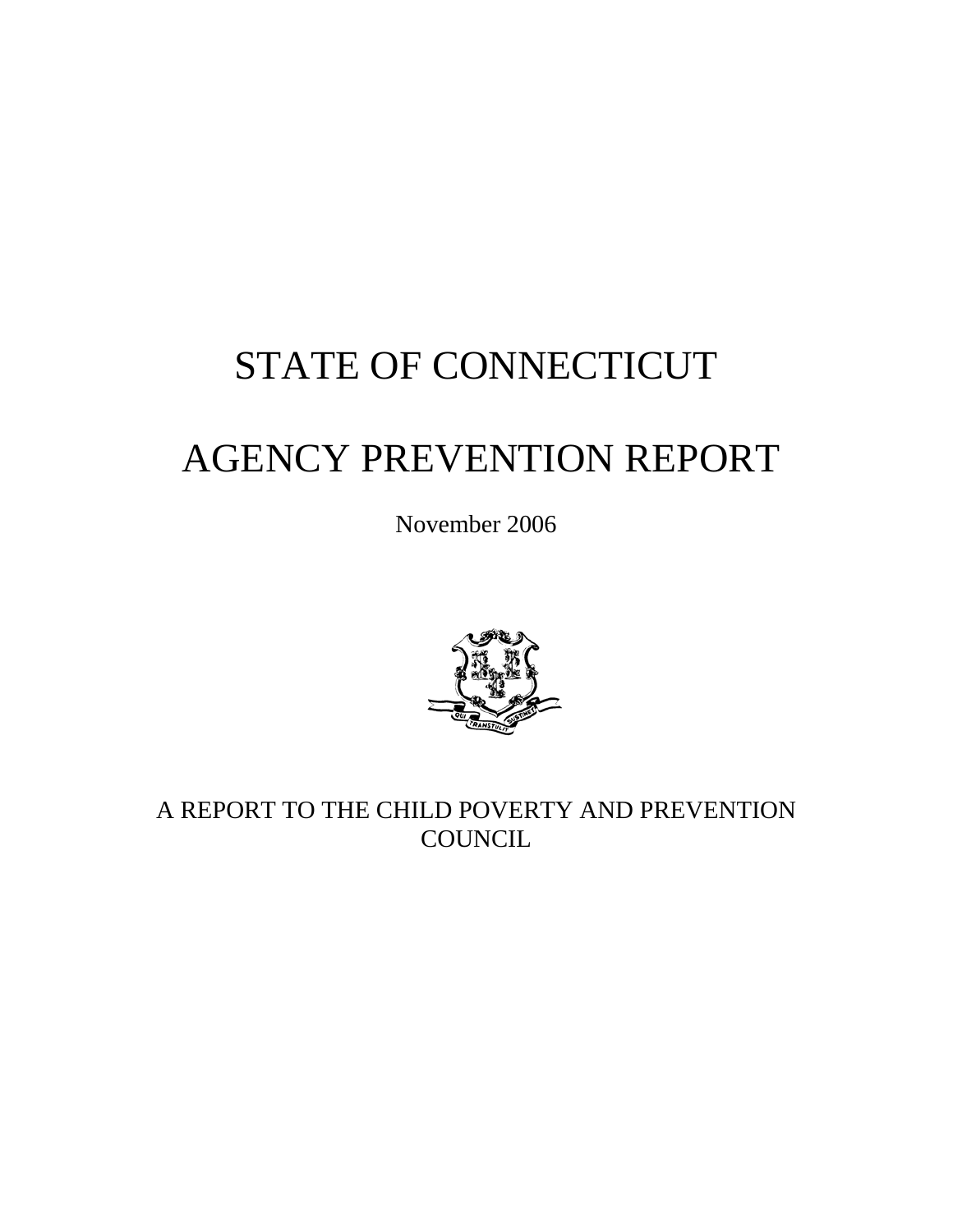## **Table of Contents**

| Background |
|------------|
|            |

|      | $\mathsf{A}$ .<br>Β.                   |                                                      |  |
|------|----------------------------------------|------------------------------------------------------|--|
|      | $\mathcal{C}$ .                        | Child Poverty and Prevention Council 4               |  |
| Π.   |                                        | Development of the State Agency Prevention Report 5  |  |
| III. | <b>State Agency Prevention Reports</b> |                                                      |  |
|      | A.                                     |                                                      |  |
|      | B.                                     | Department of Children and Families 13               |  |
|      | C.                                     |                                                      |  |
|      | D.                                     | Department of Mental Health and Addiction Services30 |  |
|      | E.                                     | Department of Mental Retardation 32                  |  |
|      | F.                                     |                                                      |  |
|      | G.                                     |                                                      |  |
|      | Н.                                     | Office of Policy and Management 49                   |  |
|      |                                        |                                                      |  |

# IV. Appendences

| A.        |                                                   |  |
|-----------|---------------------------------------------------|--|
| <b>B.</b> | P.A. 06-179 An Act Concerning State Investment    |  |
|           | in Prevention and Child Poverty Reduction and the |  |
|           | Merger of the State Prevention and                |  |
|           |                                                   |  |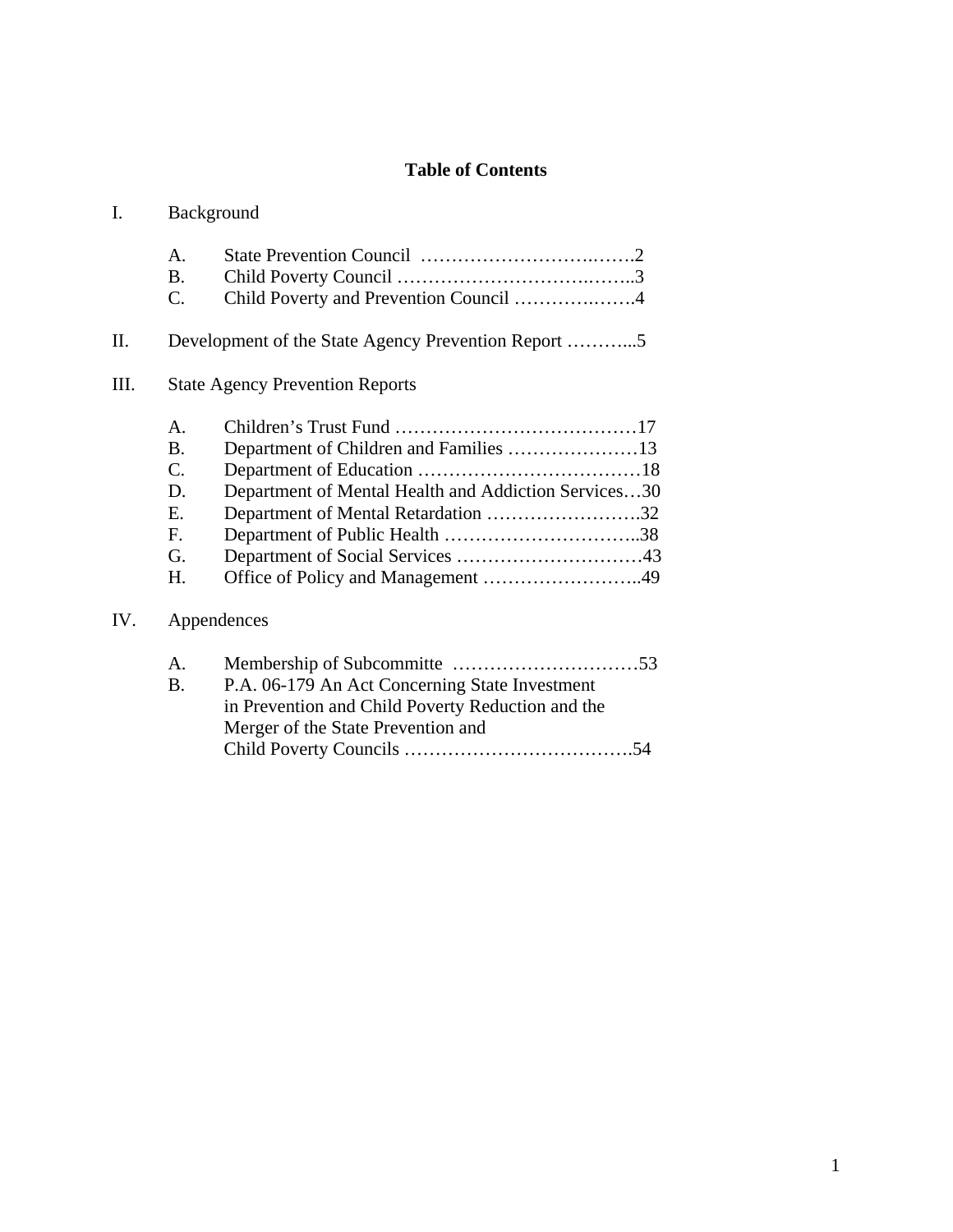#### **I. Background**

#### **State Prevention Council**

The State Prevention Council was created under Public Act 01-121, An Act Concerning Crime Prevention and a State Prevention Council to evaluate and promote prevention work in the State of Connecticut. In essence, the mandate was to establish a prevention framework for the state, develop a comprehensive state-wide prevention plan, offer recommendations to better coordinate existing and future prevention expenditures across state agencies and increase fiscal accountability.

The Council met regularly to ensure that the requirements of the public act were implemented in a comprehensive manner. The membership of the Council included representatives from the Office of Policy and Management, the Chief Court Administrator, and the Commissioners of the departments of Children and Families, Education, Mental Health and Addiction Services, Mental Retardation, Public Health and Social Services.

One of the main tasks of the Prevention Council was the development of a statewide prevention plan. The Council conducted research, analysis and deliberated extensively during the planning and development phase of the plan. The plan included four major recommendations that served to advance formation of comprehensive approaches for prevention within the state. The recommendations were to:

- increase public awareness of the value of prevention
- strengthen state and local networks involved in prevention
- improve data collection on prevention programs
- share and implement best practices

The Council strongly felt that these recommendations when implemented would provide the Council with the information and tools necessary to effectively evaluate and analyze prevention initiatives in the state and set priorities for future prevention programming. The State Prevention Plan was submitted to the General Assembly in 2003.

As stipulated in the public act, the Governor's 2003-2005 Biennium Budget packet included a prevention report with recommendations for appropriations for primary prevention services administered by state agencies that served on the State Prevention Council. The report was released in February 2003.

In 2003, the legislature enacted Public Act 03-145, An Act Concerning the State Prevention Council and Investment Priorities, which required the Council to continue its work to implement its recommendations to foster the development and implementation of a comprehensive and coordinated statewide system of prevention in Connecticut. Implementation of these recommendations served to increase the awareness of the value of prevention. In January 2004, the Prevention Council's progress report was submitted to the General Assembly. This report highlighted statewide prevention initiatives within the policy domains of Early Childhood Development and Youth Development and its relationship to the four recommendations.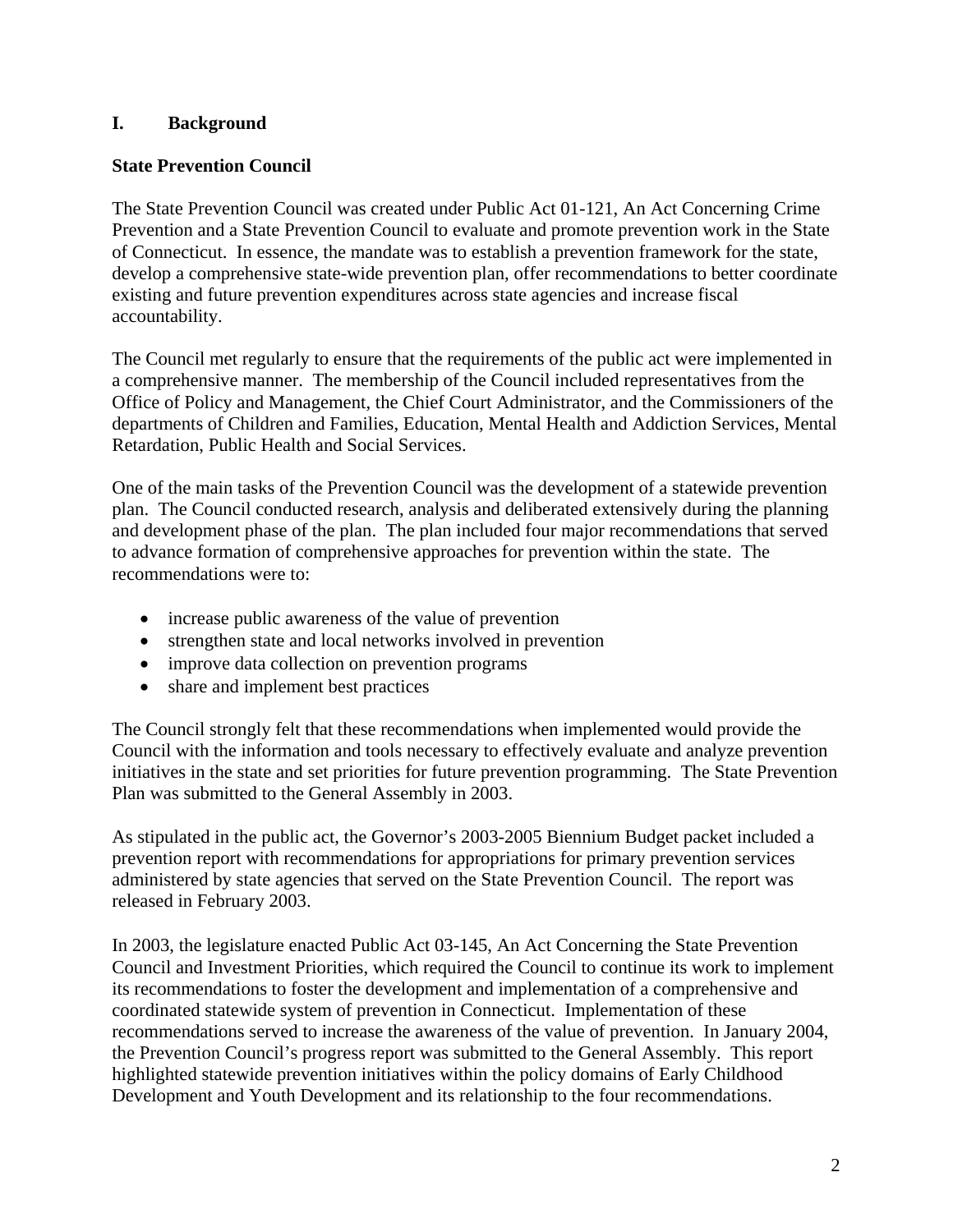In accordance with the stipulations set forth in the public act, the Council submitted its final prevention report in March 2004. The report highlighted the accomplishments and outcomes for statewide prevention initiatives.

#### **Child Poverty Council**

In the Spring of 2004, the Connecticut legislature enacted Public Act 04-238, An Act Concerning Child Poverty establishing a Child Poverty Council. The Council was charged with recommending strategies to reduce child poverty in the State of Connecticut by fifty percent (50%) within ten years.

The legislation required that the Council consist of the following members or their designees: the Secretary of the Office of Policy and Management, the President Pro Tempore of the Senate, the Speaker of the House of Representative, the Minority Leader of the Senate and the Minority Leader of the Hose of Representatives, Commissioners of the Department of Children and Families, Education, Higher Education, Labor, Mental Health and Addiction Services, Mental Retardation, Public Health, Social Services, Corrections, Transportation, Economic and Community Development, Health Care Access, and Child Advocate, chairperson of the State Prevention Council, Executive Director of the Children's Trust Fund, the Executive Director of the Commission on Children, and the Commission on Human Rights and Opportunities.

The Council engaged in numerous strategies to gather the appropriate data to assist in the formation of its recommendations. To that end, the Council presented its first report to the Legislature in January 2004. The report contained 67 recommendations to reduce child poverty in Connecticut by fifty percent over a ten year period. The recommendations were organized under six major objectives:

- enhance families' income and income-earning potential;
- help low income families build assets;
- enhance affordable health care, housing, child care and early childhood education;
- support safety net programs for families with multiple barriers;
- enhance family structure stability; and
- further study child poverty issues and solutions.

In July 2005, the legislature enacted Public Act 05-244, An Act Concerning the Implementation of the Recommendations of the Child Poverty Council. This public act made the executive director of the Commission on Human Rights and Opportunities a member of the Child Poverty Council and required the Council to meet at least twice a year to review and coordinate state agency efforts to meet the goal of reducing child poverty by 50% by June 30, 2014. The Council's annual implementation reports to the legislative committees included progress made toward meeting this goal. The Council continued its work to develop strategies to implement, monitor and report on the implementation of the recommendations.

It is important to note that a number of the Council's recommendations were proposed by Governor Rell and enacted by the legislature in FY 2006-07.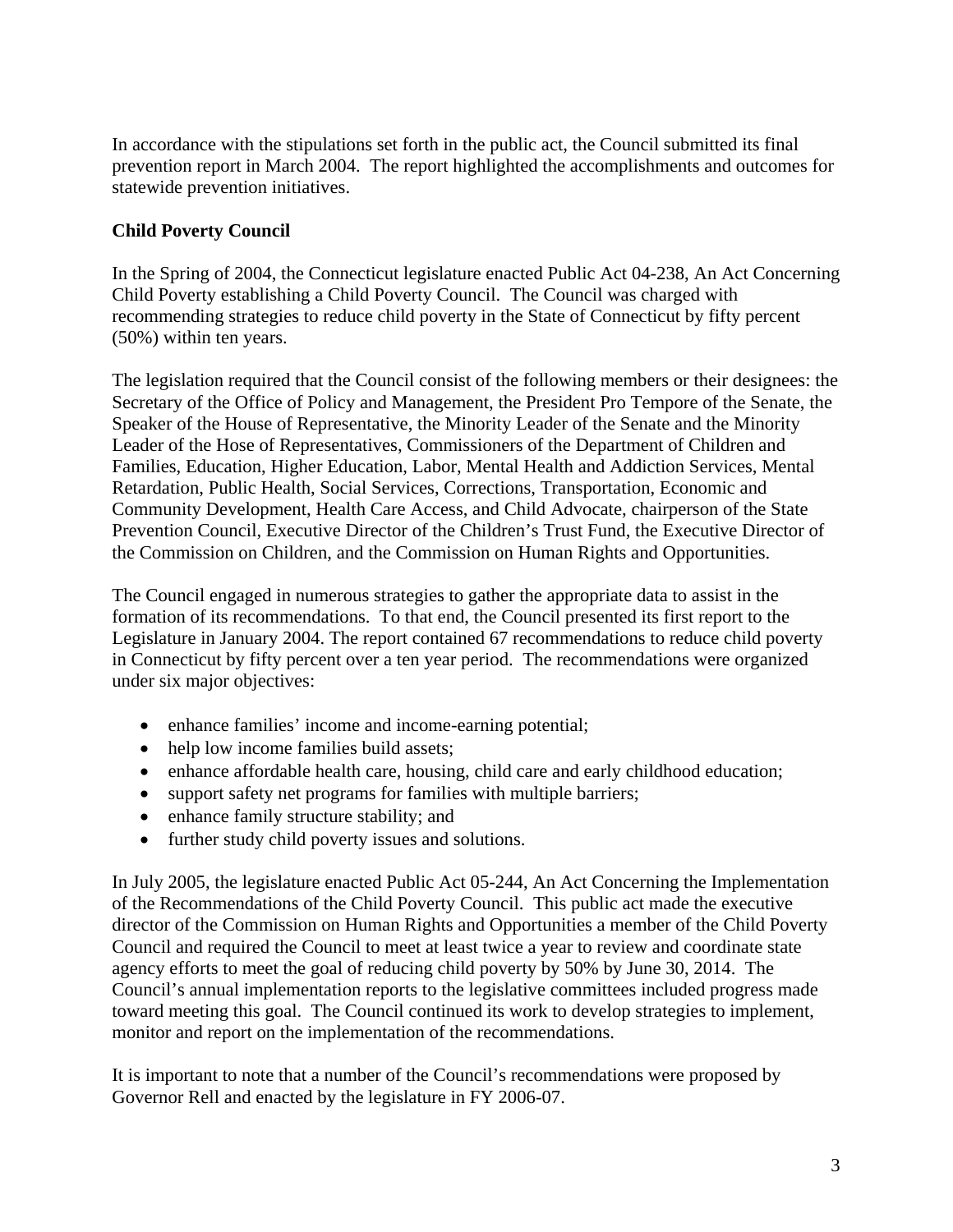In January 2006, the Child Poverty Council submitted a report on progress made towards the implementation of the plan to meet the child poverty reduction goal and the extent to which state actions were in conformity with the plan.

#### **Child Poverty and Prevention Council**

In June 2006, the Connecticut legislature enacted Public Act 06-179, An Act Concerning State Investments in Prevention and Child Poverty Reduction and the Merger of the State Prevention and Child Poverty Councils.

This public act requires the newly formed Child Poverty and Prevention Council (CPPC) to adhere to provisions of the previous councils and imposes additional responsibilities relating to prevention services. The CPPC is comprised of members from both the Child Poverty and State Prevention Councils. In 2006, the Chief Administrator was added to the Council.

The public act directs the Child Poverty and Prevention Council to:

- Establish prevention goals, recommendations and measure prevention service outcomes to promote the health and well-being of children and their families.
- Report to the Governor and various legislative committees on the state's progress in prioritizing expenditures for prevention services in budgeted state agencies with membership on the council including:
	- o Summarizing measurable gains made toward the child poverty and prevention goals established by the CPPC.
	- o Providing examples of successful interagency collaborations to meet the child poverty and prevention goals established by the CPPC.
	- o Recommending prevention investment and budget priorities.

The public act also requires each state agency with membership on the council that provides prevention services to children and families to submit an agency prevention report to the CPPC by November 1, 2006 and November 1, 2007 and must be included in the Council's report to the Governor and legislature. Each agency report must include at least two prevention programs.

This report represents the first State Agency Prevention Report in response to the legislative reporting requirement cited above.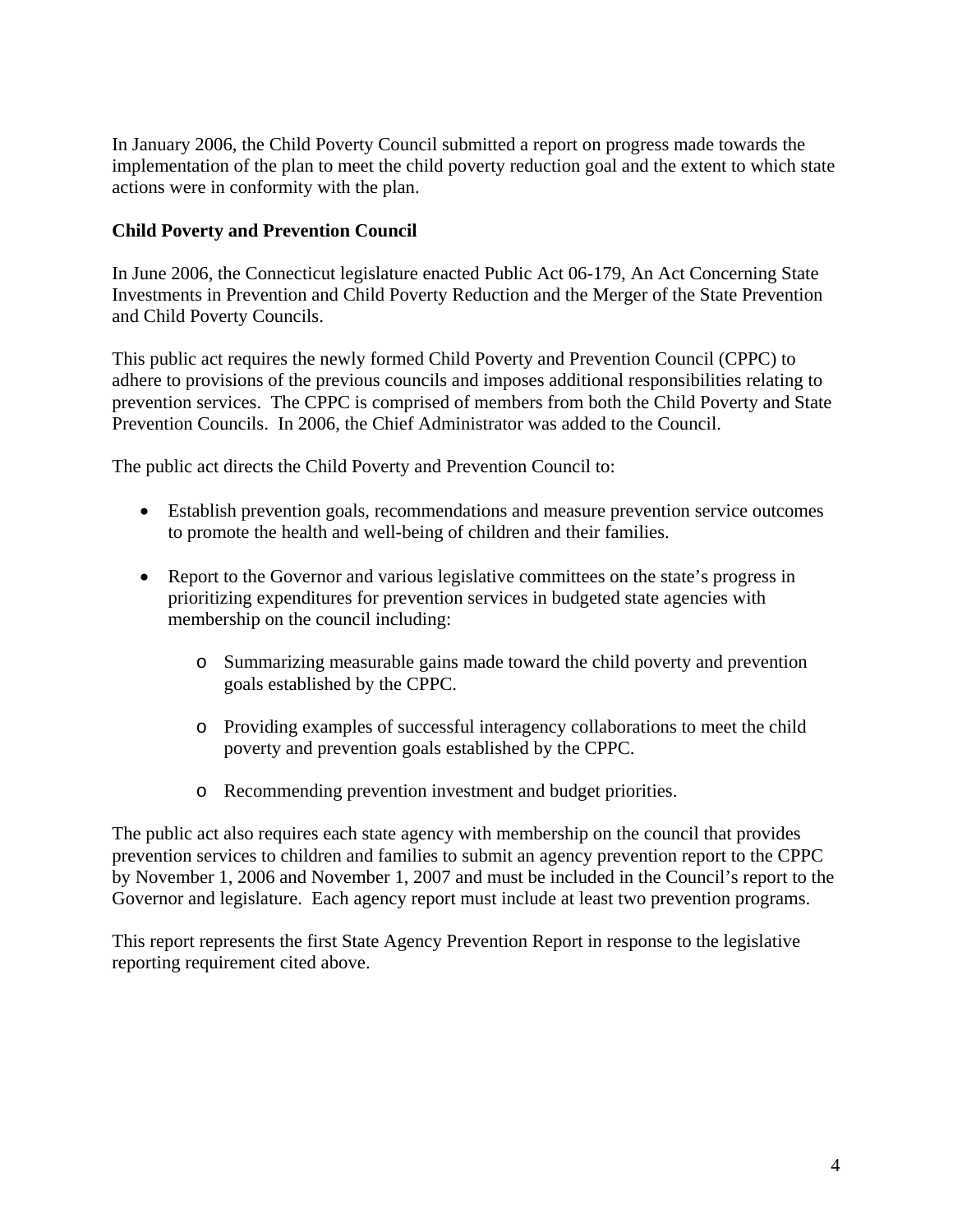#### **II. Development of State Agency Prevention Reports**

In July 2006, OPM convened a subcommittee meeting with representation from each of the state agencies represented on the CPPC. The purpose of the meeting was to discuss reporting requirements, responsibilities of subcommittee members and the process for submission of the state agency prevention reports. Agencies participating were: the Office of Policy and Management, Departments of Children and Families, Education, Higher Education, Labor, Mental Health and Addiction Services, Mental Retardation, Public Health, Social Services, Corrections, Transportation, Economic and Community Development, Office of Workforce Competitiveness, Children's Trust Fund, Judicial Branch, and the Office of Health Care Access.

At the initial subcommittee meeting, OPM proposed an overall approach for the development of the state agency prevention report, which was adopted by subcommittee members. Each agency represented on the Council designated one staff person to serve as the single point of contact for their agency. The contact person distributed all requests for information from OPM to the appropriate division within their agency and forwarded the responses to OPM.

For the purpose of this report, the subcommittee agreed to use the definition of prevention found in the public act:

*Prevention means policies and programs that promote healthy, safe and productive lives and reduce the likelihood of crime, violence, substance abuse, illness, academic failure and other socially destructive behaviors.* 

This definition spans multiple fields and encompasses many types of prevention services. In an effort to focus the scope of the agency's prevention report, the subcommittee agreed to refine this broad definition and report on primary prevention programs that serve children 0-18 and their families. Primary prevention refers to programs designed to prevent or eliminate at risk behavior before a problem occurs and promotes the health and well-being of children.

OPM developed and distributed to the state agencies a report form to capture all relevant prevention data needed to complete the prevention report.

### **III. State Agency Reports**

This section of the report represents an array of primary prevention services that provide intensive, comprehensive and family-centered resources and support that reduces or eliminates high risk behavior and promotes the health and well-being of children and families. Each state agency was given the option to select and report on two or more primary prevention programs that positively impact children aged 0-18 and their families.

Each report includes the following:

- a brief description of the purpose of prevention programs
- the number of children and families served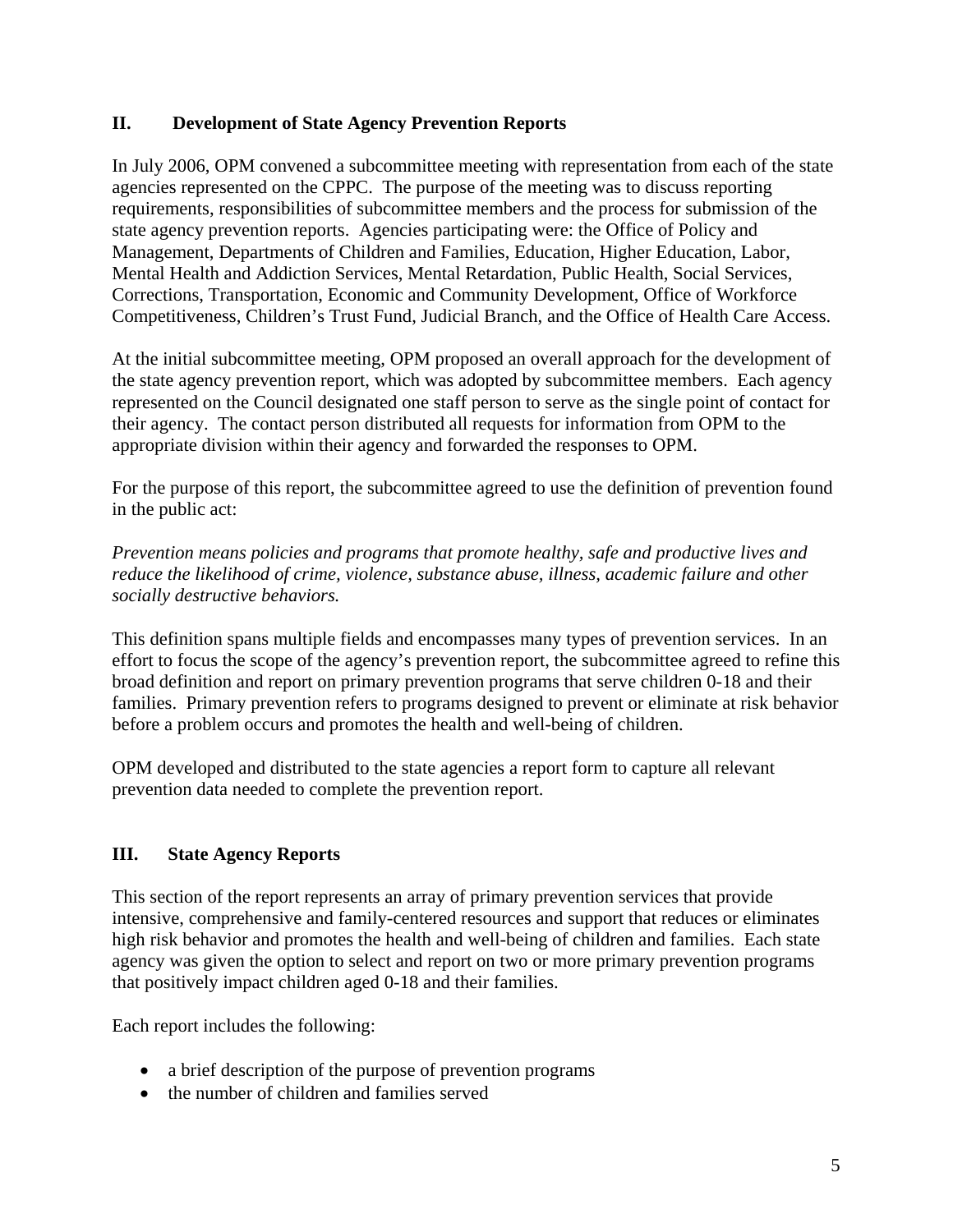- long-term goals, strategies and outcomes to promote the health and well being of children
- a statement on the overall effectiveness of prevention within the agency
- methods used to reduce disparities in child performance and outcomes by race, income level and gender

The departments of Corrections, Labor, Higher Education, Economic and Community Development, Office of Health Care Access, Office of Workforce Competitiveness, and the Judicial Branch, determined that their prevention programs did not meet the definition of primary prevention, and therefore, no reports from these agencies are included in this report.

The state agency prevention programs included in this report are as follows:

#### **Children's Trust Fund Department of Mental Retardation**

Sex Abuse Project Family Supports Family Empowerment Initiative Birth to Three The Help Me Grow Program The Kinship and Grandparent Respite Fund Nurturing Families Network The Parent Trust Fund Shaken Baby Syndrome Prevention Project

**Department of Children and Families Department of Public Health**<br>
Positive Youth Development Initiative Captain 5 Day Nutrition Education Positive Youth Development Initiative Youth Suicide Prevention **Immunization Program** Shaken Baby Syndrome Prevention Project

Even Start Fatherhood Initiative Family Resource Centers Family Supportive Housing Early Childhood Programs/School Readiness Head Start Services & Enhancement

#### **Department of Mental Health and Addiction Services Office of Policy & Management**

Local Prevention Council Programs Neighborhood Youth Center

#### **Department of Education Department of Social Services**

Best Practices Initiative Norwich Reintegration Education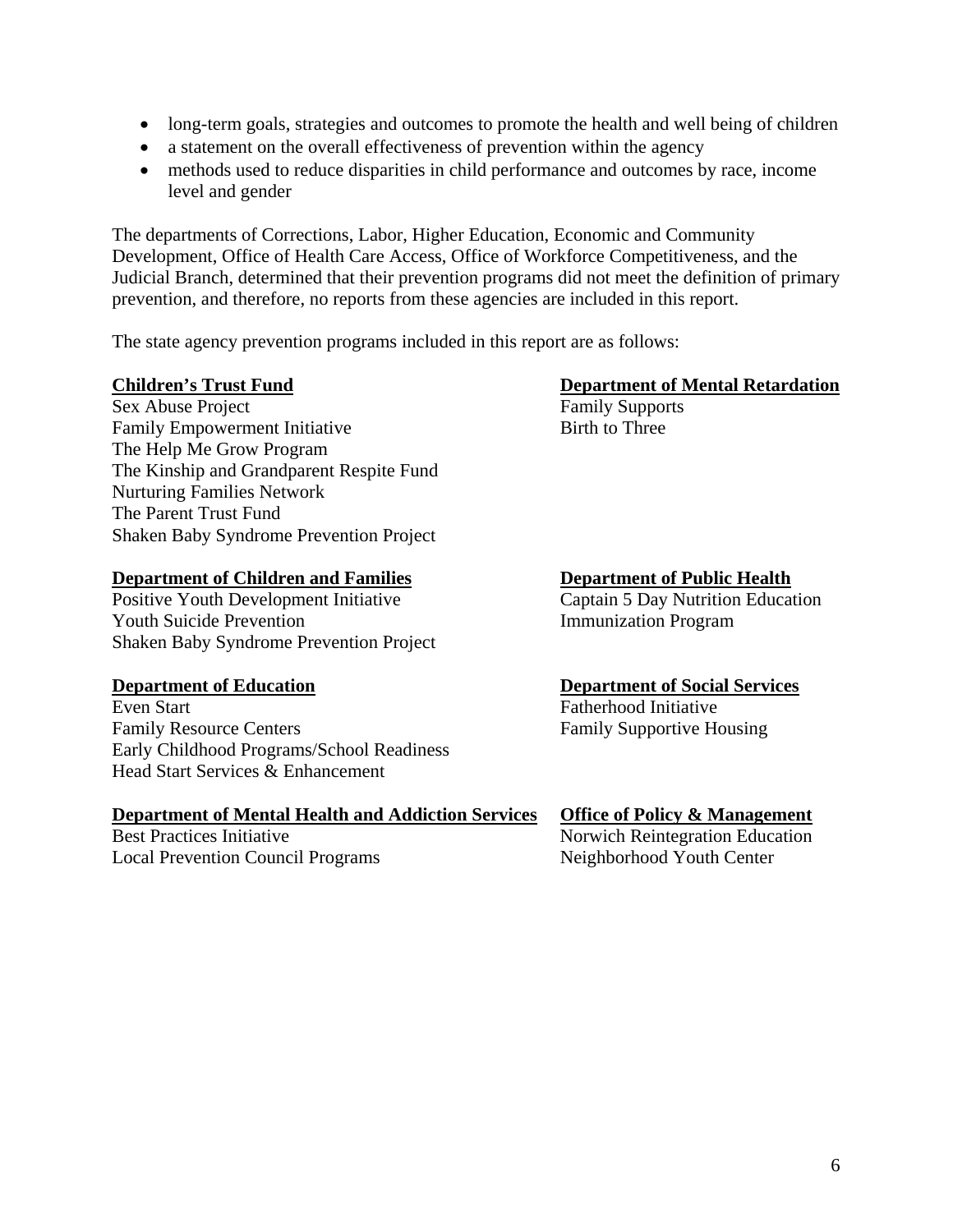#### **Children's Trust Fund**

**Program Name**: Sexual Abuse Project

**Program Description:** This pilot program trained teachers in every school in East Hartford and spoke with hundreds of parents and others interested in preventing childhood sexual abuse. The Child Sexual Abuse Prevention Project at ChildPlan, Inc. grew out of the work of the Trust Fund's Childhood Sexual Abuse Prevention Coalition in 2003. The project builds upon the work of the coalition by developing strategies to prevent child sexual abuse by focusing on involving adults throughout the community in these efforts.

**Number of children and families served:** 425 professionals and 400 parents were served during 2005- 2006.

**Program Name:** Family Empowerment Initiatives

**Program Description:** Family Empowerment Initiatives include 8 prevention programs that assist high-risk groups of parents with children of various ages. The programs are co-located in various settings including a school, a substance abuse center, a prison, a domestic violence shelter, a child guidance center and a public housing project where families may be addressing other issues.

These programs help families to address a whole range of issues including parenting and family relationships.

**Number of children and families served:** 647 children and families were served during 2005 – 2006.

**Program Name:** The Help Me Grow Program

**Program Description:** The Help Me Grow Program is a prevention initiative that identifies and refers young children with behavioral health, development and psychosocial needs to community-based services. The program bridges the gap between children with early signs of developmental problems and the services designed to address them. The program serves children who may not be eligible for the state's Birth to Three or preschool special education programs, yet are still at risk for developmental problems.

**Number of children and families served:** 9,345 children and families served since January 1, 2000.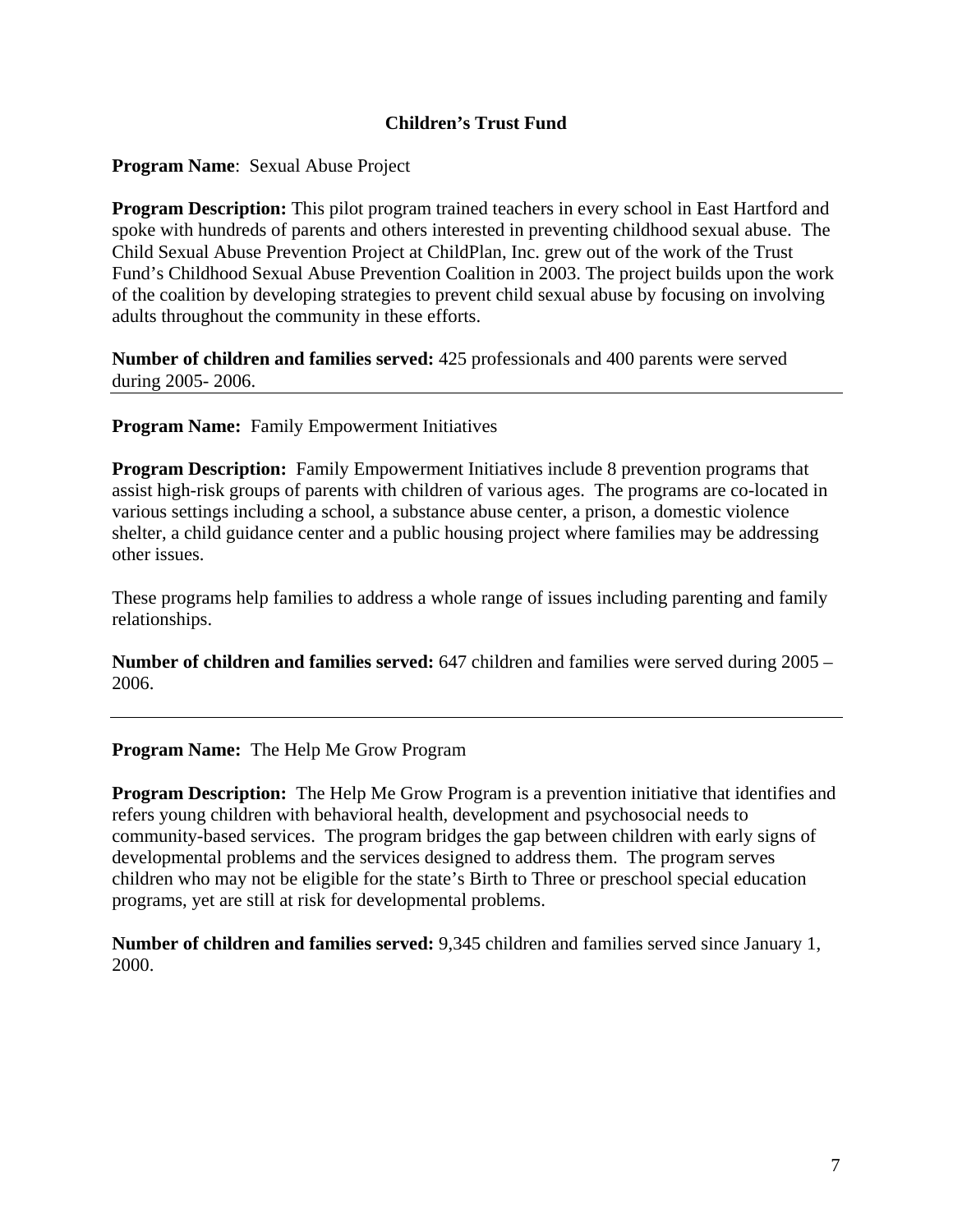#### **Program Name:** The Kinship and Grandparents Respite Fund

**Program Description:** The Kinship and Grandparents Respite Fund awards small grants to orphaned or abandoned children and the court-appointed relative guardians they live with. The Trust Fund provides funding to eight probate courts to administer the program. The grants provide for a range of activities including tutoring, camp, fees for a variety of programs and extra-curricular experiences, clothing, eyeglasses and other basic necessities and respite for the caregivers.

**Number of children and families served:** 2,018 children and families serviced from July 5, 2005 through June 6, 2006.

**Program Name:** Nurturing Families Network (NFN)

**Program Description:** This program operates out of 25 of the twenty-nine birthing hospitals in the state and in 10 community centers in the city of Hartford. NFN provides education and support for all interested new parents and intensive home visiting services for parents identified as most at risk. The NFN reaches more than 4,000 first time families each year and has offered home visiting services to approximately 3,243 vulnerable families at risk of abusing, neglecting or abandoning their children. The program is expanding to eight neighborhood service areas in the City of New Haven and is expecting to reach an additional 250 vulnerable families through its home visiting services. The home visitors become involved during the mother's pregnancy and continue working with the family, on average, for nineteen months. The home visitors teach child development and help the family to bond with and take hold of their responsibility to their child. Seventy percent (70%) of the time fathers are involved. Home visitors support the parent to finish school, to secure a job, and to find and utilize the services of a pediatrician. They connect families to WIC, and to counselors and others in the community who can help. The Network also offers intensive group support to parents and extended family members. The program teaches the family appropriate expectations for their children and fosters empathetic understanding and strategies for enhancing the well being of children. Approximately 600 families have participated in the Nurturing Program each year.

**Number of children and families served:** 24,155 children and families served since the program began.

#### **Program Name:** The Parent Trust Fund

**Program Description:** The Parent Trust Fund provided 29 grants to offer classes to parents to help improve the health, safety and education of children by training parents in leadership skills and by supporting the involvement of parents in community affairs.

**Number of children and families served:** 577 parents were served during 2005 – 2006.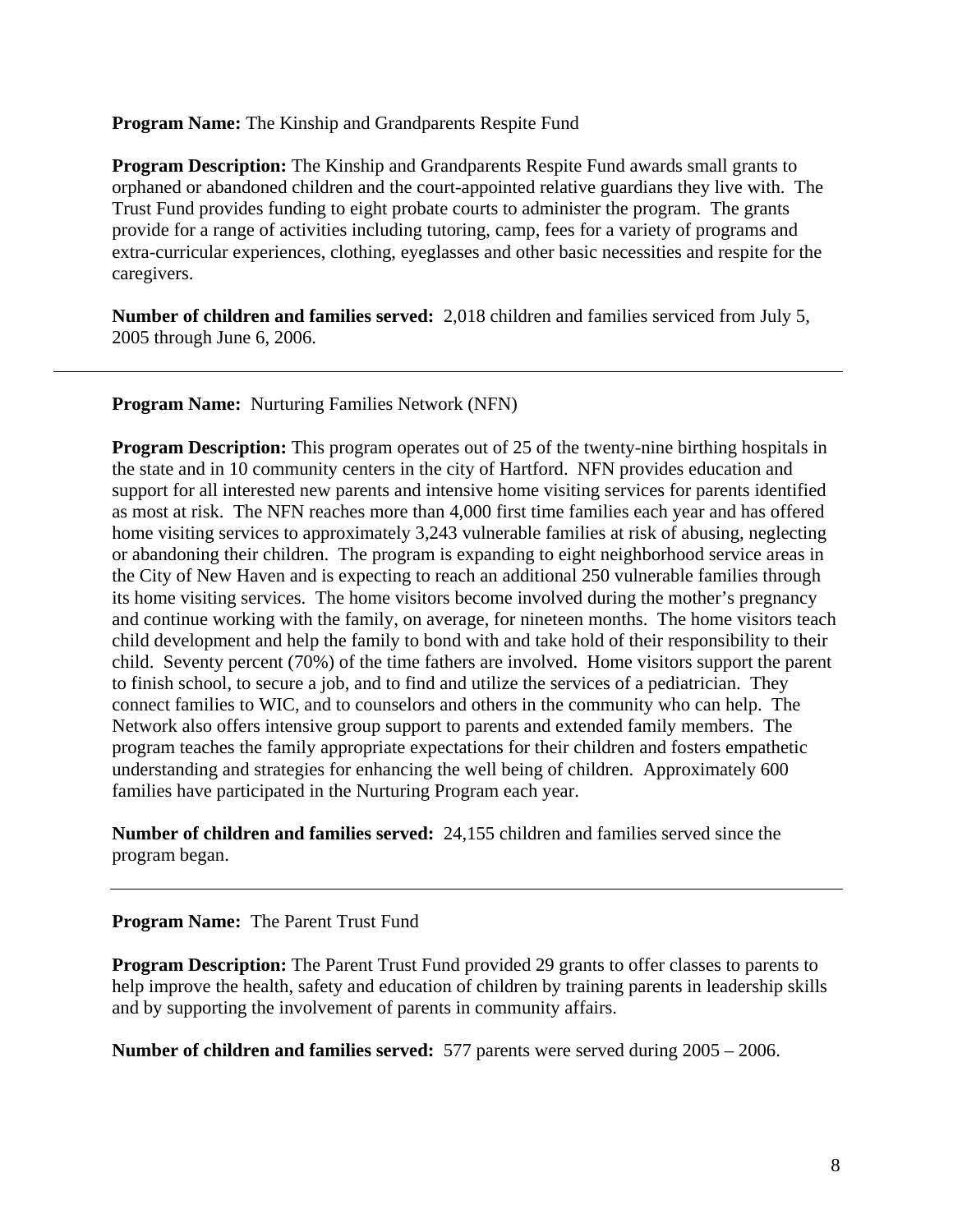#### **Program Name**: Shaken Baby Syndrome

**Program Description:** The Shaken Baby Prevention project trained hospital based medical professionals and community service providers throughout Connecticut on integrating a national model of prevention into their practice. The training program has been widely accepted into many local high schools' health and well-being curriculum. Three regional trainers provide outreach, education and support to the community on preventing shaken baby syndrome.

**Number of children and families served:** 550 participants have attended presentations during 2005-2006.

**Long-Term Agency Goals:** The goal of the Children's Trust Fund is to prevent child abuse and neglect and to ensure the positive development of children.

The funds appropriated to the Children's Trust Fund are used to support community efforts that assist families. The community programs are designed to engage families before a crisis occurs – to actually keep abuse and neglect from happening.

This strategy is working. The programs supported by the Children's Trust Fund are making a difference in the lives of children and their parents while reducing the number of families that enter the state child welfare system.

**Strategies:** To achieve its goal the Trust Fund:

- Conducts research to better understand and assess areas of risk for child absue and neglect, finds the most effective ways to assist familes, and develops strategies for improving the skills of service providers.
- Funds broad-based prevention efforts in communities that have been shown to address known risk factors for child abuse and neglect, including poverty, substance abuse, domestic violence, and social isolation.
- Funds programs that include a strong focus on matters that effect the well being of children including improving parent-child bonding and interaction, parenting skills and family relationships, healthy living and health care access, and developmental monitoring.
- Offers a range of program services to meet the needs of all families.
- Trains human services staff in prevention approaches and stratgeies to engage and assist culturally diverse and vunerable families.
- Supports a network of agencies that work together to support families around their multiple needs.
- Increases public awareness and participation in efforts to prevent child abuse and neglect.

#### **Outcomes:**

- Reduced rate and severity of child abuse and neglect
- Improved parent –child interaction and parenting skills
- Connection to health care providers, high immunization rates
- Gains in household stability, education, employment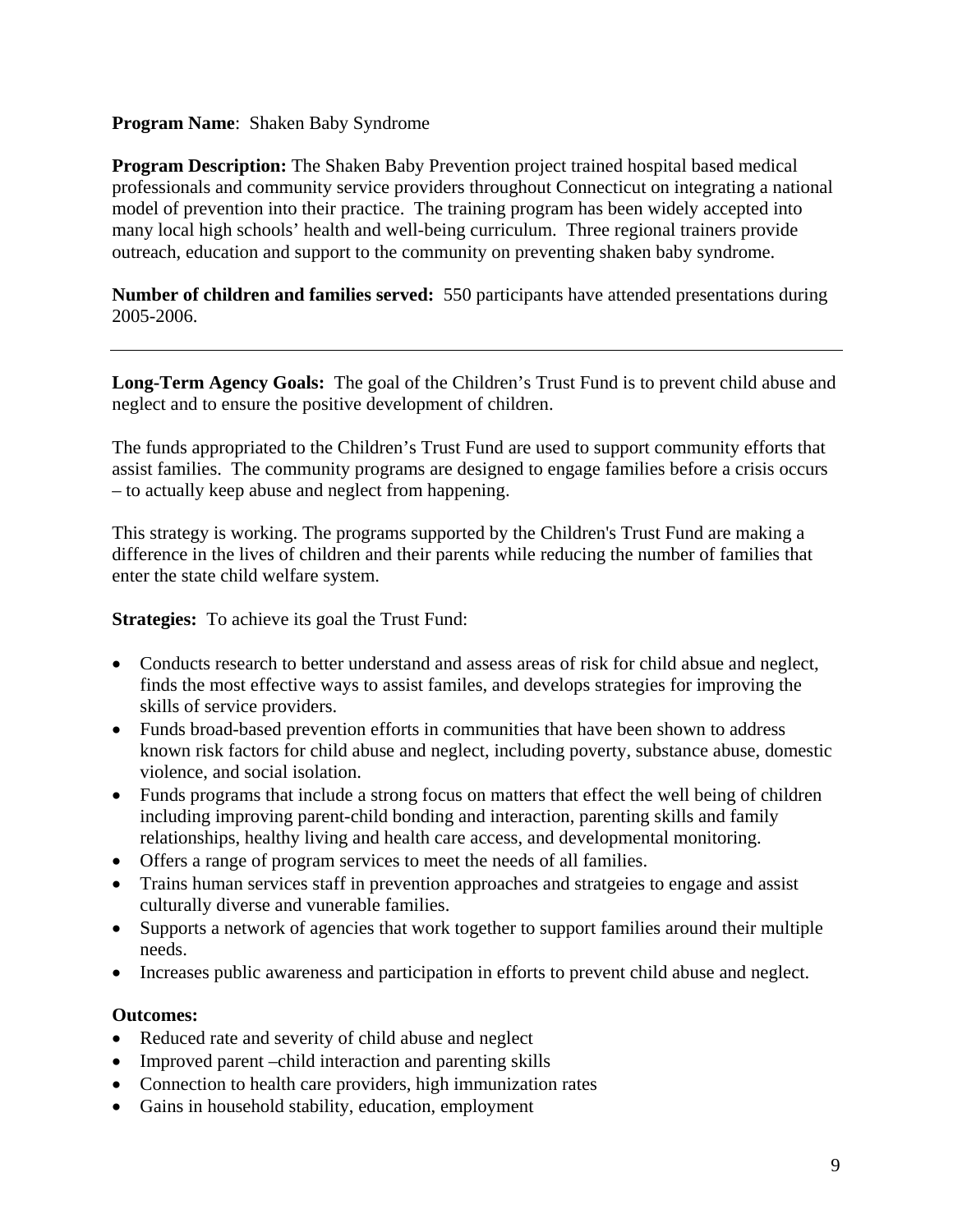- Less financial hardship, access to more resources
- Enhanced family relationship and parent well-being
- Increases in developmental monitoring and access to services
- Enhanced child well being over time.

**Measure of Effectiveness:** Several studies conducted at the University of Hartford's Center for Social Research show that programs supported by the Trust Fund are successfully providing support and assistance to high-risk families. The studies show that these programs are reducing the incidence and severity of child abuse and neglect and are helping parents to take hold of their responsibilities and to become better caregivers. Highlights of this research follows:

- The incidence and severity of child abuse and neglect in the high-risk families served by the Trust Fund is much less than expected.
- The evaluation on its Nurturing Families Network (NFN) shows the incidence of abuse and neglect to be well below that of high-risk families not participating in this type of program; 3% compared to 19%.
- The immunization rate for two-year old children whose families are involved in the program is 93% compared to 73% for two years olds with similar demographic background on Medicaid.
- A significant percentage of the parents are completing high school, becoming employed and moving out of financial hardship.
- The percentage of mothers establishing independent households increased from 53% to 93% in the second year of program involvement. This is a significant outcome, likely to ensure the future safety of children, given the high number of mothers who were living in abusive or violent or potentially violent households at the start of their program involvement.
- Families are also improving parent-child relationships as well as parenting capacity, attitudes and behavior.

Other research on home visiting shows that the early intervention reduces rates of tobacco and alcohol use, episodes of running away, behavioral problems, arrests, convictions, and sexual promiscuity among teenagers whose families had been reached in this way.

Research on other Trust Fund efforts have found that health care providers have increased their use of developmental surveillance and referrals of at risk youth following training.

**Methods:** The Trust Fund uses intensive home visiting, developmental surveillance and early identification of developmental delays and behavioral problems, and parent engagement to reduce racial and economic disparity.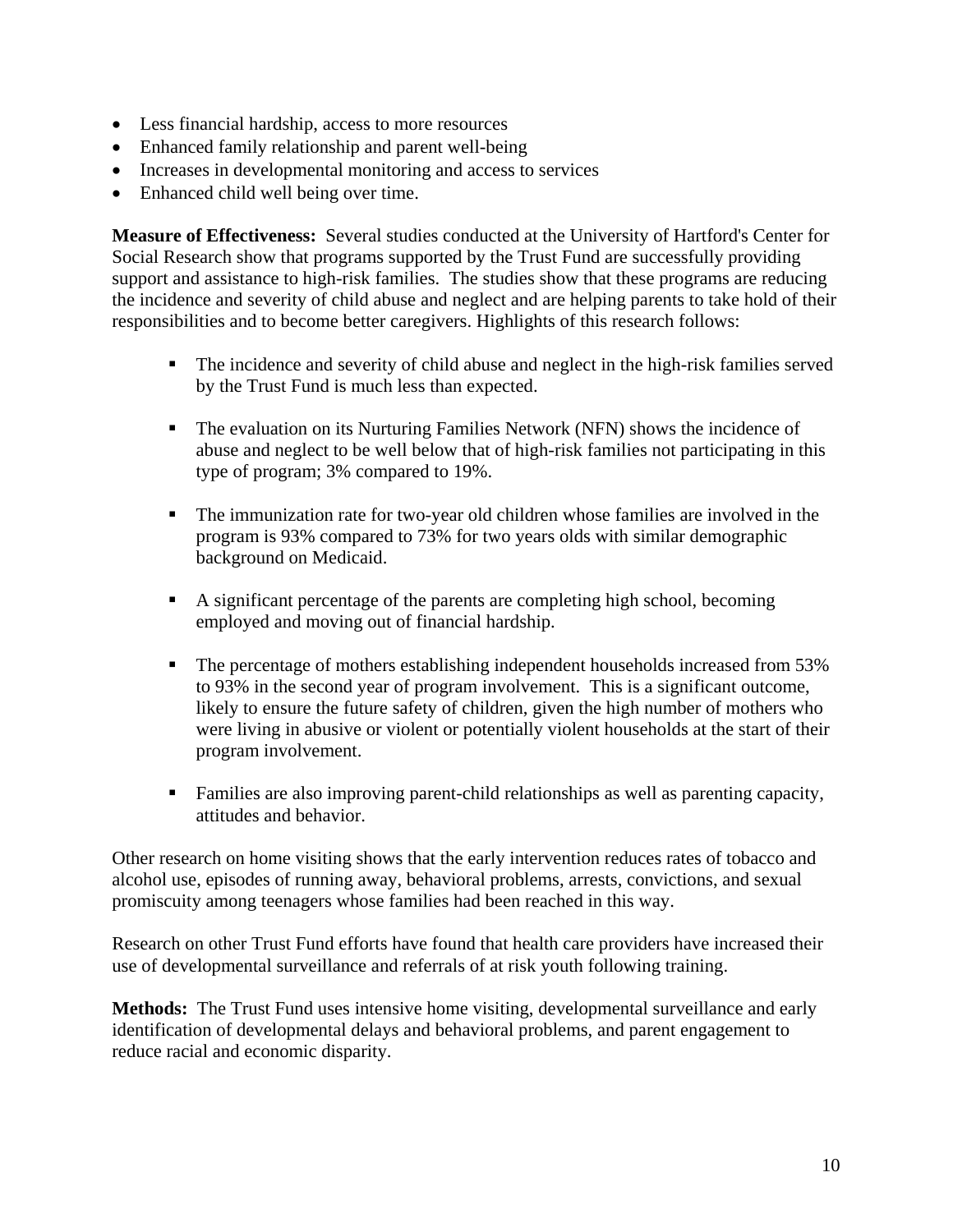#### **Intensive multi-focused home visiting:**

Several studies have found that home visiting services reduce disparities in child performances and outcomes by race and income level.

One study, conducted by the Missouri Department of Elementary and Secondary Education, found that children enrolled in preschool - whose families participated in a home visiting program - scored significantly higher on all measures of intelligence, achievement, and language ability than children in the comparison group whose families did not receive home visiting services.

The parents who participated in the home visiting program were mostly young, poor, undereducated, single heads of household. Their children shattered the conventional wisdom that they would perform poorly in school. The children did as well as the national norm for children their age - with roughly 15% exceeding the national norm. The children out performed a comparison group of children from wealthier and more stable families not considered at risk for poor outcomes (study available upon request).

How does Help Me Grow reduce disparities by race, income level and gender…?

The National Research Council's report Neurons to Neighborhoods (Shonkoff and Phillips, 2000) and RAND's analysis of early childhood interventions, Investing in Children, (Karoly et al, 1998) indicate that high quality early intervention programs can have very positive results for those children receiving services. These included increases in short and long term academic achievement, reduction in grade retention rates, and reductions in special education referrals and reduction in teenage pregnancy.

The Help Me Grow program offers universal access to anyone in Connecticut who has concerns about their child's learning, behavior or development. Thousands of families have been connected to critical early intervention programs. Help Me Grow provides training to child health providers on developmental screening and connection to services. The Help Me Grow staff has visited over 50% of Connecticut's pediatric and family practices. Based on this research project, funded through the Commonwealth Fund, referrals for early intervention have doubled. In addition, Connecticut is the only state that provides universal access to an on-going child development monitoring system called *Ages & Stages.* Anyone in the state can access this free service.

**Other:** Child abuse and neglect is at the root of many of the problems children face. Children who are abused or neglected are at high risk for developmental and behavioral problems, health issues, learning disabilities and cognitive delays.

Abused or neglected children are more likely to become involved with the child protection and juvenile justice systems and to become involved with the departments of Social Services, Corrections and Mental Health as adults.

Children fare best when they are nurtured by parents who provide for their needs and help through difficult times growing up. And yet we find that most of the families who participate in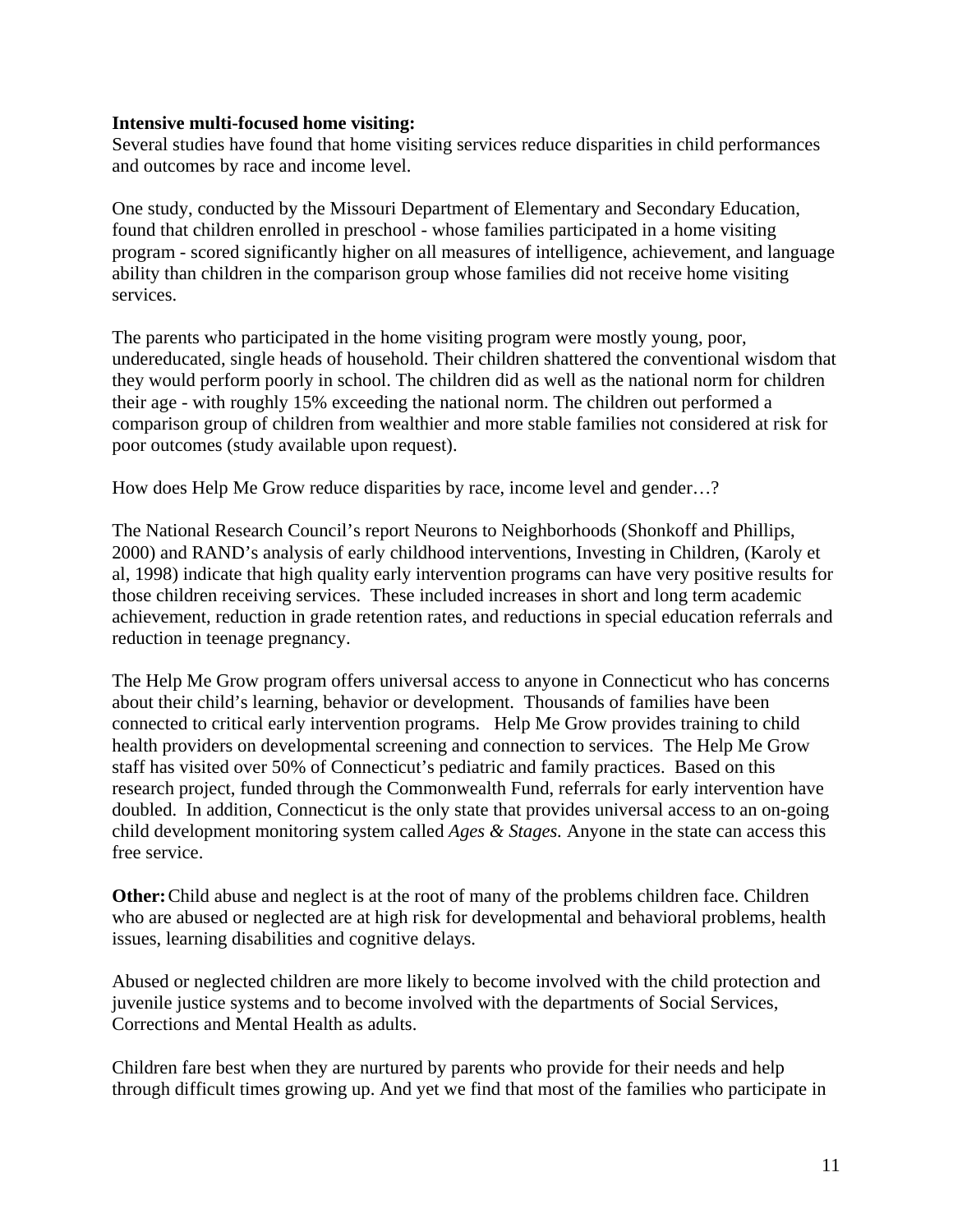Trust Fund programs are ripe for a crisis. More than half of the parents served were abused themselves as children, most are poor and have a limited education and more than half are teenagers – who are just growing up themselves.

As a result, many of the mothers are having difficulty bonding with their babies and meeting the needs of their infants. In Connecticut there are thousands more families who struggle with the demands of parenting and who are in the high range for abuse potential.

It is critical that families are reached before a crisis occurs. Child abuse and neglect must be prevented.

While prevention is a relatively new field, research demonstrates that the strategies employed by the Children's Trust Fund can help more families and more children have a better life. By preventing child abuse and neglect we have a better chance of keeping children safe in their homes, able to perform well in school and have a productive future.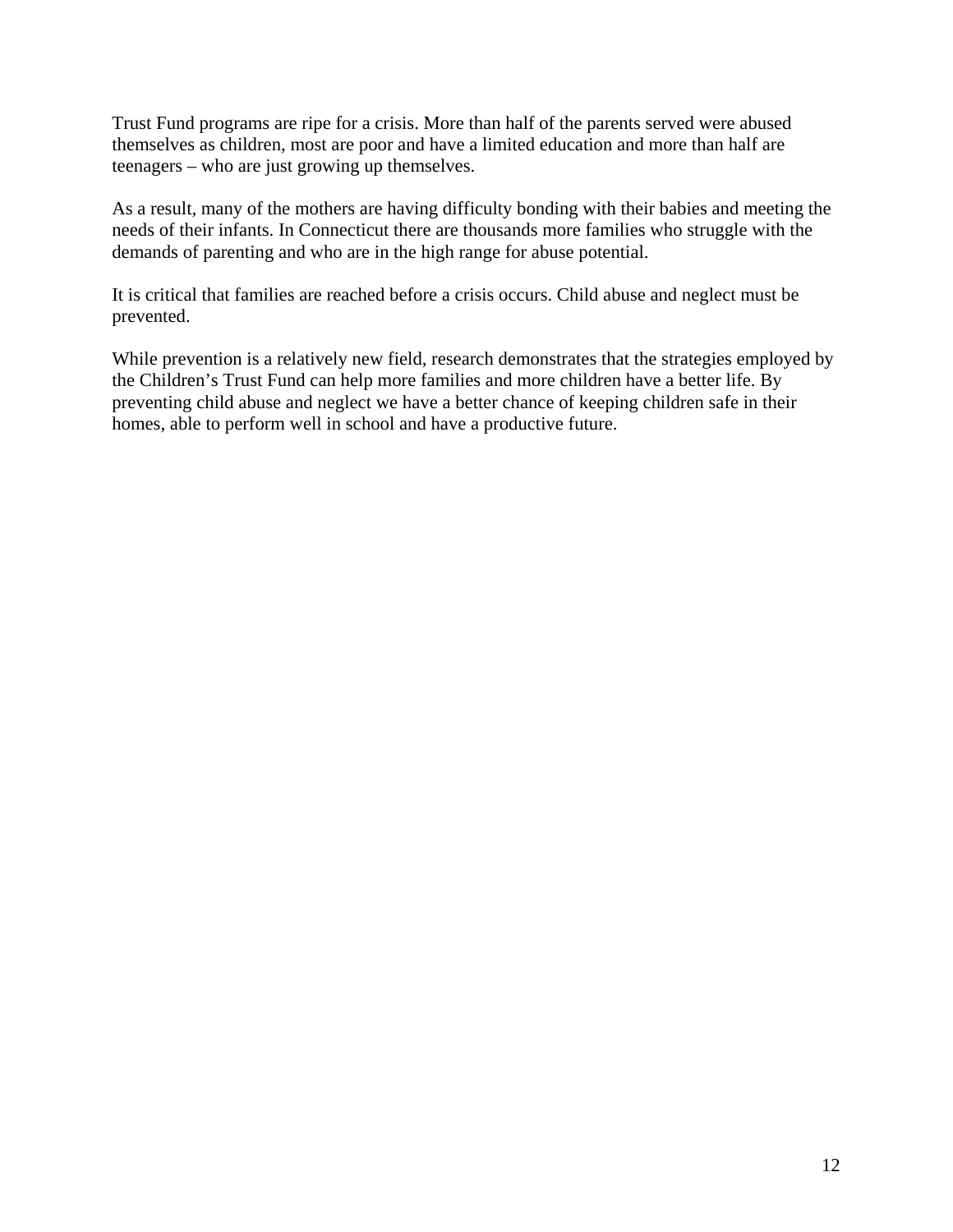#### **Department of Children and Families**

#### **Program Name:** Positive Youth Development Initiative

**Program Description**: The Department funds 6 agencies, all using evidence-based or best practice models, to provide positive youth development and family strengthening programs. The Bureau staffs bimonthly technical assistance meetings. An independent evaluator is assisting the Department, in partnership with the providers, to develop common outcomes for this initiative, gather data and monitor effectiveness.

**Number of children and families served:** Approximately 803 children and their families were served in SFY 2005-2006.

#### **Long-Term Agency Goals:**

- An increase in the social-emotional skills of children through a universal prevention program/strategy;
- An increase in support and opportunities for young people through enrichment and/or recreation;
- An increase in bonding of children to their parents, school and peers; and
- An increase in the engagement of/and communication with families.

**Strategies:** The Positive Youth Development Initiative promotes approaches that help young people grow into competent, healthy adults by providing them with opportunities to build skills, help their communities, and form healthy relationships with others. The youth development approach defines goals or outcomes, based on the capacities, strengths, and developmental needs of youth. Therefore youth must be included in any planning sessions, committees or coalitions that are going to make decisions directly affecting them. Similarly the diversity of gender, culture, ethnicity, religion, economic status, etc. in the target group must be recognized and represented in the planning process.

**Outcomes:** Increase student and parental life skills thereby reducing risk level and increasing the probability of youth success in school and future endeavors through the sustained implementation of universal and indicated evidence-based prevention programs for youth and families statewide. This is a new initiative and possible outcomes are yet to be determined.

The possible outcomes under discussion within the agency include the following:

- Completion/graduation from program
- Decrease in drug use / delayed initiation of use
- Decrease in aggression/violence
- Increase in positive peer network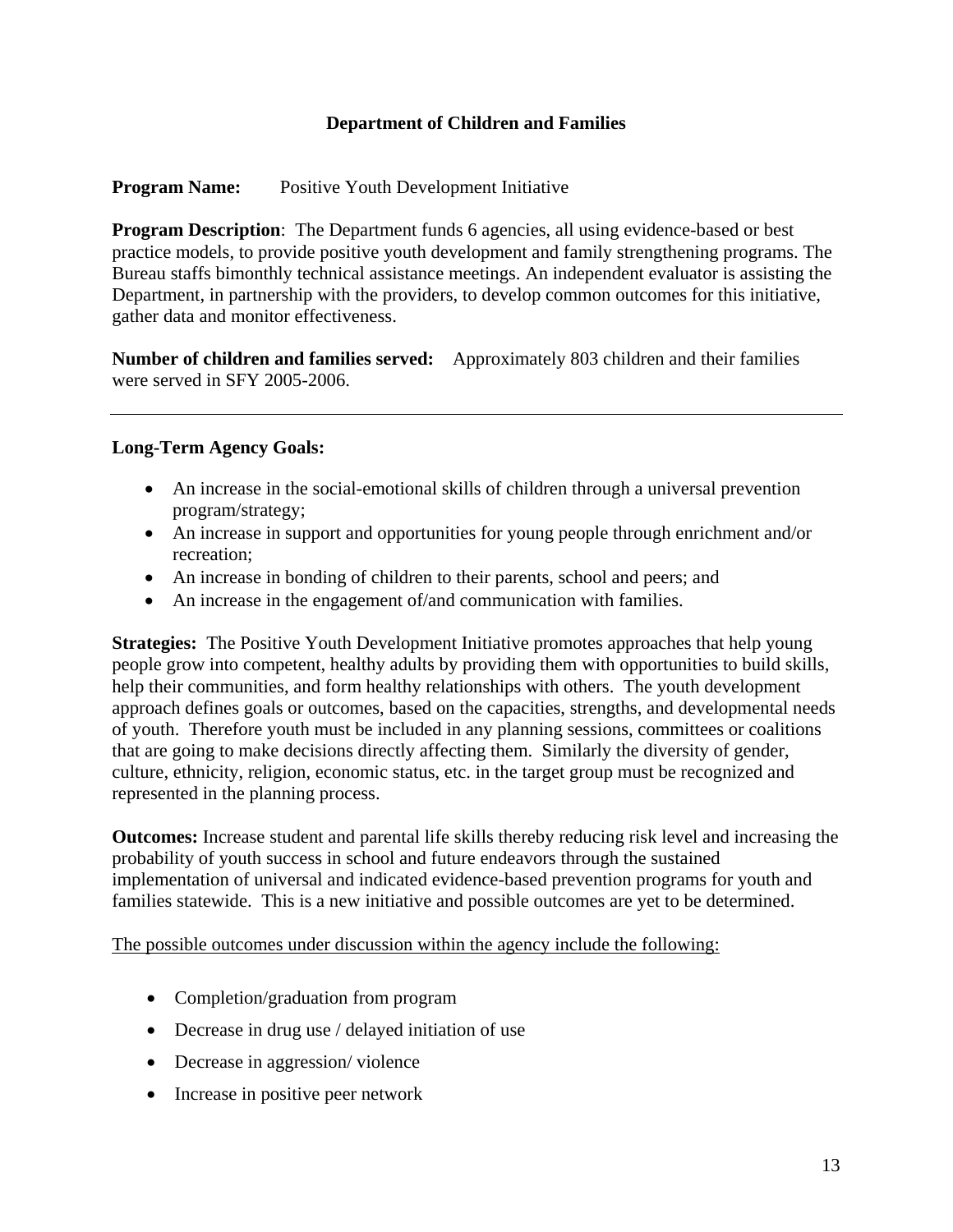- Increase in internal locus of control for youth and parents
- Increase in knowledge of & ability to identify and control moods including anger
- Increase in young persons' self-efficacy
- Increase in school bonding
- Improvement in attendance
- Improvement in graduation rate
- Improvement in grades
- Decrease in DCF involvement
- Increase in youth involvement in their "passion"
- Increase in parental skills (e.g., coping, monitoring, communication, discipline) and their application
- Increase in parental involvement with school
- Increase in help-seeking behavior by youth and parents
- Decrease in perceived isolation by families

**Measure of Effectiveness:** One measure is the integration of prevention throughout the Department. DCF Prevention Liaisons have been established in all Area Offices and facilities and meetings are held monthly.

**Methods:** All services must be provided in a context that is child centered, family-focused, strength based and culturally competent.

#### **Program Name:** Suicide Prevention

**Program Description**: CT Youth Advisory Board was legislatively established in 1989 within the Department of Children & Families. The membership is comprised of volunteers, community and state agency representatives with the goal of preventing suicide among children & youth. This goal is accomplished through statewide awareness campaigns and training.

**Number of children and families served:** 271 people were trained in SFY 2005-2006.

#### **Long-Term Agency Goals:**

- Increase public awareness of the existence of youth suicide and means of prevention;
- Make recommendations to the Commissioner of the Department of Children and Families for the development of state-wide training in the prevention of youth suicide;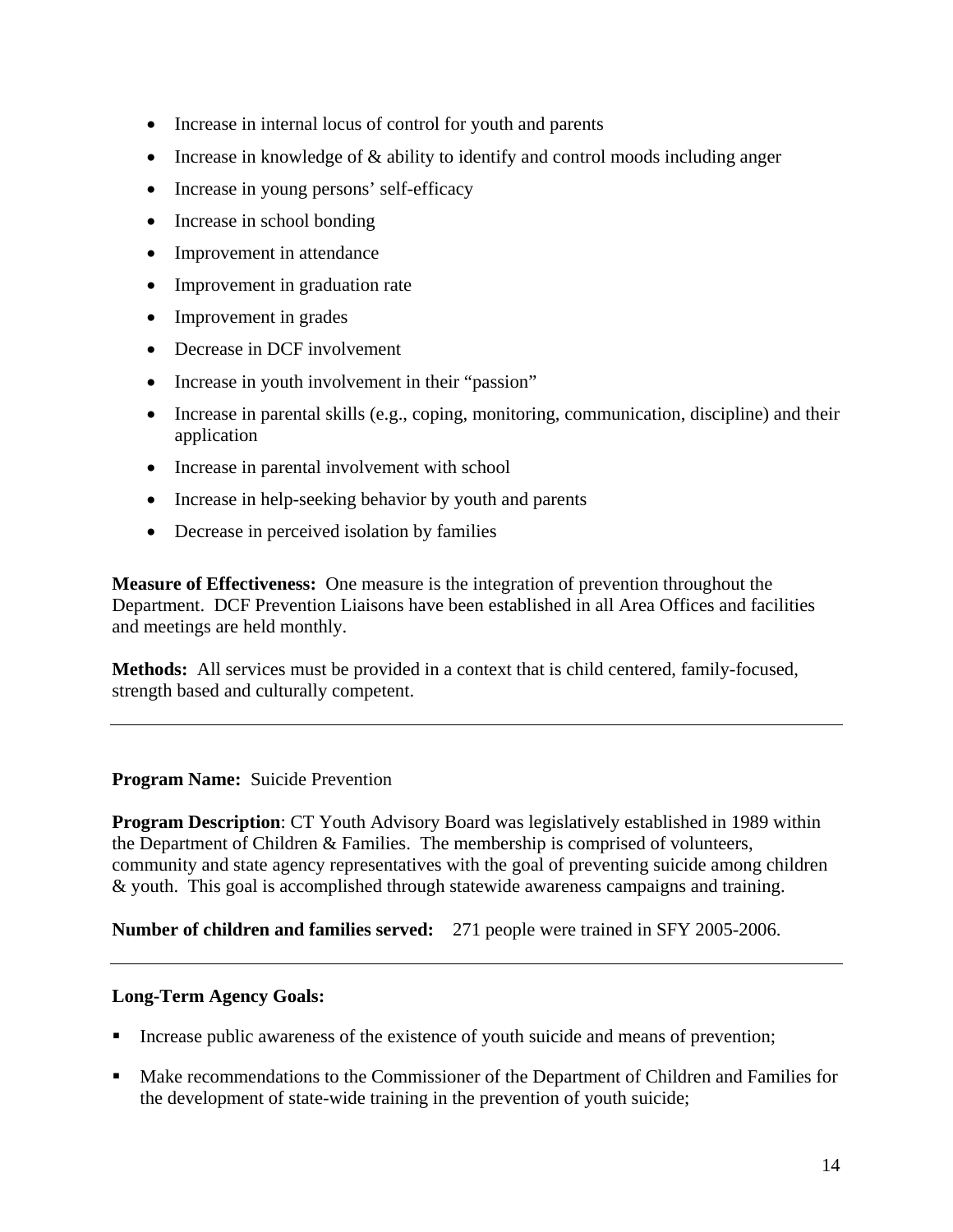- Develop a strategic youth suicide prevention plan;
- Recommend interagency policies and procedures for the coordination of services for youth and families in the area of suicide prevention;
- Make recommendations for the establishment and implementation of suicide prevention procedures in schools and communities;
- Establish a coordinated system for the utilization of data for the prevention of youth suicide;
- Make recommendations concerning the integration of suicide prevention and intervention strategies into other youth focused prevention and intervention programs

#### **Strategies:**

#### **Promote Awareness That Suicide Is Preventable and That Mental Health Is Important To Overall Health**

- Promote a public awareness campaign that promotes the adult role in facilitating the mental health of children and youth
- Use non-traditional service providers and community partners to develop appropriate messages and strategies to reach diverse populations
- Enhance and facilitate training for children and youth, parents and caregivers, professionals on child development, substance abuse, coping skills, life skills, mental health issues, conflict resolution, competition and stress relieving strategies
- Promote awareness among adults of key male and female methods of suicide attempts and completions among children and youth
- Promote awareness of issues specific to children and youth who may be victimized by their peers because they are perceived to be not acceptable.

#### **Promote, Develop and Implement Effective Prevention Strategies**

- Facilitate more early mental health prevention and intervention such as early childhood services and specialized nursery schools
- Encourage providers to discuss firearm safety with caregivers and include in client assessment
- Promote participation of schools and local agencies in local systems of care
- Expand after school and other positive youth activities
- Increase awareness of the significance of self-mutilating and cutting behaviors among children and youth.

#### **Promote Improved Access to Behavioral Health Care**

- Conduct rapid assessment and planning of care for children, youth and their caregivers
- Ensure that clinical care is provided in the least restrictive environment
- Ensure timely access to behavioral health care
- Provide increased community-based services
- Reduce over-utilization of out of home care
- Promote system changes to expand the scope of services in schools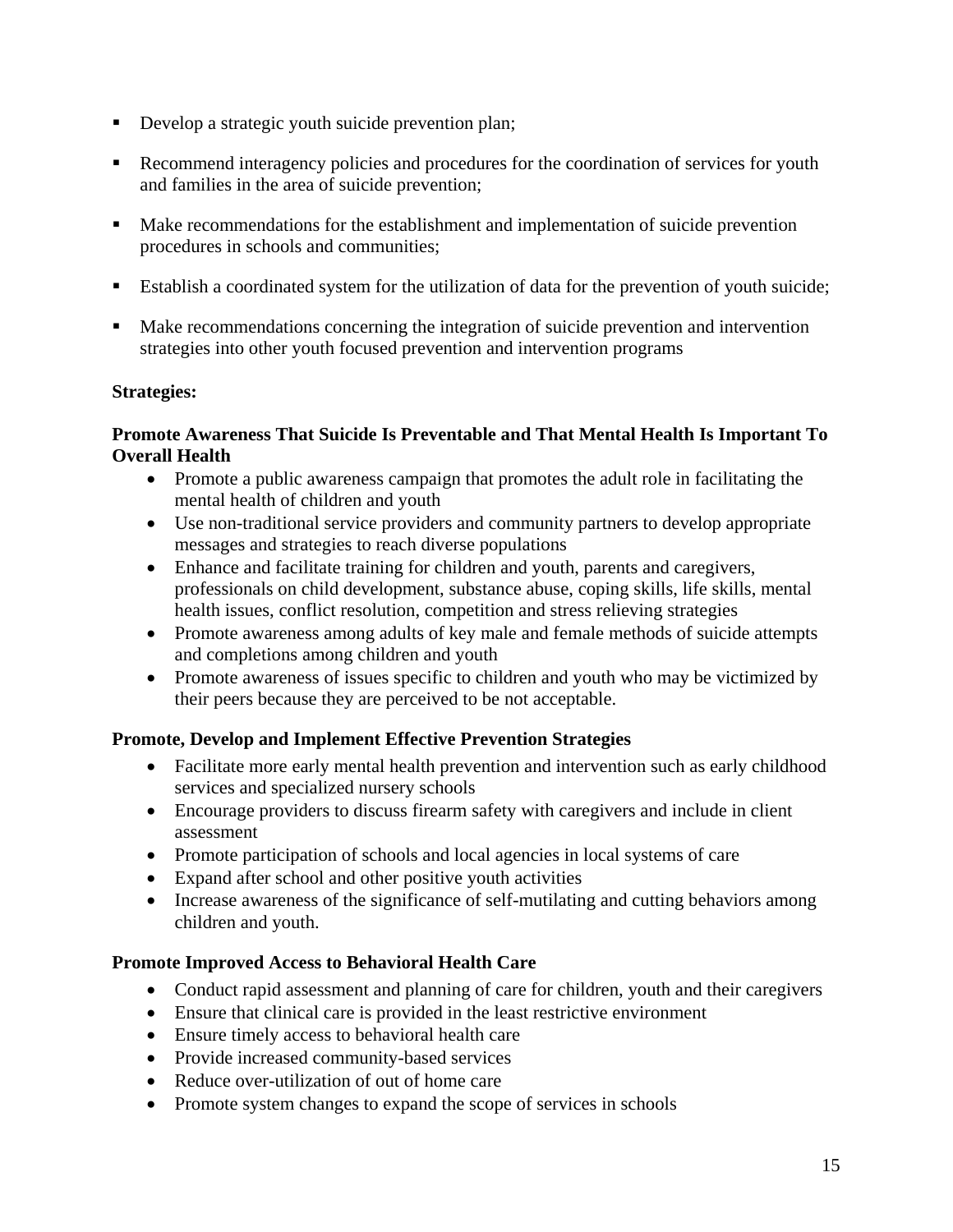- Assess utilization of school-based mental health and substance abuse services
- Ensure that caregivers and gatekeepers are educated about Husky and Medicaid coverage for children and youth

#### **Promote the Provision of Quality Behavioral Health Care**

- Promote support of the appropriate use of clinical behavioral health interventions prior to the use of psychotropic medications
- Increase knowledge of the efficacy of the use of multiple psychotropic medications in children
- Increase collaboration between state agencies- education, public health, mental health and addiction services, judicial, children and families, mental retardation and social services
- Maintain and implement measures to ensure family/caregiver input is solicited, respected and heeded at the treatment, planning and evaluation level
- Develop and implement effective transition plans with participation of parents/caregivers and community service providers.

**Outcomes:** Through the work of the Interagency Suicide Prevention Network, the state now has a five-year plan in place. We are now entering the implementation stage. Of the above referenced strategies, the Board has identified four to be the focus for the coming year and outcomes measures will be aligned with these. These four are:

- Enhance and facilitate training for children and youth, parents and caregivers, professionals on child development, substance abuse, coping skills, life skills, mental health issues, conflict resolution, competition and stress relieving strategies
- Promote participation of schools and local agencies in local systems of care
- Ensure timely access to behavioral health care
- Increase collaboration between state agencies-education, public health, mental health and addiction services, judicial, children and families, mental retardation and social services

**Measure of Effectiveness:** One measure is the integration of prevention throughout the Department. DCF Prevention Liaisons have been established in all Area Offices and facilities and meetings are held monthly.

**Methods:** Cultural competency is incorporated into the designing and implementation of all training and awareness campaigns. Target populations for training include high risk groups such as Gay, Lesbian, Bisexual and Transgender youth.

**Program Name:** Public Awareness Campaign; Training of DCF workers and providers on strategies to calm crying babies and stop toddlers' temper tantrums and educate young people in the Department's facilities about the dangers of shaken baby syndrome.

**Number of children and families served:** Training was provided on baby calming strategies to over 400 providers and 100 parents. Technical assistance was provided and audio-visual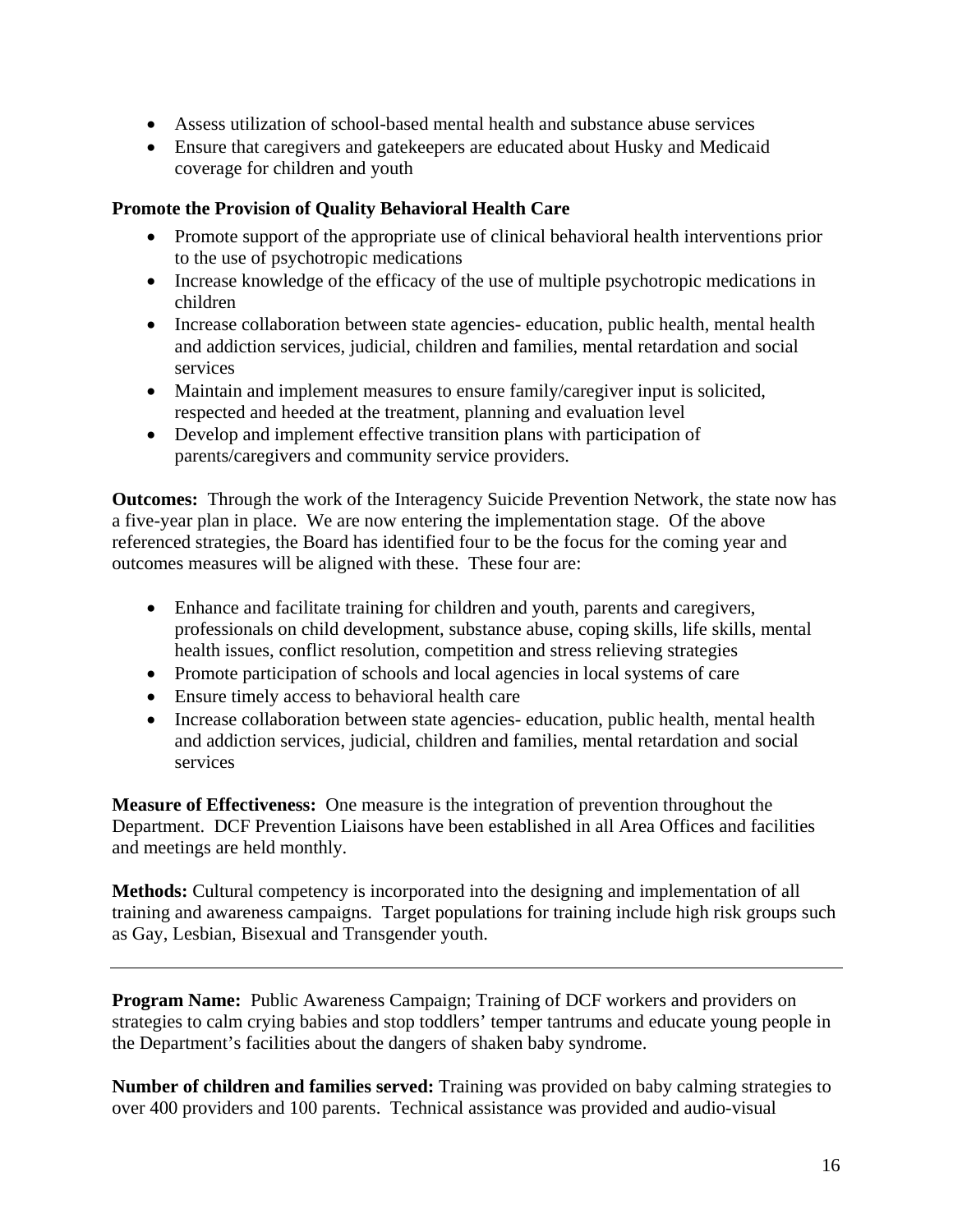materials were provided to the Department's four facilities in order to develop prevention education for young people in the Department's care.

#### **Long-Term Agency Goals:**

- Reduce the incidence of shaken baby syndrome
- Increase the bonding of parents and young children.

**Strategies:** Since crying is a known trigger for shaken baby syndrome**,** the Department is working to disseminate baby calming strategies to the general population, and in particular to parents who may be at greater risk for the perpetration of shaken baby syndrome.

**Methods:** In partnership with the Department's Research Scientist feasible outcomes are being developed.

**Measures of Effectiveness:** Resources were unavailable to conduct a formal evaluation of the series of trainings conducted in the Spring of 2005. However, very positive anecdotal information has been received from both DCF staff and community providers regarding the use of these strategies with their clients after attending the training.

**Methods:** Simultaneous translation in Spanish was available for the parents' training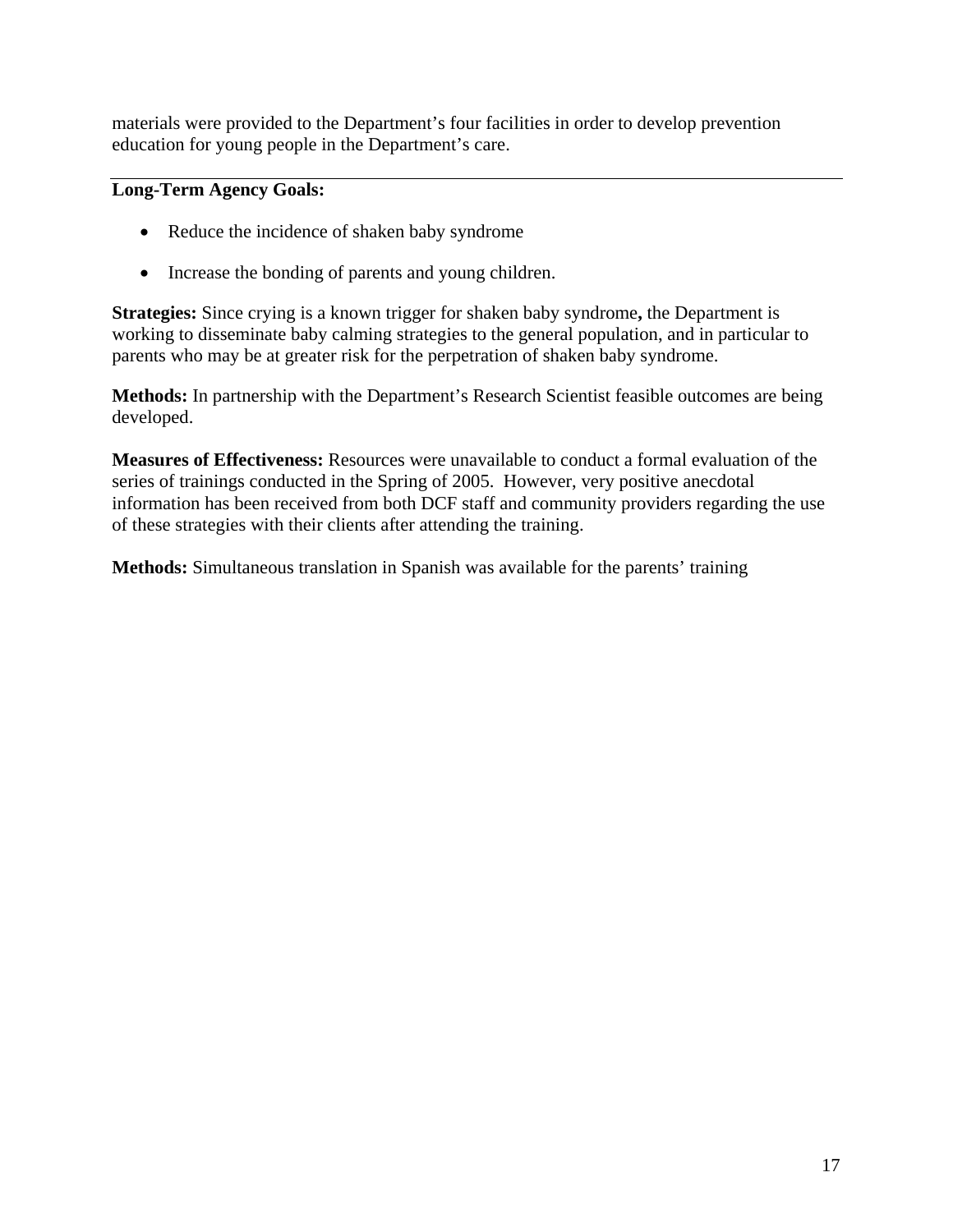#### **Department of Education**

**Program Name:** Even Start Family Literacy Program

**Program Description**: Even Start provides intensive "family literacy services" to help break the cycle of poverty and illiteracy by improving the educational opportunities of low-income families by integrating early childhood education, adult literacy or adult basic education and parenting education into a unified family literacy program.

Even Start is contained as part of Title I, Part B Subpart 3 of the Elementary and Secondary Education Act (ESEA) reauthorized as the "No Child Left Behind Act of 2001" Public Law 107- 110.

**Number of children and families served:** 238 Children and 194 Families for fiscal year 2005-2006.

#### **Program Name:** Family Resource Centers

**Program Description:** Family Resource Centers are based on the "Schools of the 21st Century" concept, as developed by Dr. Edward Zigler, Director of the Zigler Center in Child Development and Social Policy at Yale University. This concept envisions comprehensive, integrated, community-based systems of family support and child development services located in public school buildings. By strengthening effective family management practices and establishing a continuum of childcare and support services for parents and children in need, Family Resource Centers work to provide the best possible start for all children and families regardless of race, ethnicity, and socio-economic status. Centers provide a common location for families to take advantage of a range of services, which can be tailored to meet the unique needs of families from diverse backgrounds and cultures.

**Number of children and families served:** 18,416 (average number of families enrolled monthly)

#### **Program Name:** Early Childhood Program (School Readiness)

#### **Program Description**:

- To significantly increase the number of accredited and/or approved spaces for young children in order to provide greater access to high-quality programs for all children;
- To significantly increase the number of spaces for young children to receive full-day, full-year child care services to meet family needs and to enable parents to become employed;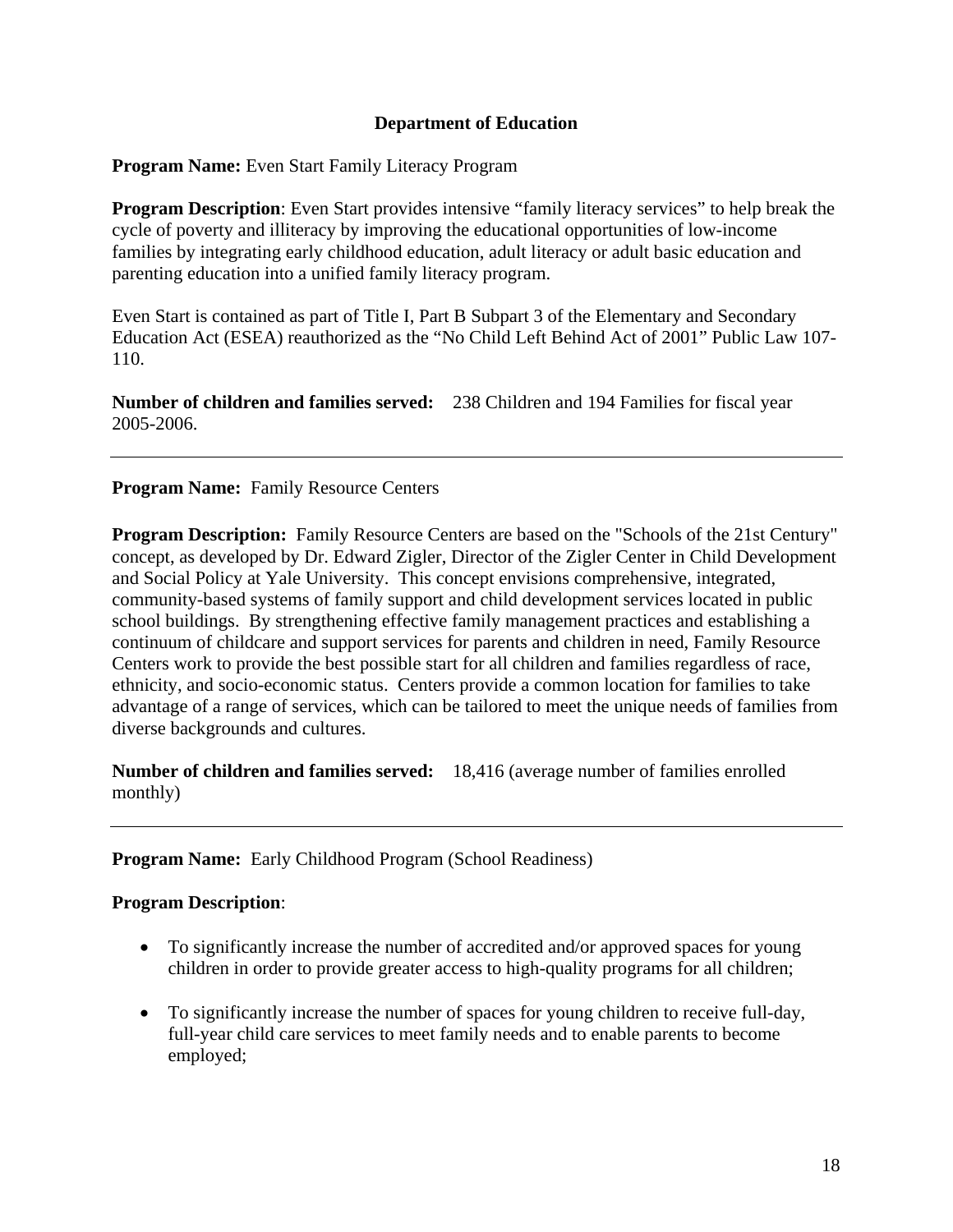- To establish a shared cost for such early care and education programs among the state and its various agencies, the communities and families and;
- To enhance the quality of programs providing school readiness or child day care services.

**Number of children and families served:** The number of children served in priority and competitive districts combined for the 2005/2006-grant year is 7,525 children. It is unknown how many families were served.

**Program Name:** Head Start Services and Enhancements

**Program Description:** Head Start is a federally funded program that is supplemented by the state. It is a comprehensive program that serves children 3-5 and their families. It is a child focused and family centered program that has the overall goal of increasing the social competence of young children in low-income families. Social competence means the child's everyday effectiveness in dealing with his or her present environment and later responsibilities in school and life. Head Start offers opportunities and support for families to grow and change based on their strengths, needs and interests. State funding provides more parents opportunities to work, attend education and/or job training programs to help them attain self-sufficiency. The state supplement increases the number of children who attend Head Start programs, the number of children who have the opportunity to attend full-day and full-year programs and extendedday and extended-year programs. It provides increased opportunities for children to enhance their language, literacy and mathematical skills.

**Number of children and families served**: 6,628 children (and their families which are not counted in this number)

#### **Long-Term Agency Goal**

*The narrative below represents draft language developed by The Connecticut State Board of Education for a five-year (2006 – 2011) comprehensive plan for education. Included is the "implementation plan with appropriate goals and strategies to achieve resource equity and equality of opportunity, increase student achievement, reduce racial, ethnic and economic isolation, improve effective instruction, and encourage greater parent and community involvement in all public schools of the state." The vision is to create "a superior education for Connecticut's 21st century learners." Final approval of this draft plan is expected in the fall 2006. The narrative language below reflects the proposed wording.*

Working with the education community, the State Board of Education has put forth a vision and a mission for public education in Connecticut, and has identified seven core values that reflect its beliefs and form the basis for an organizational structure and culture that will strengthen State Department of Education employees' interactions and relationships with all internal and external colleagues. The seven core values listed below are embedded in the Board's vision and mission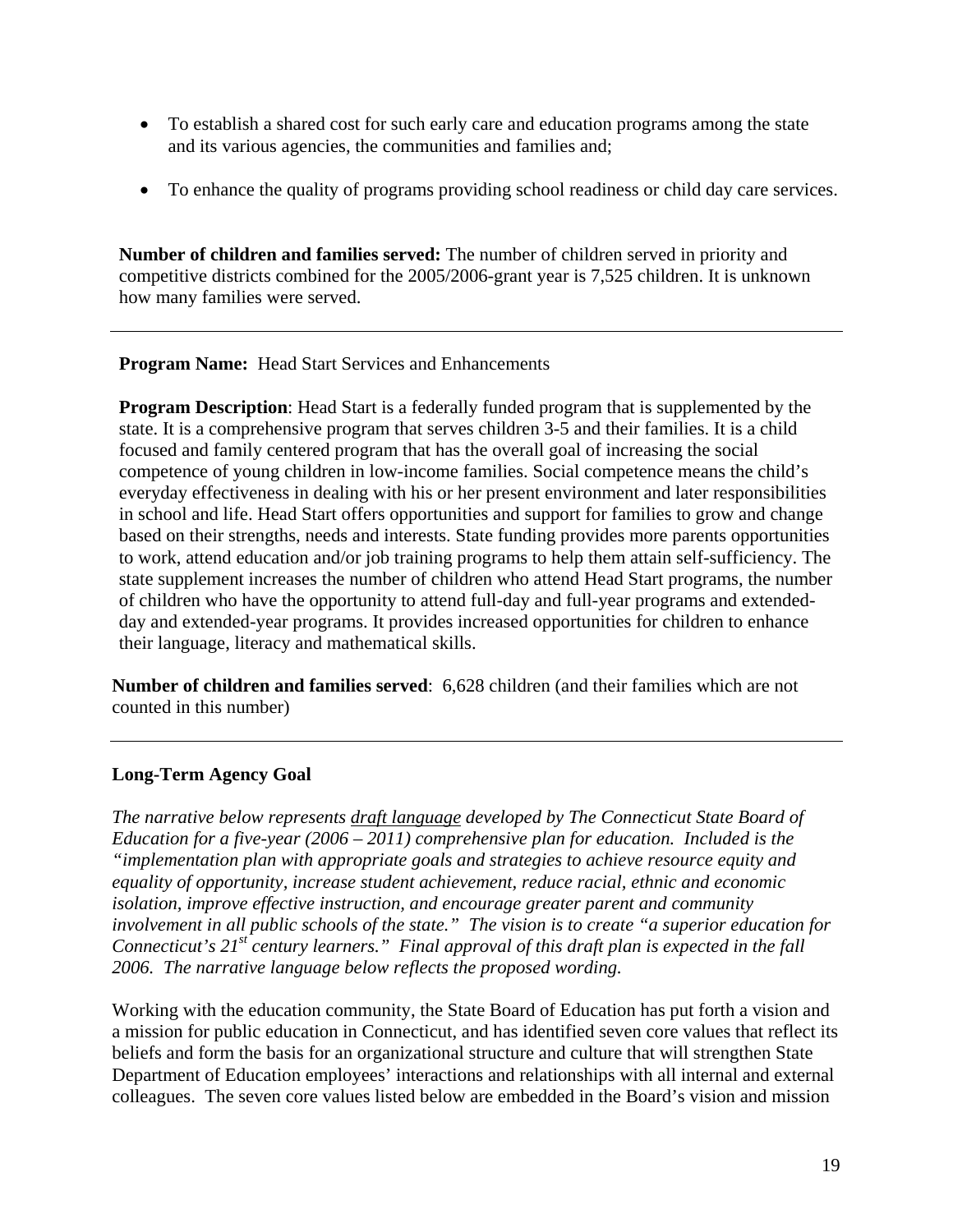and will guide the entire education community as it works to achieve the Board's goals and objectives:

|                    | <i>Collaboration:</i> We work in meaningful partnerships to learn, to make decisions, and to<br>share information, talents and energy to achieve our goals.                                                           |
|--------------------|-----------------------------------------------------------------------------------------------------------------------------------------------------------------------------------------------------------------------|
| Diversity:         | We value, actively pursue and are strengthened by diverse perspectives.<br>Our varied cultural backgrounds, beliefs and points of view are essential to<br>achieve our mission.                                       |
| <i>Innovation:</i> | We generate and support new ideas and approaches that achieve individual<br>and organizational excellence.                                                                                                            |
| Integrity:         | We are honest, ethical and respectful.                                                                                                                                                                                |
| Leadership:        | We advocate for and advance our vision. We inspire and empower our<br>colleagues to achieve it.                                                                                                                       |
|                    | <i>Responsibility:</i> We are dedicated to individual and organizational performance that builds<br>and maintains public trust and confidence. We are accountable for<br>fulfilling our commitments and expectations. |

*Responsiveness:* We are timely, thorough and accurate.

#### **Long-Term Agency Goal # 1**

Goal*:* Increase student achievement.

Student achievement is directly related to high quality instruction. The student achievement gaps in Connecticut are unacceptable. There are gaps between genders, racial, ethnic and socioeconomic groups, as well as gaps in expectations for students from differing backgrounds. We must expect all students to achieve at high levels and make certain that expectations for students and rigor of curriculum are equal in urban, suburban and rural schools. We will increase student achievement by working with our state, federal and local partners. We must ensure in Connecticut that our definition of achievement extends beyond core subject areas so students can be successful in the  $21<sup>st</sup>$  century.

#### **Strategy and Methods**

- Develop and provide model curriculum.
- Review curriculum in low performing districts for rigor and alignment to state standards; require state-approved revisions.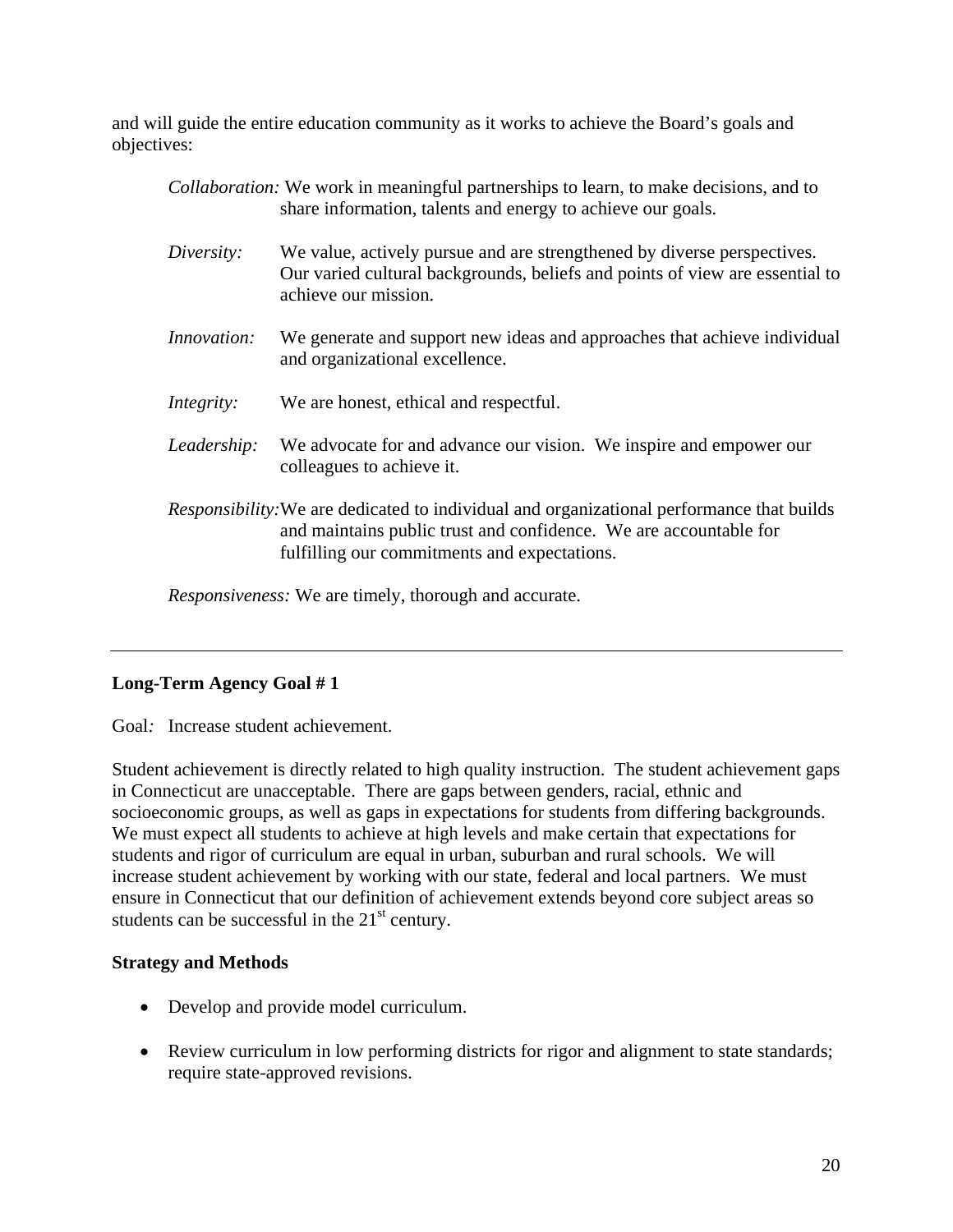- Provide training on implementation of standards-based model curriculum and monitor implementation of curriculum in low-performing districts.
- Increase training for educators in curriculum and teaching strategies that emphasize contributions and perspectives of different ethnic and cultural groups.
- Increase collaboration/communication with preparation programs to align preparation and pre-service training with research-based standards.
- Provide training on effective instruction to meet needs of all students, including English Language Learners (ELLs) and students with special needs.
- Provide training on the use of technology to meet the needs of all students.
- Develop partnerships with higher education and local entities to recruit and retain diverse educator workforce.
- Promote use of formative assessments as part of all instruction and course offerings.
- Expand alternative routes to certification.
- Explore use of technology to expand access to high quality educators.
- Accelerate recruitment of minority candidates into teaching.
- Convene leadership committee with representative stakeholders to recommend design and content of program.
- Use data from pilot sites at Cooperative Educational Services (CES) and Connecticut Association of Schools (CAS) to provide input for design and content.
- Create repository of test items and electronic delivery systems and analysis system.
- Align test items with model curriculum.
- Provide a data warehouse and tools for analysis.
- Provide technical assistance on analyzing data and using results to improve student achievement.
- Use State Education Resource Center to identify and publicize best practices.
- Collaborate with higher education, high school credential programs and business to define PK-16 student competencies.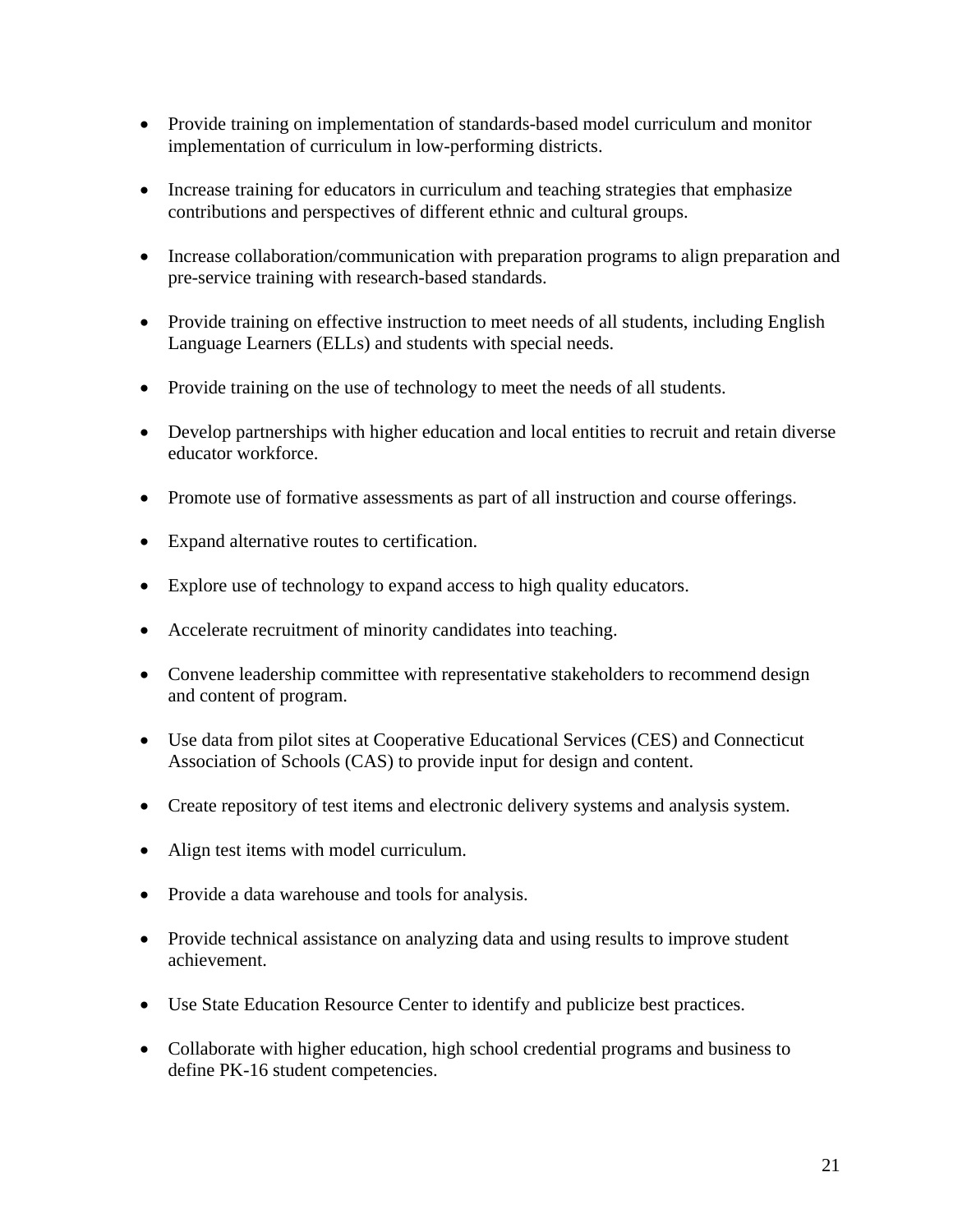- Align Connecticut college placement tests with defined student competencies.
- Incorporate  $21<sup>st</sup>$  century skills and content into curriculum and instruction in middle and high schools.
- Provide guidelines on modifying middle and high schools to meet the needs of students, such as smaller learning communities, alternative schedules, and access to online learning opportunities.

#### **Outcomes**

- Provide quality, standards-based, culturally responsive and relevant curriculum for all.
- Ensure educators (teachers and administrators) provide relevant, meaningful and engaging instruction to meet needs of all students.
- Develop and support nontraditional pathways to meet anticipated educator shortages.
- Develop and implement statewide induction program to attract, support and retain highquality administrators.
- Develop and implement a formative assessment system.
- Assist district and school personnel to collect and analyze data to inform decisionmaking.
- Implement Vanguard School Improvement Model.
- Ensure students are well-prepared for higher education and the workforce.

#### **Measure of Effectiveness**

- Significant increase in number of students in low-performing districts scoring at or above proficiency and goal in reading, writing, math and science.
- Increased proportion of students scoring at or above proficiency and goal on Connecticut Mastery Test and Connecticut Academic Performance Test; decreased gap between subgroup performance.
- Decreased drop-out, expulsion and suspension rates among all subgroups of students.
- Increased graduate rates among all subgroups of students.
- Increased diversity in educator workforce.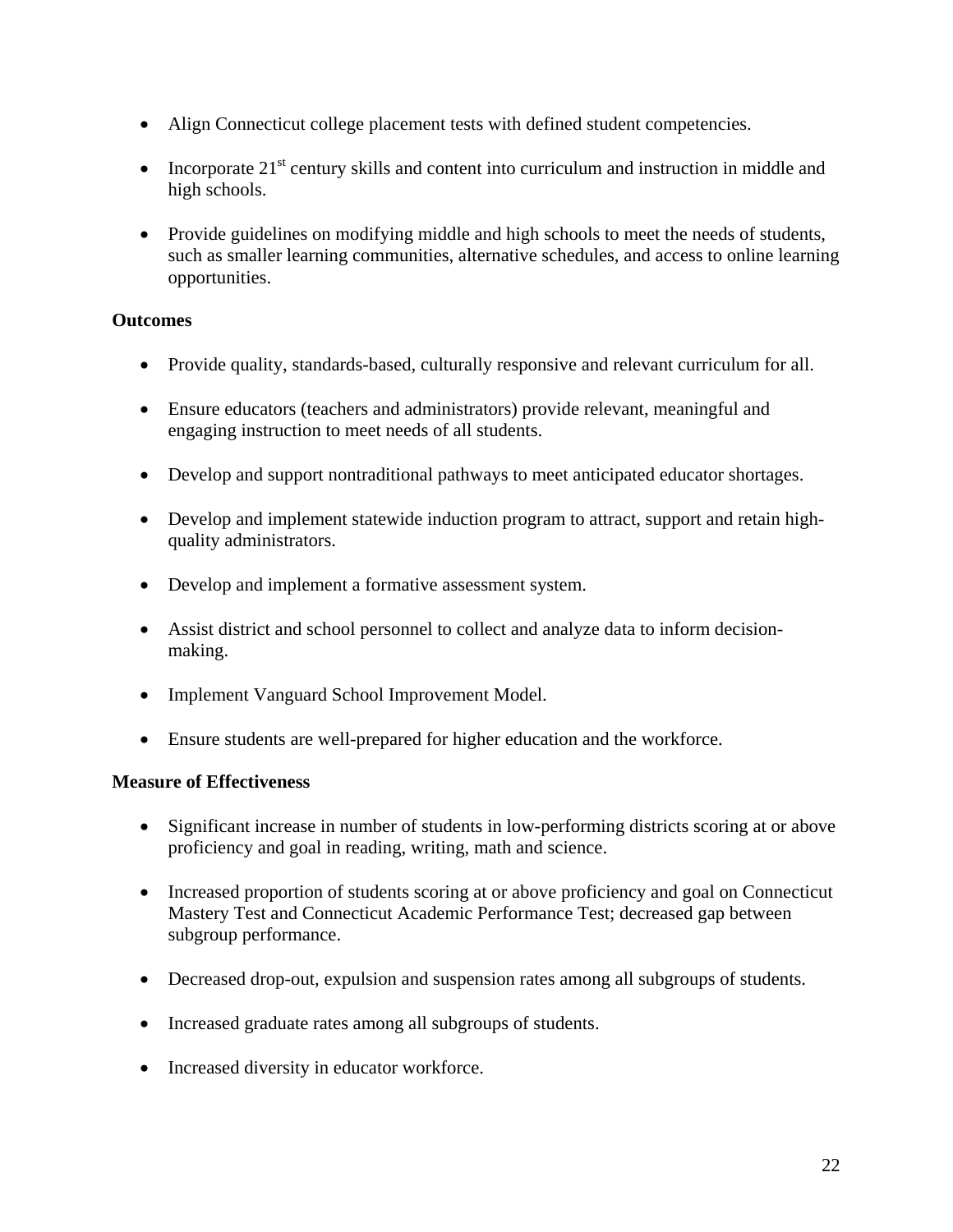- More high quality teachers in every classroom.
- Sufficient numbers of educators to meet shortage areas.
- All new leaders have access to induction program.
- All educators use formative assessments to evaluate students' progress frequently throughout school year.
- All districts have access to and knowledge of resources to analyze formative and summative assessment results and other data to improve instruction.
- All educators have access to repository of best practices.
- More Vanguard Schools.
- More students demonstrate competencies that enable them to successfully transition to higher education or work.
- More students taking science, technology, engineering, math, world language, and advanced courses.
- Increased participation and successful completion of a higher education degree.
- Increased student achievement.

#### **Long-Term Agency Goal # 2 and # 3**

 Goal: Achieve resource equity and equality of opportunity; reduce racial, ethnic and economic isolation.

These two goals are closely linked. All students should have the same opportunities and access to human, material, and fiscal resources regardless of where they attend school. In addition, each student should have the opportunity to learn from and connect with others of different racial, ethnic and economic backgrounds. The State Board of Education will facilitate greater access to resources and choices; address issues of over-identification of subgroups in special education; foster culturally responsive learning environments; continue magnet school, charter school, and Open Choice programs; and seek expanded funding to fully support these initiatives.

#### **Strategy and Methods**

- Increase resources to provide full-day kindergarten, and focus initial efforts to increase capacity in high-need districts.
- Focus initial efforts to serve neediest 3- and 4-year-olds.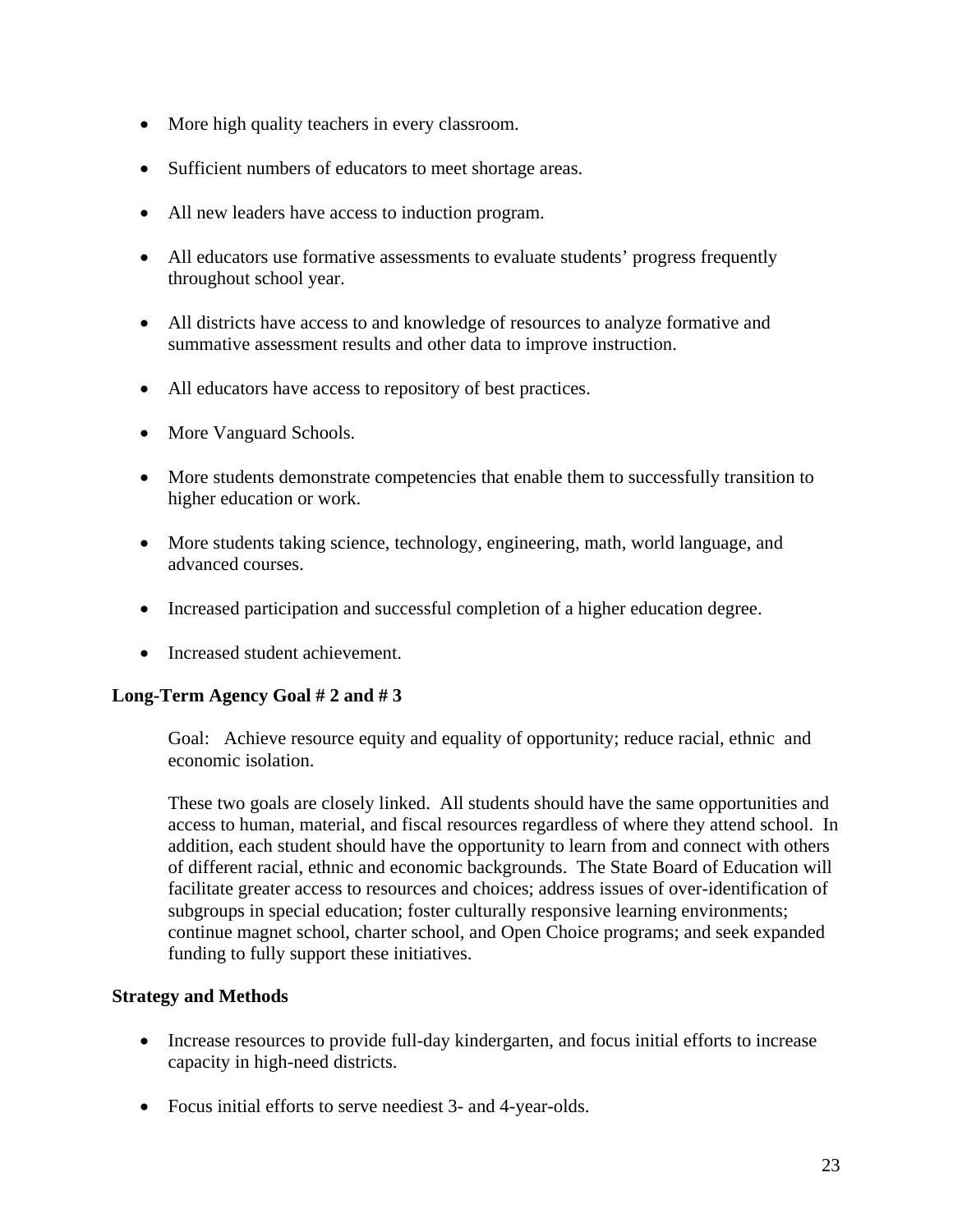- Recruit, prepare and certify high-quality preschool teachers.
- Increase physical space to accommodate additional preschool programs.
- Expand existing student data collection system to include data for all students in public and private preschool programs.
- Develop kindergarten assessment to determine school readiness.
- Evaluate effectiveness of preschool programs.
- Advocate for extended school year and extended school day programs for students who need additional assistance.
- Advocate for before- and after-school programs where extended day programs not available.
- Advocate for summer programs that offer academic and cultural enrichment where extended year not available.
- Provide models for reducing "out-of-school" suspension programs.
- Use state-of-the-art technologies as part of all instructional and course offerings.
- Provide on-line learning opportunities.
- Provide teaching and learning opportunities through Connecticut Education Network (CEN).
- Provide guidance and technical support to districts on components of physically safe and healthy learning environments.
- Promote implementation of Healthy and Balanced Living Curriculum Framework.
- Promote implementation of nutrition, health and behavioral guidelines.
- Provide guidance and technical support to districts on prevention of substance abuse, sexually transmitted diseases and related concerns.
- Provide guidance and technical support to districts on components of emotionally safe and healthy learning environments.
- Promote efforts to provide information and technical support on positive school climate to pre-service and in-service educators.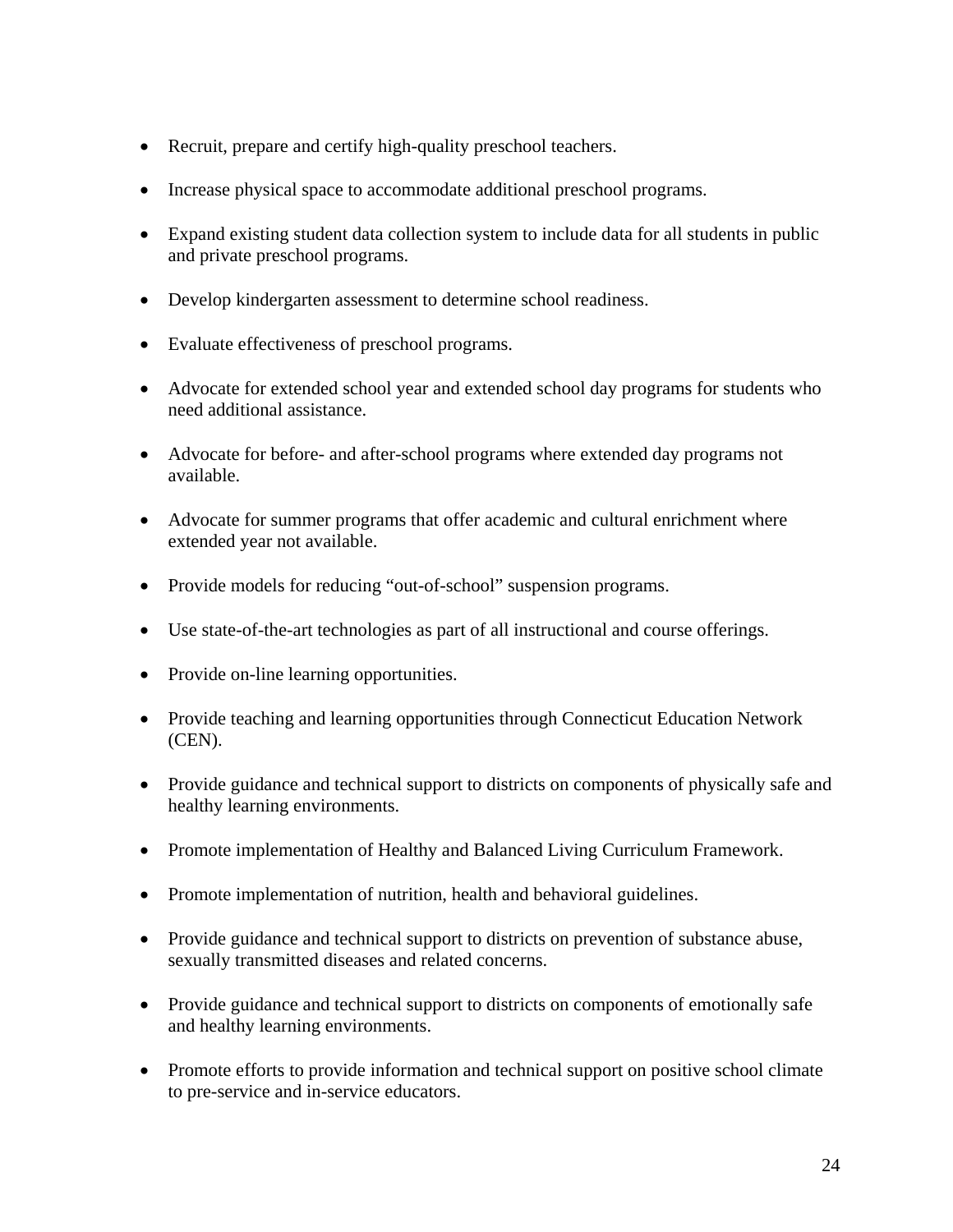- Assist districts in increasing and fostering strong personal connections among school community members, especially between adults and students.
- Provide legal guidance to educators and students surrounding Connecticut anti-bullying and sexual harassment legislation.
- Increase number of courses offered and number of schools offering courses.
- Increase funding to pay fees associated with these programs.
- Increase awareness of opportunities for participation and funding.
- Increase program and course offerings, such as Advanced Placement, honors, dual/concurrent enrollment such as UConn, International Baccalauraete.
- Provide information, technical assistance, and professional development.
- Develop relationships with other countries to increase teacher exchange programs.
- Integrate international awareness in subject areas and career development.
- Provide resources through general funding of all educational programs (revised Education Cost Sharing funding formula).

#### **Outcomes**

- Provide full-day kindergarten to all.
- Provide quality preschool programs to all.
- Extend opportunities for learning in PK-12 for students in high-needs districts.
- Explore alternatives to meet the needs of underperforming student groups.
- Provide physically safe and healthy learning environments for all.
- Provide emotionally/socially safe and healthy learning environments for all.
- Expand access to all forms of advanced course/program offerings.
- Expand world language and international awareness education instruction across all Connecticut schools to begin in early elementary grades.
- Expand magnet, charter and Open Choice programs.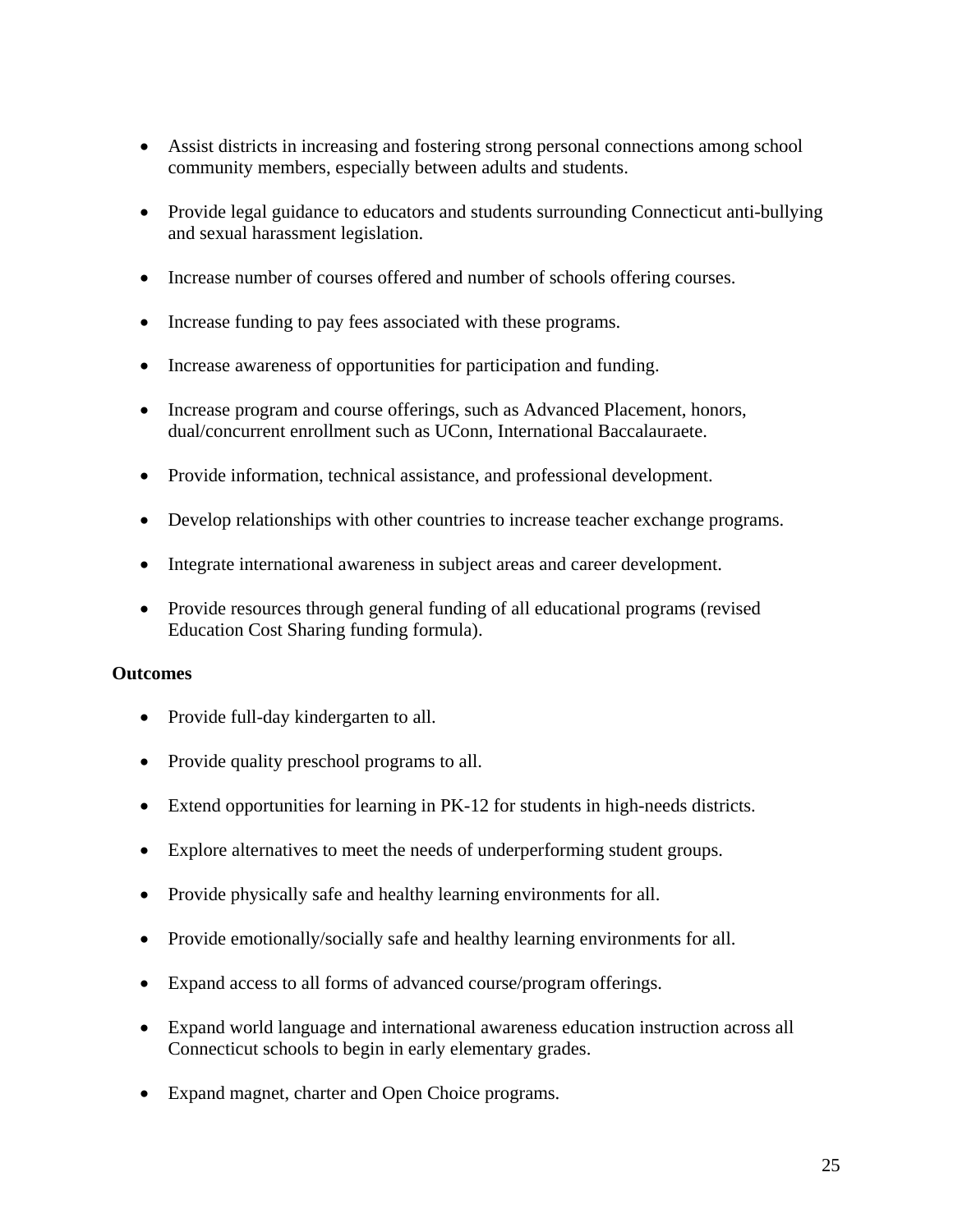#### **Measure of Effectiveness**

- More high-quality, full-day kindergartens offered in state.
- Increased school readiness.
- Decreased suspension and expulsion rates.
- More students attend preschool; all high-poverty students attend preschool.
- More certified/qualified teachers in preschool settings.
- Comprehensive student database used to track students from preschool through high school.
- More students ready for kindergarten.
- Kindergarten curriculum aligned to Connecticut preschool curriculum framework.
- Decreased preschool expulsion rates.
- More high-needs districts on extended-day and/or extended-year schedule.
- Increased enrollments in summer school programs where extended year not available.
- More students exposed to and engaged in new academic and cultural experiences.
- Increased graduate rates.
- Decreased drop-out, suspension and expulsion rates.
- Increased achievement of *all* students.
- More teachers use effective strategies to meet needs of diverse student population.
- More diverse perspectives that represent multiple points of view emphasized in the curriculum.
- Decreased number of black and Hispanic students identified as special education.
- Increased accommodation of students with diverse learning styles.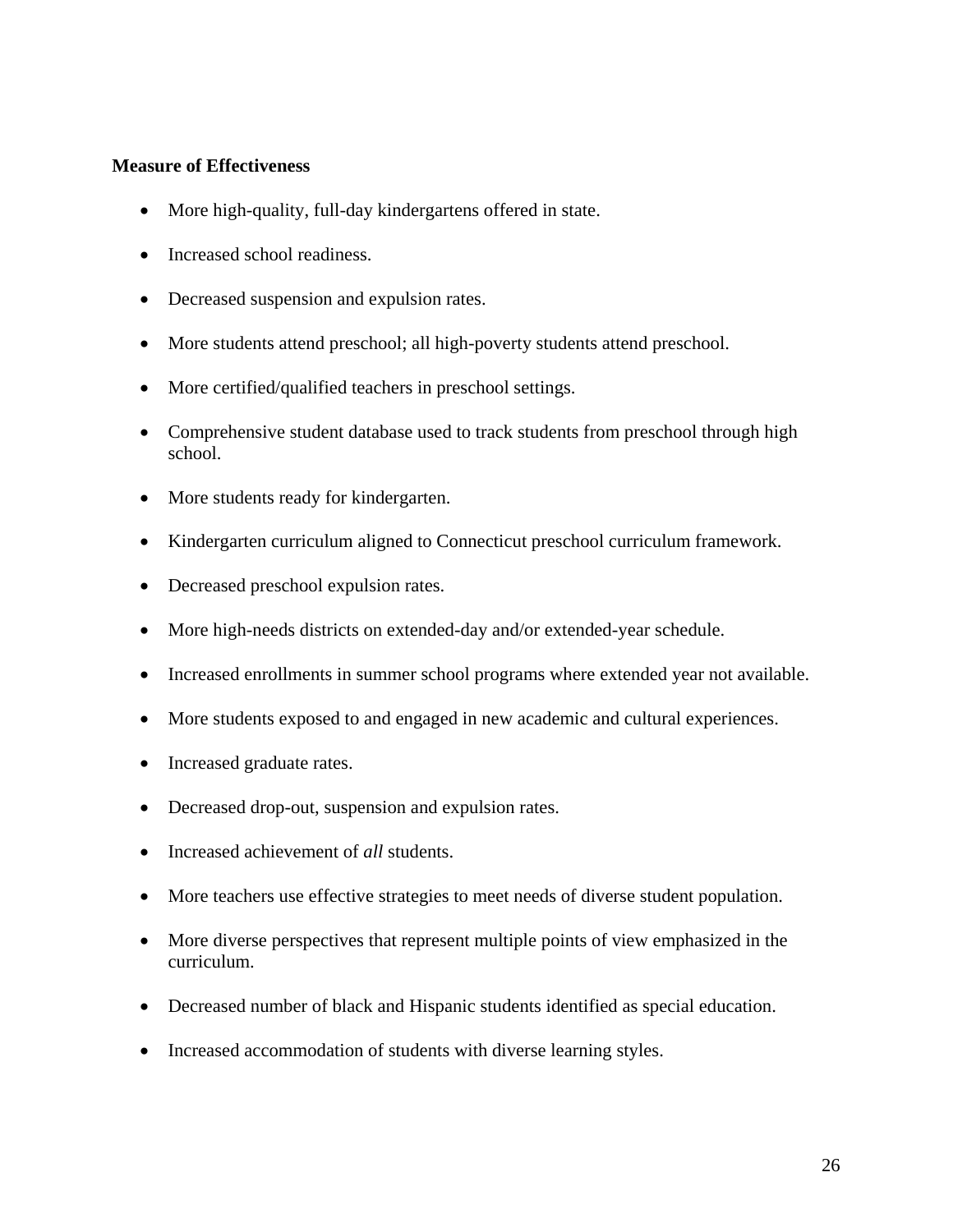- More school communities fully-informed about and protected from physical hazards and allergens.
- More school communities fully-informed about violence prevention (physical).
- More school communities fully-informed about making healthy choices with respect to exercise, nutrition, and life choices about risky and healthy behaviors.
- More school communities fully-informed about strategies to diminish substance abuse and other related risky behaviors.
- More school communities fully-informed and protected from all forms of peer cruelty (male and female bullying behaviors in verbal, emotional, social, intellectual, physical and cyber arenas) and violence prevention.
- More training provided to educators for creating positive and respectful school culture and climate; comprehensive violence prevention and intervention.
- All students have at least one significant adult in school as their advocate.
- More school communities fully-informed about letter and spirit of anti-bullying and sexual/racial harassment legislation.
- Reduction in incidents of bullying and sexual/racial harassment.
- Increased participation of needy students in various forms of advanced courses and programs.
- More students earn "3+" on Advanced Placement examinations.
- More schools offer world languages.
- Increased enrollments in world languages.
- Increased sequence lengths in world languages.
- International competition integrated in career development design.
- Students in all districts to have access to choice programs.

#### **Long-Term Agency Goal # 4**

Goal: Encourage greater parental and community involvement in all public schools in the state.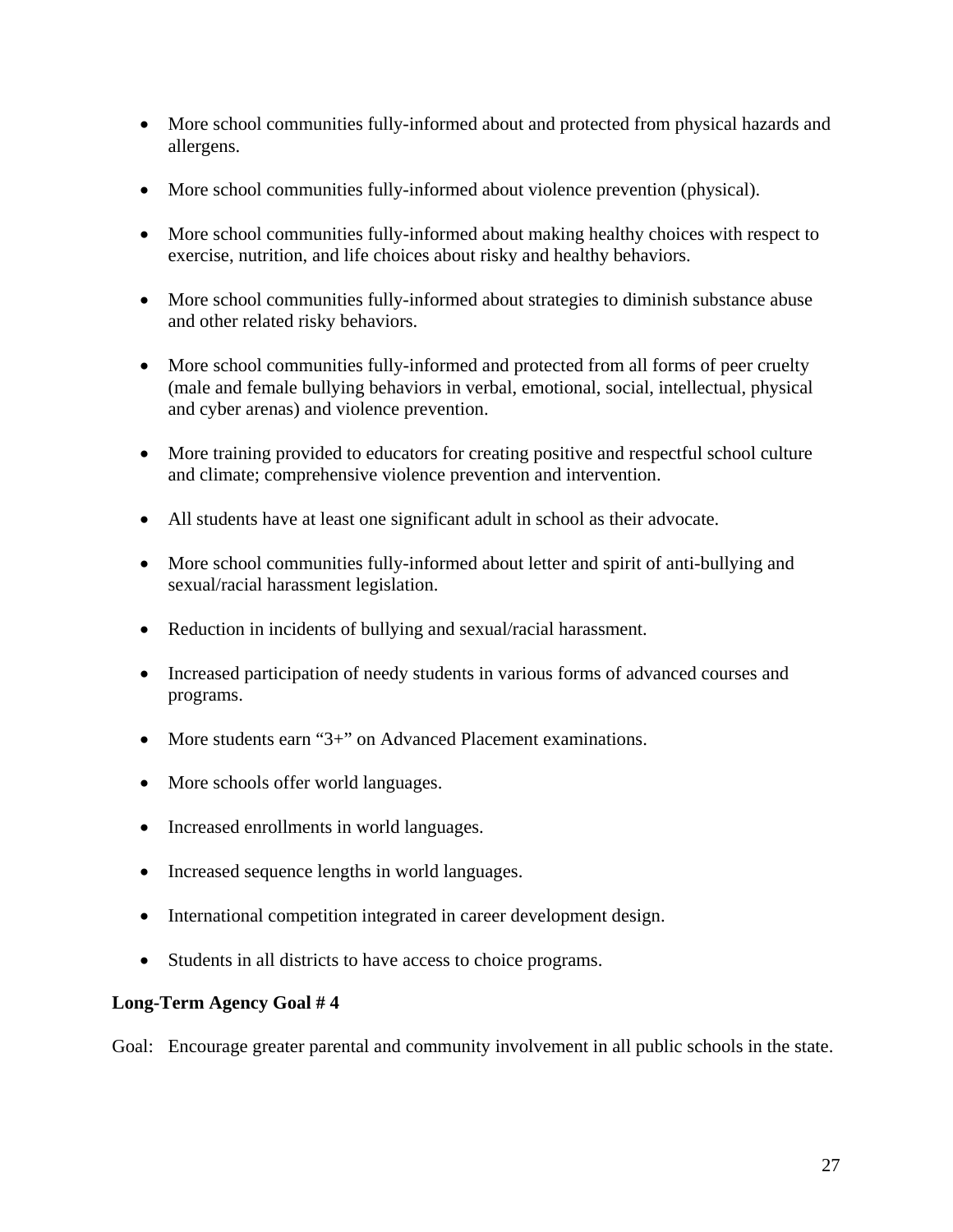The State Board of Education recognizes that education is a shared responsibility throughout a student's life. Schools, families and communities all contribute to student success, and the best results come when all three work together. School-familycommunity partnerships are formed to support student success and help adults coordinate their efforts to promote learning. The State Board of Education will provide leadership in developing and promoting school-family-community partnership programs that contribute to success for all students. Partnerships must engage multiple community stakeholders and recognize, respect and address families' diverse interests, needs and talents, as well as economic and cultural differences.

#### **Strategy and Methods**

- Align pre-service training with National Council for Accreditation of Teacher Education (NCATE) standards on partnering with families and communities.
- Provide professional development to school and district staff in developing effective school-family-community partnerships based on the State Board of Education standards.
- Provide incentives to schools and districts to establish a permanent infrastructure to support Action Teams for Partnerships, which include community organizations, business sector and faith-based groups.
- Provide training and technical assistance for development and implementation of district parent involvement policies.
- Disaggregate data in adult education reporting system to determine number of adult learners who are parents of school-age children and provide access to programs and services.
- Increase capacity of adult education system and Family Resource Centers to meet literacy needs of parents.
- Increase resources to establish parent reading clubs in sites that receive School Readiness funds.

#### **Outcomes**

- Engage families and communities meaningfully in success of all students.
- Develop literacy skills of parents; help parents support children's literacy development.

#### **Measure of Effectiveness**

• School and district action teams trained for school-family-community partnerships with outcome-oriented action plans.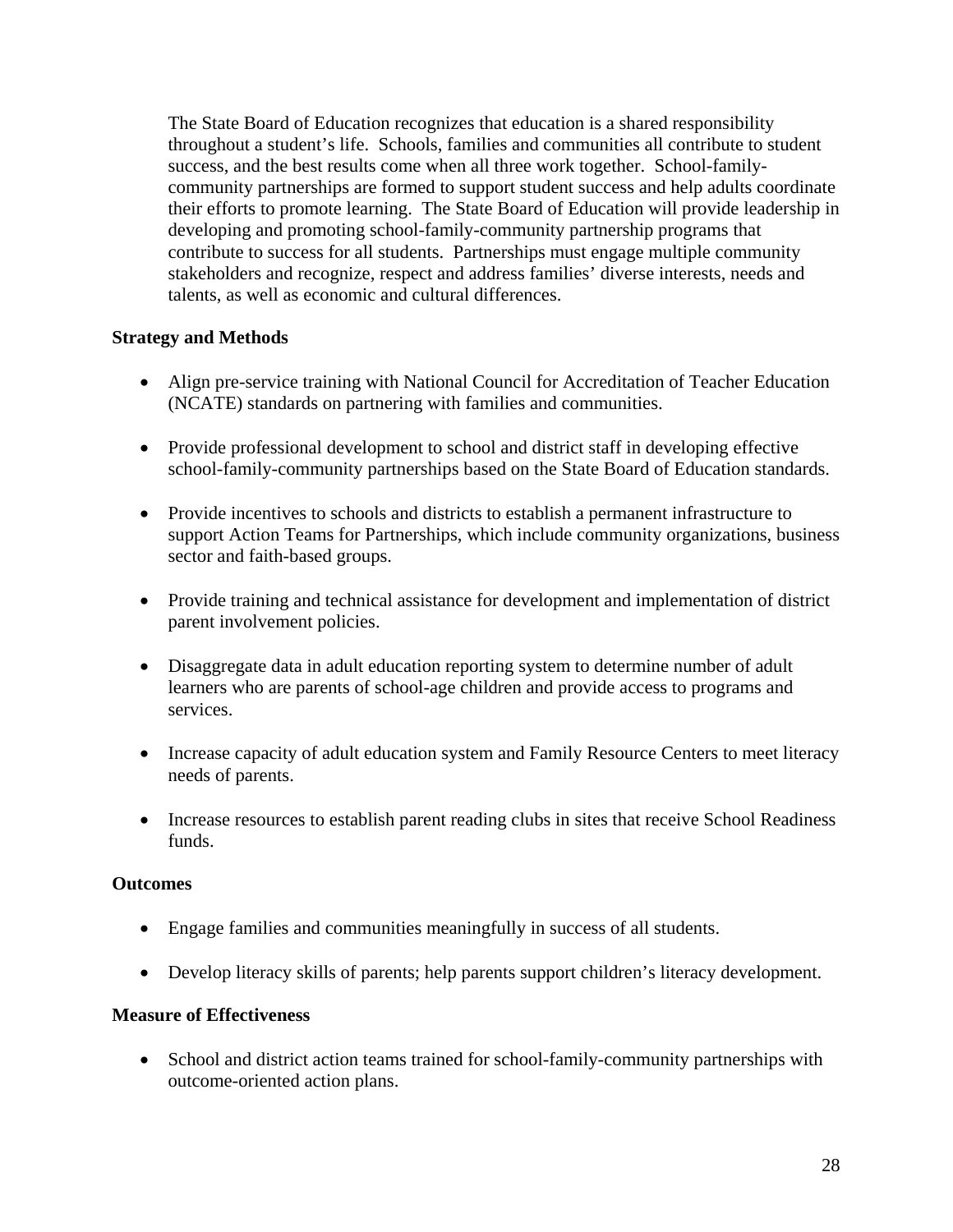- Increased parent participation in the planning and improvement of school programs.
- Increased support to parents for supporting children's learning at home.
- Improved district policies and consistent implementation.
- Improved student attendance.
- Increased homework completion.
- Increased attendance at parent-teacher conferences.
- Increased number of parents of children in School Readiness programs that support children's learning and development.
- Increased number of parents with improved literacy skills and high school credentials.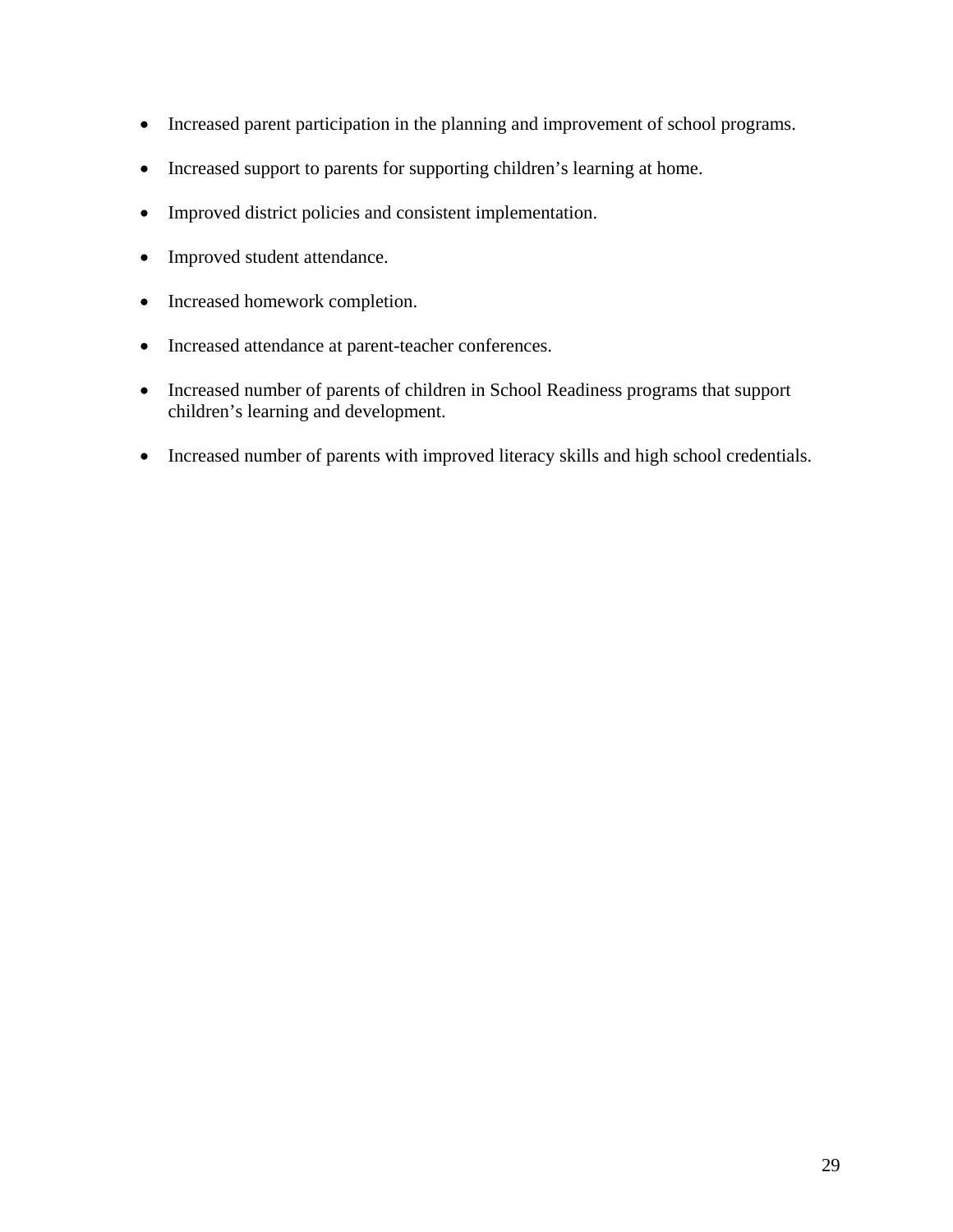#### **Department of Mental Health & Addiction Services**

#### **Program Name:** Best Practices Initiative

**Program Description**: 13 statewide funded projects that apply science and research-based programs to populations across the life cycle. These science-based community prevention programs are designed to enhance the lives of adults and children and encourage family, peers, neighbors and others to become involved.

Program components usually include education and information, opportunities to develop life and professional skills and individualized service plans. The programs target services to meet the needs or concerns of the population being served and vary in length, intensity, approach and content.

#### **Number of children and families served:** 6,847

**Program Name:** Local Prevention Council Programs

**Program Description**: Increase public awareness of Alcohol Tobacco and Other Drugs (ATOD) prevention and stimulate the development and implementation of local prevention activities primarily focused on youth through 120 local municipal and town councils serving the 169 towns and cities in Connecticut.

**Number of children and families served:** 460,376 (this number includes professionals and community members as we are unable to break out the children and families separately.

\_\_\_\_\_\_\_\_\_\_\_\_\_\_\_\_\_\_\_\_\_\_\_\_\_\_\_\_\_\_\_\_\_\_\_\_\_\_\_\_\_\_\_\_\_\_\_\_\_\_\_\_\_\_\_\_\_\_\_\_\_\_\_\_\_\_\_\_\_\_\_\_\_\_\_\_\_

#### **Long-Term Agency Goals:**

- − Provide cost-effective, research based, developmentally appropriate prevention services that promote the health & well-being of children and families
- − Increase partnerships with state and local agencies to develop, implement, evaluate and diffuse effective prevention programs and strategies that focus on youth and families
- − Increase the cultural ability of prevention program providers to work effectively with youth and parents from culturally, economically and geographically diverse populations

#### **Strategies:**

- − Fund programs based on needs identified by communities
- Implement program standards to monitor the service system
- − Develop partnerships with state and local agencies by participating committees and advisory boards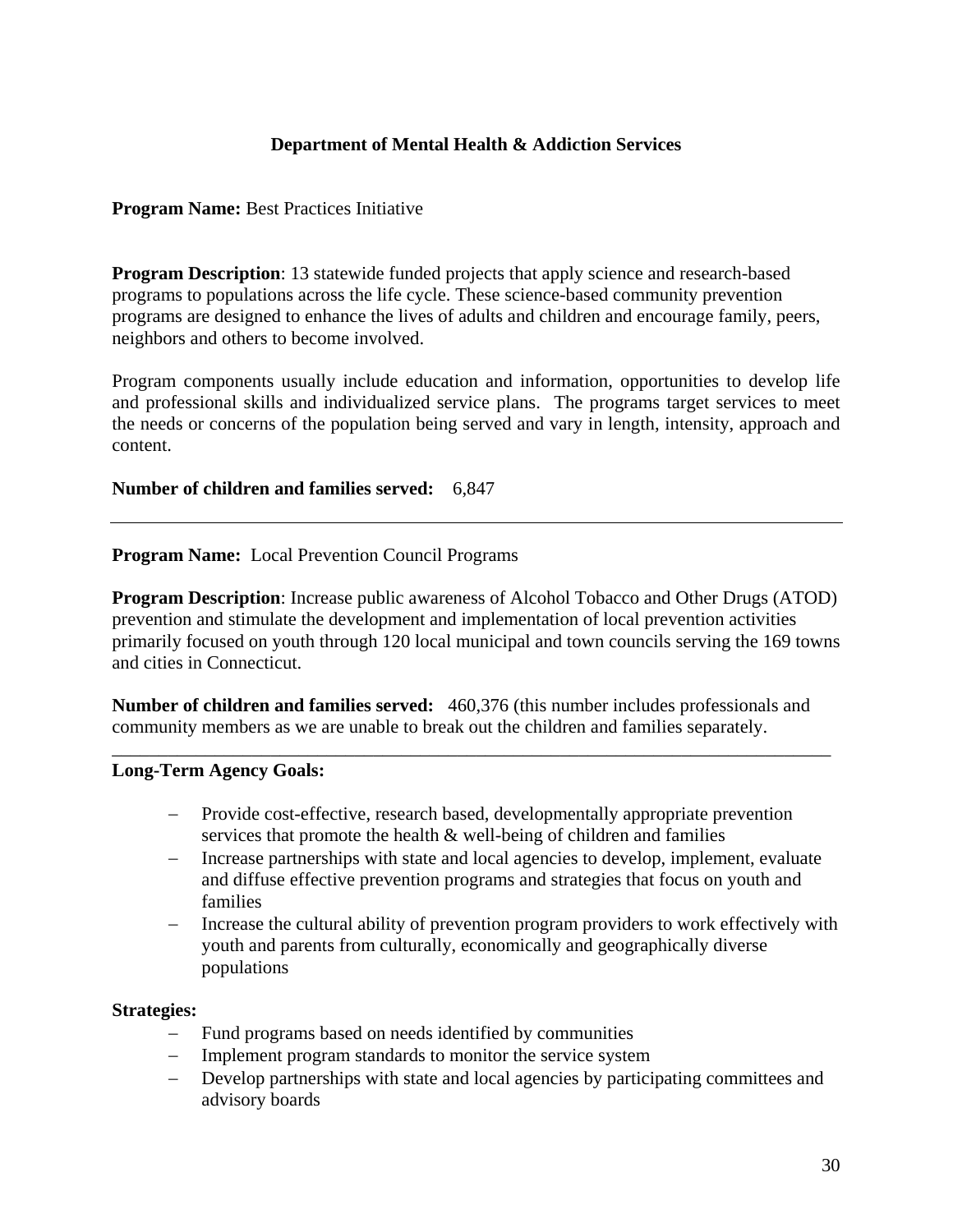- − Increase funding of evidence-based programs that focus on families, early childhood and youth development
- − Assess the prevention needs for youth and families across the state
- − Provide training and technical assistance to the DMHAS prevention providers on cultural competency

#### **Outcomes:**

- − Increased number of evidence-based programs that focus on youth and families
- − A more refined quality assurance process that assesses effectiveness and fidelity of implementation of prevention programs
- − An integrated state plan that supports families and communities in youth and early childhood development
- − Increased partnerships with state and local agencies
- − Increased number of providers trained and receiving technical assistance on cultural competency

**Measure of Effectiveness:** In the last 3 years the DMHAS Prevention unit has increased by 50% the number of evidence-based programs that focus on youth and their families. With the increase in staff, there were also increases in the number of Prevention partnerships between DMHAS and other state and local agencies. Several plans have emerged from these partnerships, most notably the Early Childhood Partners, Strategic Prevention Framework and a policy recommendation to align substance abuse prevention and social and academic development through school community and family partnerships. The DMHAS Prevention Training Collaborative has also increased the number of courses offered to providers.

**Methods:** DMHAS provides Prevention services aimed at increasing the health & wellness of children and their families through funding and assessing its pool of over 160 non-profit providers statewide. To address disparities, DMHAS contracts with the Multicultural Leadership Institute (MLI), a statewide resource in the provision of cultural competent mental health and subtance abuse prevention services to assure that all products, activities and services are culturally competent.

**Other:** Where possible, the DMHAS Prevention unit shares lessons learned and program outcomes and accomplishments with the field at national meetings and conferences.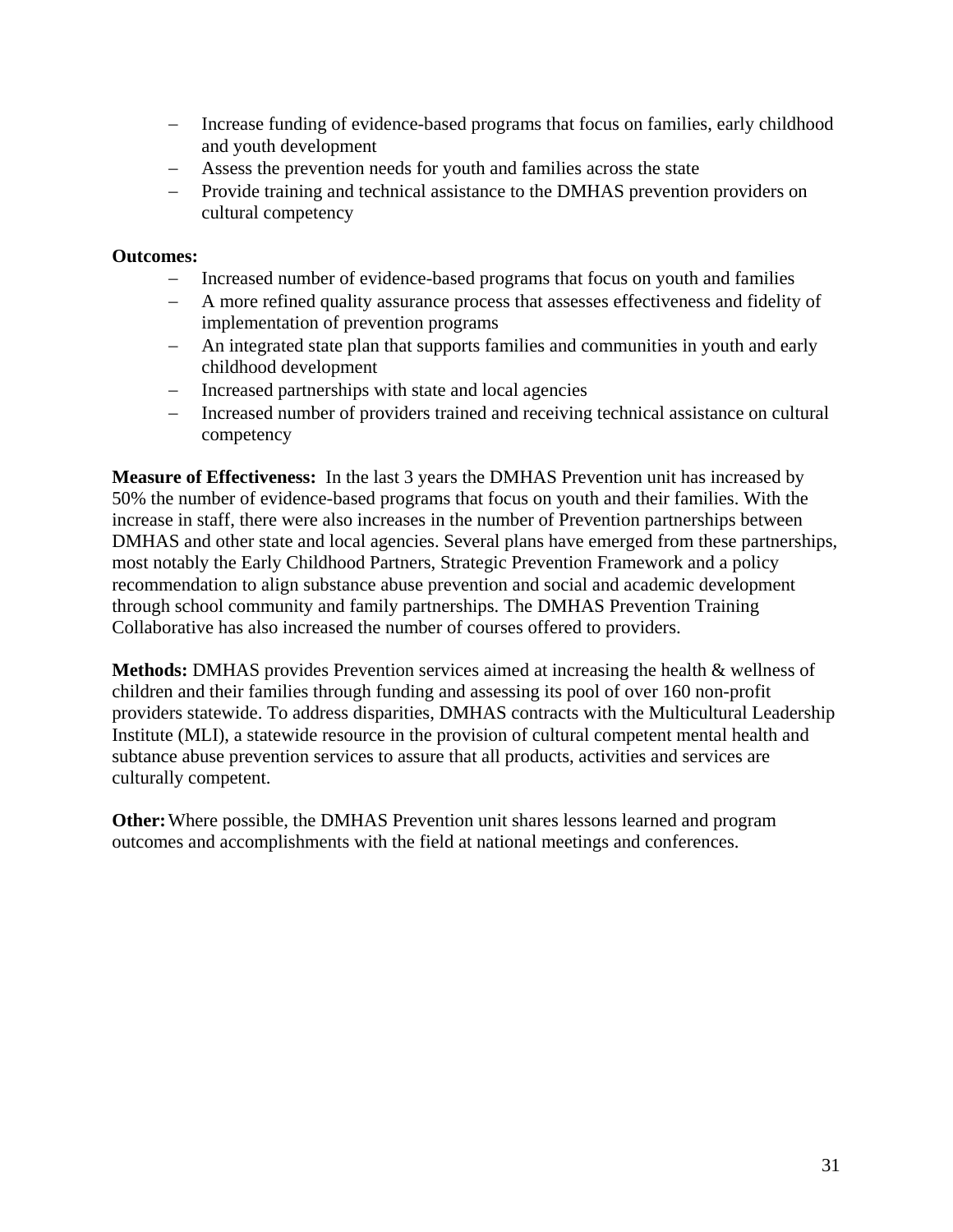#### **Department of Mental Retardation**

#### **Program Name:** Birth to Three

**Program Description:** The Department of Mental Retardation is the lead agency (17a-248) C.G.S.) for the Birth to Three program which is also operated under the provisions of Part C of the Individuals with Disabilities Education Act. This is the same federal law that governs special education for children ages 3-21.

The mission of the program is to strengthen the capacity of families to meet the developmental and health-related needs of their infants and toddlers who have delays or disabilities. The program ensures that all families have equal access to a coordinated program of comprehensive services and supports that:

- foster collaborative partnerships
- are family centered
- occur in natural settings
- recognize current best practices in early intervention
- are built upon mutual respect and choice

Birth to Three seeks to assist families to ameliorate delays in their infants' or toddlers' development that are identified early or to prevent secondary delays or disabilities. We work with families to ensure that their children are ready for Kindergarten at age five.

The federal law requires that two groups of children receive services 1) those with developmental delays and 2) those with diagnosed conditions expected to lead to a developmental delay without the benefit of early intervention. The state is given quite a bit of latitude in defining both of those groups. The federal law also allows states to serve children who are at environmental risk for delay, although Connecticut has not chosen to include those children yet.

Early intervention services must be delivered in natural environments, and for children of this age, that is typically the home, although services can be delivered in any setting that the child and family typically frequent, such as at child care. Most services are delivered by occupational, physical, and speech therapists along with early childhood special education teachers, although there are many other professionals and paraprofessionals who can be service providers as well.

**Number of children and families served:** In FY 2006, 7,971 children were newly referred for evaluation. 8,586 eligible children and their families received services during some portion of the fiscal year which equated to approximately 4,000 on any given day. The one-day count represents 3.1% of all Connecticut children under the age of three.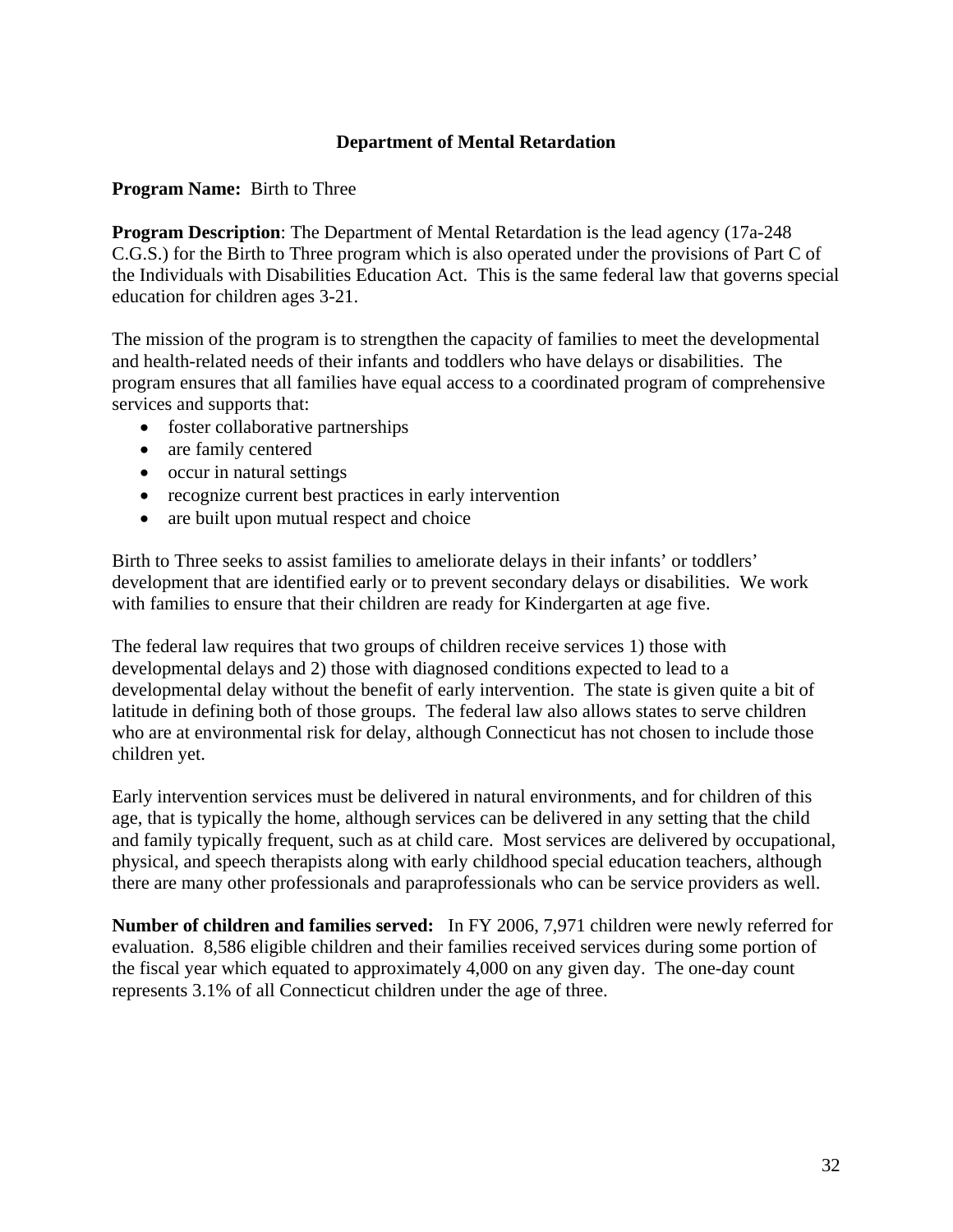**Long-Term Agency Goals:** To ensure that children with developmental delays or who are atrisk of developmental delays are ready for Kindergarten.

**Strategies:** Family-centered early intervention services are delivered in natural environments as early as possible to as many Connecticut infants and toddlers who have disabilities or developmental delays or who are at risk for developmental delays.

#### **Outcomes:**

- Children receive early intervention services as early as possible
- Children's development is improved
- Families feel more confident and competent to facilitate their children's development
- Fewer children need special education services by Kindergarten

#### **Measure of Effectiveness:**

- percent of children under the age of three served (currently  $3.1\%$   $11<sup>th</sup>$  nationally compared to all other states
- percent of children under the age of 12 months served  $(23<sup>rd</sup>$  nationally compared to all other states)
- percent of infants and toddlers served who demonstrate: 1) improved socialemotional skills, 2) acquisition and use of knowledge and skills, and 3) use of appropriate behaviors to meet their needs (data not yet available)
- percent of families served who report that early intervention services have helped the family help their children develop and learn (data under analysis, not yet available)
- percent of children served who have exited the program and who do not need to receive special education services in Kindergarten (49%)

**Methods:** All children that meet the eligibility criteria are eligible – irrespective of race, income level, gender, or town of residence. The program does not specifically target groups of children for services. However, by including all children with significant developmental delays, Birth to Three is working to teach families and other caregivers to facilitate the child's development so that they can "catch up" to their typical peers by Kindergarten. Therefore, we are actually concentrating on reducing disparities between children with developmental delays and their typically developing peers.

The focus of services is in teaching the family and caregiver(s) ways to facilitate the child's development during naturally-occurring routines and activities. Birth to Three uses a coaching process to help the caregiver feel more confident and competent in assisting the child's development. Since each child's Individualized Family Service Plan is individualized for that child and that family, and since the focus of the plan is on the family's priorities for their child and themselves, the family's ethnicity and income level will be addressed because it affects that family's priorities and need for services.

As services begin, children are assessed using any one of three curriculum-based assessments. This allows the Birth to Three provider to summarize the child's development at entry which is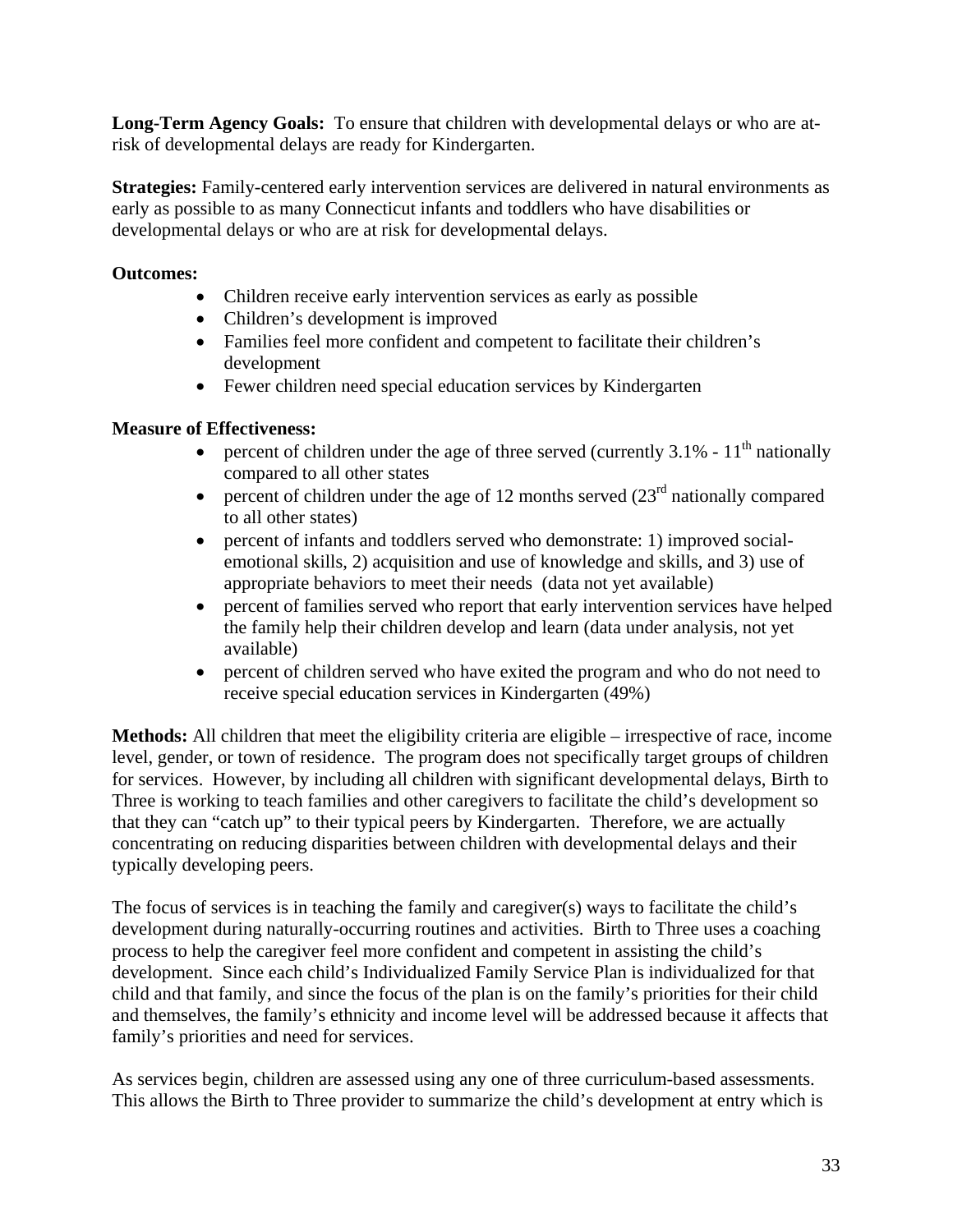then compared to the development at exit to track developmental progress. Use of this type of assessment also helps the family track their child's development.

#### **Program Name:** Family Supports

**Program Description**: The Department of Mental Retardation (DMR) provides Family Supports which assist families to care for their children who have mental retardation. Most families who have children with mental retardation need extra support to help them to care for their children at home. Family supports include goods, services, resources, and other forms of assistance that help families to successfully parent their children who have mental retardation. Family Supports help families to stay together and to maintain their children in the family home. When children grow up in a nurturing family home, they are more likely to live healthy, safe and productive lives.

#### **The department provides two primary Family Support programs, Individual and Family Grants and Respite at DMR Respite Centers.**

#### **Individual and Family Grants**

Individual and Family Grants are cash subsidies provided for the purpose of assisting individuals and families to defray extraordinary disability-related expenses. The provision of Individual and Family Grants acknowledges the extra effort and commitment of families who have children with disabilities that have an extraordinary financial impact on the family. The provision of Individual and Family Grants assists families to purchase items and services that are not otherwise reimbursable through insurance or available from other sources. The cash subsidies may be used to purchase supports that include, but are not limited to, in-home supports, behavioral supports, nursing, medical or clinical supports, temporary assistance, crisis support, skill training, family training, leisure services, transportation, support coordination, respite and assistance to access community supports. The maximum grant amount is \$5,000 per individual or family per fiscal year. For families who have children with mental retardation, Individual and Family Grants support the child to remain in the family home and help to prevent out of home placement. A total of 3,463 families received Individual and Family Grants in FY 2006. This number includes 1,587 families of children under age 18.

#### **Respite Services**

Respite is the temporary care of a person with mental retardation for the purpose of offering relief to the family. It is a service that allows the family to have time to reenergize, deal with emergency situations, or engage in personal, social, or routine activities and tasks that otherwise may be neglected, postponed, or curtailed due to the demands of caring for a child who has mental retardation. The goal of respite services is to support the continued presence and participation of individuals who have mental retardation within the family homes and to prevent out of home placement.

The Department of Mental Retardation provides respite through ten regional Respite Centers. DMR Respite Centers are specifically designed to provide planned and scheduled relief to families. The three DMR regions provide overnight respite throughout the year from Thursdays through Tuesdays and are open twenty-four hours a day, seven days a week for up to eight weeks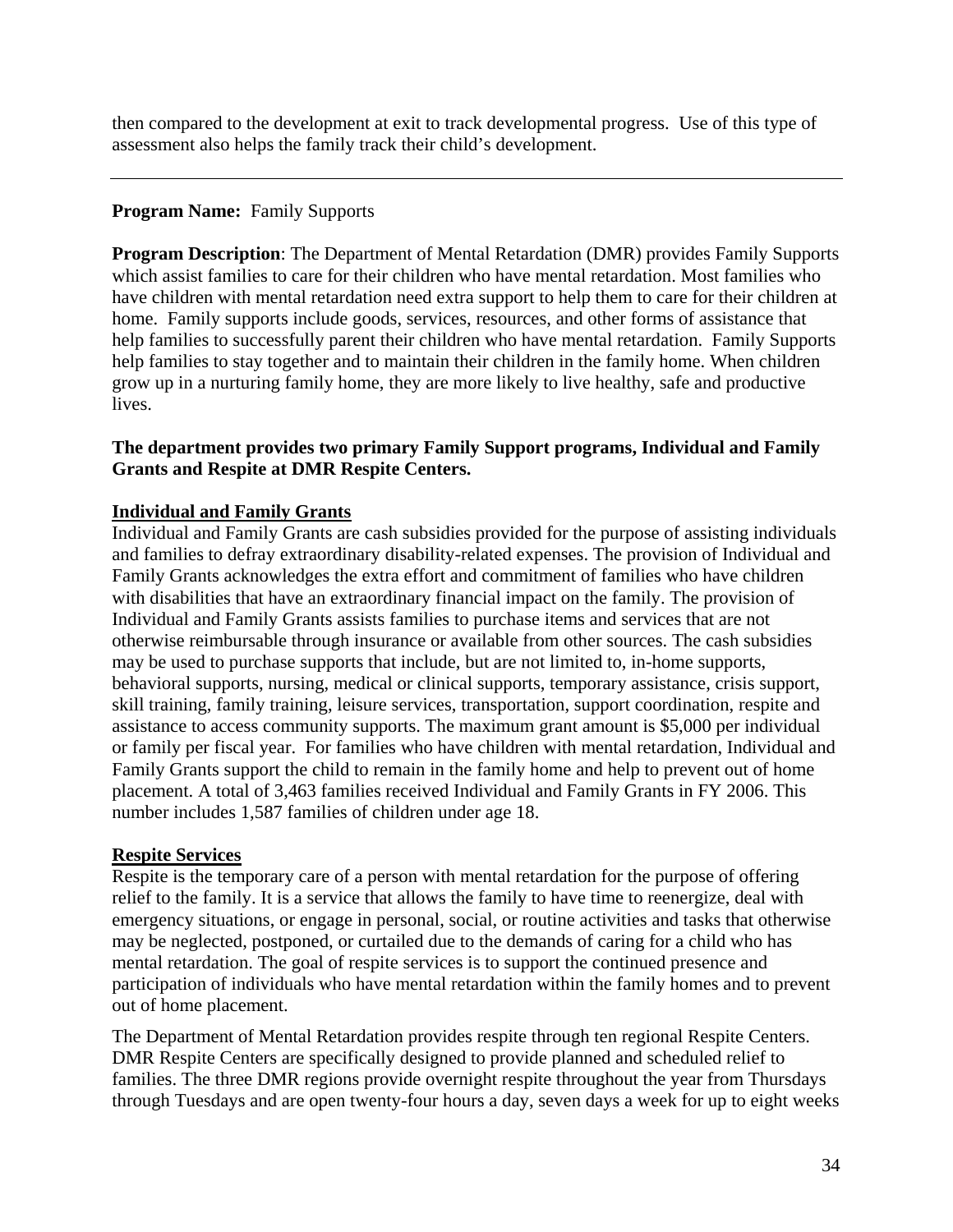during the year, including summer months or school vacations. Respite Centers are operated by DMR staff who have skills needed to work with children and adults who have mental retardation and their families.

In total, DMR Respite Centers served 1,133 persons who have mental retardation in FY 2006, including both children and adults. There were a total of 484 children served in DMR Respite Centers in FY 2006.

**Number of children and families served:** 1,617 served in fiscal year 2006. (Most children who received Respite Services also received Individual and Family Grants)

**Long-Term Agency Goals:** The Department of Mental Retardation serves over 15,000 individuals who have mental retardation including 3,055 children under the age of 18. This number does not include children who do not have mental retardation and are served in the Birth to Three System. While most children live with their families, about 252 or eight percent of children served by DMR live in other residential settings. The department's long term prevention goal is to support families to care for their children in the family home and to prevent out of home placement.

**Strategies**: Most families who have children with mental retardation need extra support to help them to care for their children at home. DMR provides Family Support to assist families to care for their children at home. Family Supports include goods, services, resources, and other forms of assistance that help families to successfully parent their children who have mental retardation. The Department of Mental Retardation plans to continue to provide Family Supports, including Individual and Family Grants and Respite. Within available resources, the department will expand the number of families served with Family Supports.

In addition to the Family Support services offered by the department, DMR continues to pursue the development and implementation of Home and Community Based Services Waivers which offer services in the community as an alternative to institutional care. The department continues to expand the range and amount of services available under the waivers that assist families to care for their children within the family home. These services include personal services, respite, home and vehicle modifications, family training and consultative services.

In FY 2006, the department established a position of Lifespan Coordinator within the Central Office to coordinate children's services, as well as services to elderly individuals who are served by DMR. The initial focus of this position is on children's service, including expanding the availability and ensuring the quality of supports provided to children and their families.

**Outcomes:** Specific outcomes to measure the success or effectiveness of the Family Supports provided by DMR include the number and percentage of children who live in family homes rather than in out of home placements.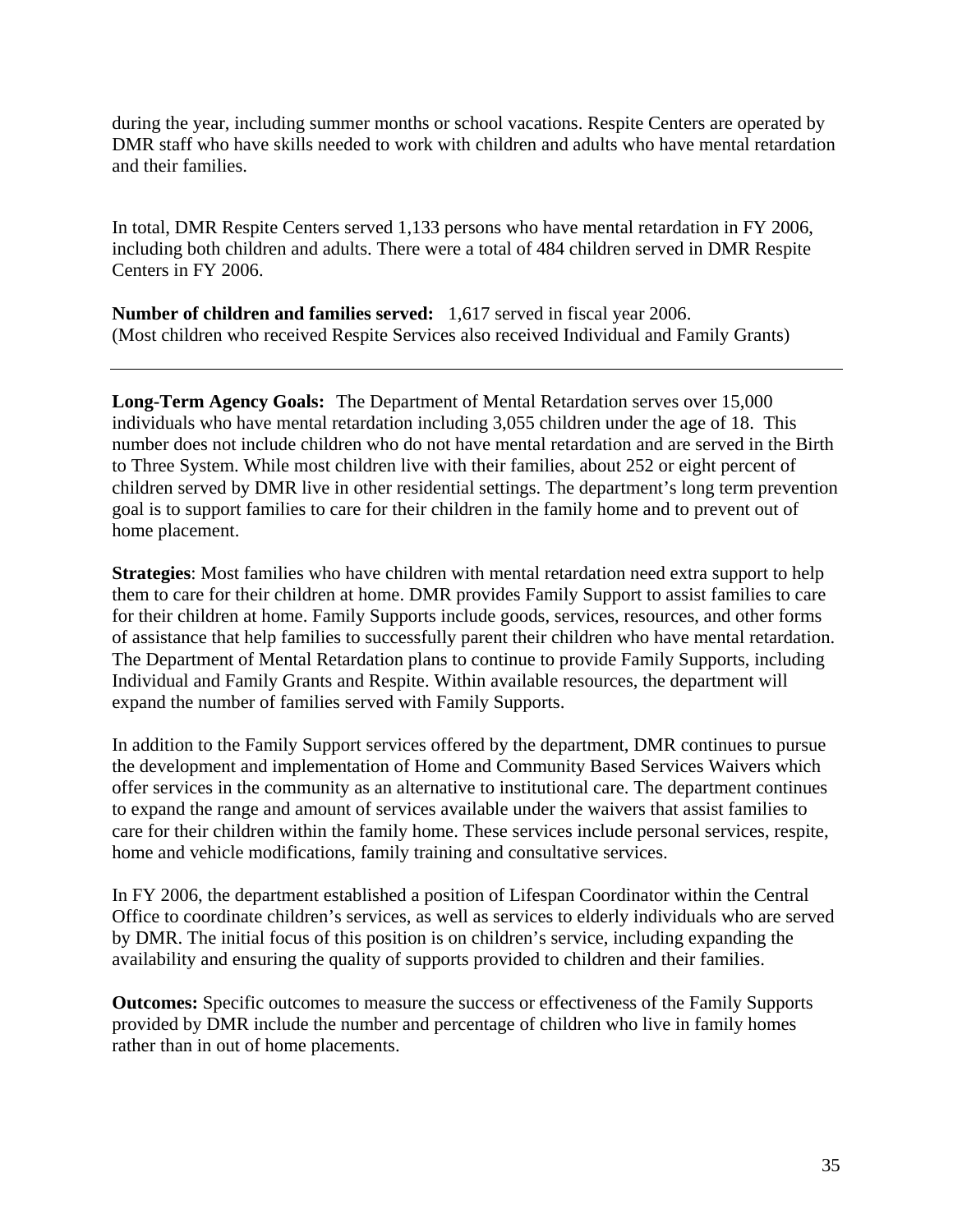**Measure of Effectiveness:** The percentage of children served by DMR who lived in their family homes has remained consistent over the last six years. The percentage of out of home placements has not increased since October 2000 and has remained at eight percent.

**Methods:** DMR Family Support services are available to children and their families regardless of race, income level or gender, however families with significant income levels may be liable for a portion of the cost of the respite stay.

**Other:** The Department of Mental Retardation's vision and guiding principles for children with mental retardation are as follows:

**Vision:** All children with mental retardation grow up with the love and nurturing of their families. Families identify and receive the individually designed supports they need to raise their children in their local communities. Communities embrace children with mental retardation and their families and include them in all aspects of community life.

**Guiding Principles:** The following guiding principles were identified by focus team members as critical ingredients in providing supports to children and their families.

#### **Children Grow Best in Families**

A "whatever it takes" approach should be adopted to keep children with their families. Families should receive the support they need to raise their children at home. When a family is not able to provide full time care for their child, arrangements should be made to share the care of their child with others who will provide a nurturing family home. When a child is unable to live with his or her family, even part-time, a permanent home should be provided for the child that balances the family's wishes with the best interests of the child. It is essential that children maintain strong relationships with their families. Families' bonds with their children should be maintained whenever possible.

#### **Families Know their Children Best**  Families have primary responsibility for the well being of their children. Families should have information about available options, services, and resources that will enhance their abilities to make informed choices. Support staff should listen to families and respect their decisions.

#### **Supports Are Responsive to the Needs of the Entire Family**

Families are the constant in their children's lives. Children should be supported in the context of their families with services that are tailored to the unique family circumstance.

# **Supports Are Family-Directed**  Families should drive the planning process and have a strong voice in designing, selecting, and evaluating the supports and services they and their children receive. Families should have the tools and resources they need to be successful in directing their supports.

#### **Supports Are Delivered in a Culturally Competent Manner**  The culture of the family influences the choices they make and will accept. Supports should be delivered in the family's language and in ways that are consistent with a family's cultural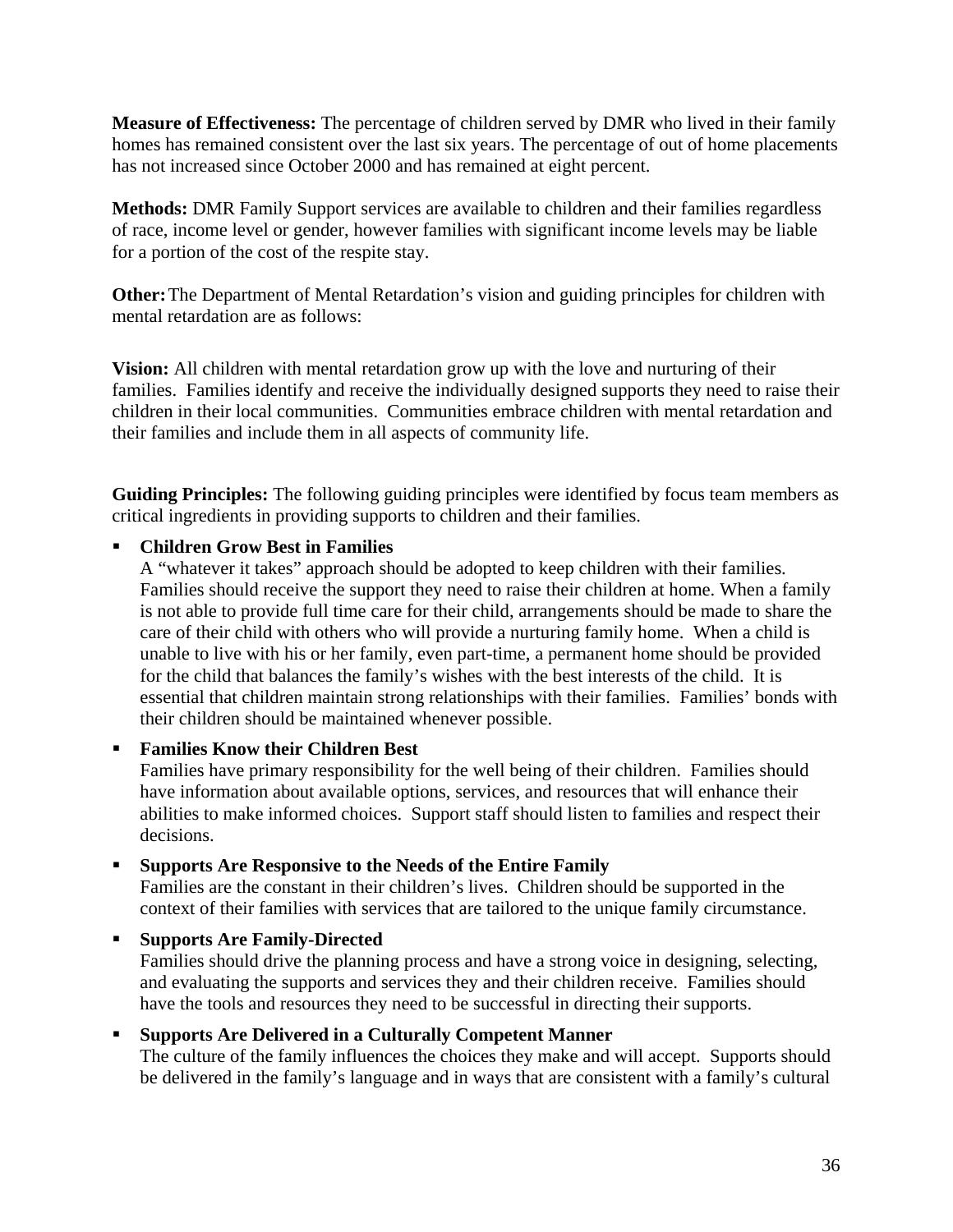preferences. Supports should be provided by a culturally competent workforce that understands the diverse needs of families.

 **Services and Supports Are Individualized, Flexible, Far-reaching, and Responsive to Changing Needs** 

No two families are alike in their strengths, challenges, or aspirations. Families should have access to a full range of options including in-home and community supports that are uniquely tailored to their needs. Supports should be easily accessible and sufficiently available to make a difference. Supports should be available before a crisis arises, but if an emergency does arise, families want some sense of security that help will be there when they need it. Supports should be flexible to meet the changing needs of families in a timely way.

 **Families and Children Receive Supports and Services in Their Community of Choice**  Families want their children to be welcome participants in their own communities. They want their children to be able to access the same formal and informal supports available to children who do not have disabilities. Assistance should be available to help families to use and strengthen their natural supports, connect with their communities, and develop new resources. Families should be assisted to reach out to other families for networking, and to work on community building and workforce development issues. Supports should promote the integration and inclusion of children with mental retardation in the daily life of the community.

#### **Supports Are Designed to Maximize Families' Competencies**

Families should be supported to make decisions about needed supports and services and to direct the provision of those services. Professionals and others should promote the competencies of families and provide any tools necessary to assist families including leadership, networking, and advocacy skill development that will prepare families to advocate for new or enhanced supports.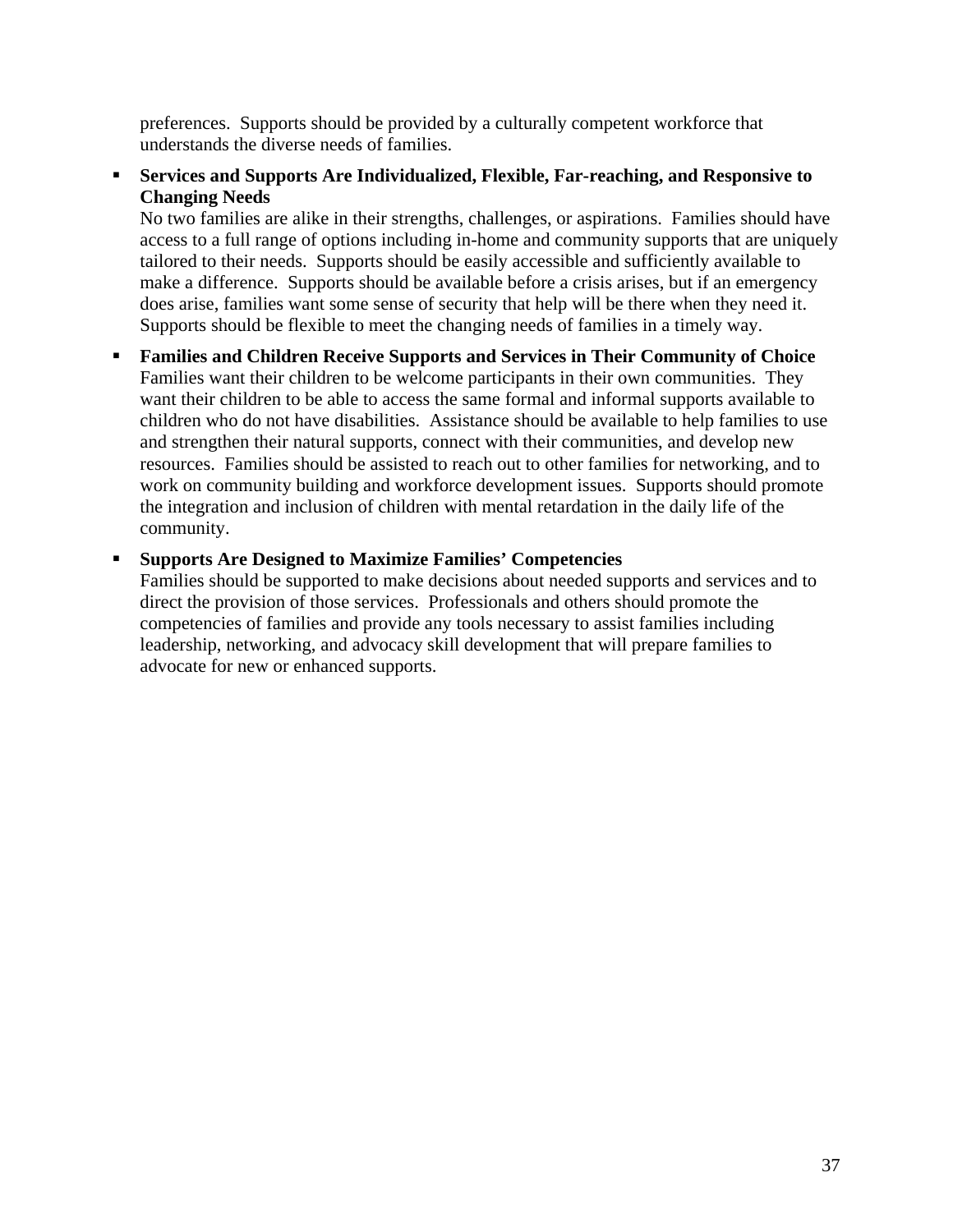#### **Department of Public Health**

**Program Name:** Captain 5 A Day Nutrition Education Program

**Program Description**: This program targets parents, pre-school children, and teachers in Head Start and School Readiness (SR) programs. Workshops are provided to teachers to enable teachers to integrate nutrition education into their lesson plans and curriculum. Workshops are provided to parents to assist parents' success in feeding healthy food to their children. Developmentally appropriate activities and strategies are used to maximize the program's impact on children

**Number of children and families served:** 3,800 preschool and 7,000 high school children and their caregivers in fiscal year 2005.

#### **Program Name:** Immunization Program

**Program Description:** The State of Connecticut Immunization Program's mission is to prevent disease, disability and death from vaccine preventable diseases in infants, children, adolescents, and adults through surveillance, case investigation and outbreak control, vaccination, monitoring of immunization levels, provision of vaccine, and professional and public education.

• **Number of children and families served:** According to the latest National Immunization Survey (fiscal year 2005) 84.8 % of the states' two year olds were up to date on their immunizations comprised of a series of 4 doses of DTP, 3 doses of Polio, 1 dose of MMR, 3 doses of HiB, 3 doses of Hepatitis B, and 1 dose of varicella vaccines (4:3:1:3:3:1). This rate is the highest in the country. Connecticut's childhood immunization has remained among the top five nationally since the 1990's, was ranked third in 2005, and has a projected rate of 92.8 for 2006

**Long Term Agency Goals:** The Department of Public Health (DPH) works proactively to protect the health and safety of the people of Connecticut and to prevent disease and promote wellness through education and programs such as prenatal care, newborn screenings, immunizations, nutrition and supplemental foods, AIDS and sexually transmitted disease awareness. Reducing health disparities in maternal and child health remains one of the agency's highest priorities. DPH selected its prevention programs for inclusion in this report based on a focus on children birth to age eighteen. These initiatives also impact the families of these children, either directly or indirectly. The selected programs are preventive in nature, provide education and information to families that promote healthy behaviors, attempt to reduce crime and violence, promote academic success, and discourage socially destructive behaviors.

#### **Strategies:**

• Implement disease prevention and health promotion of women, infants and children including children with special health care needs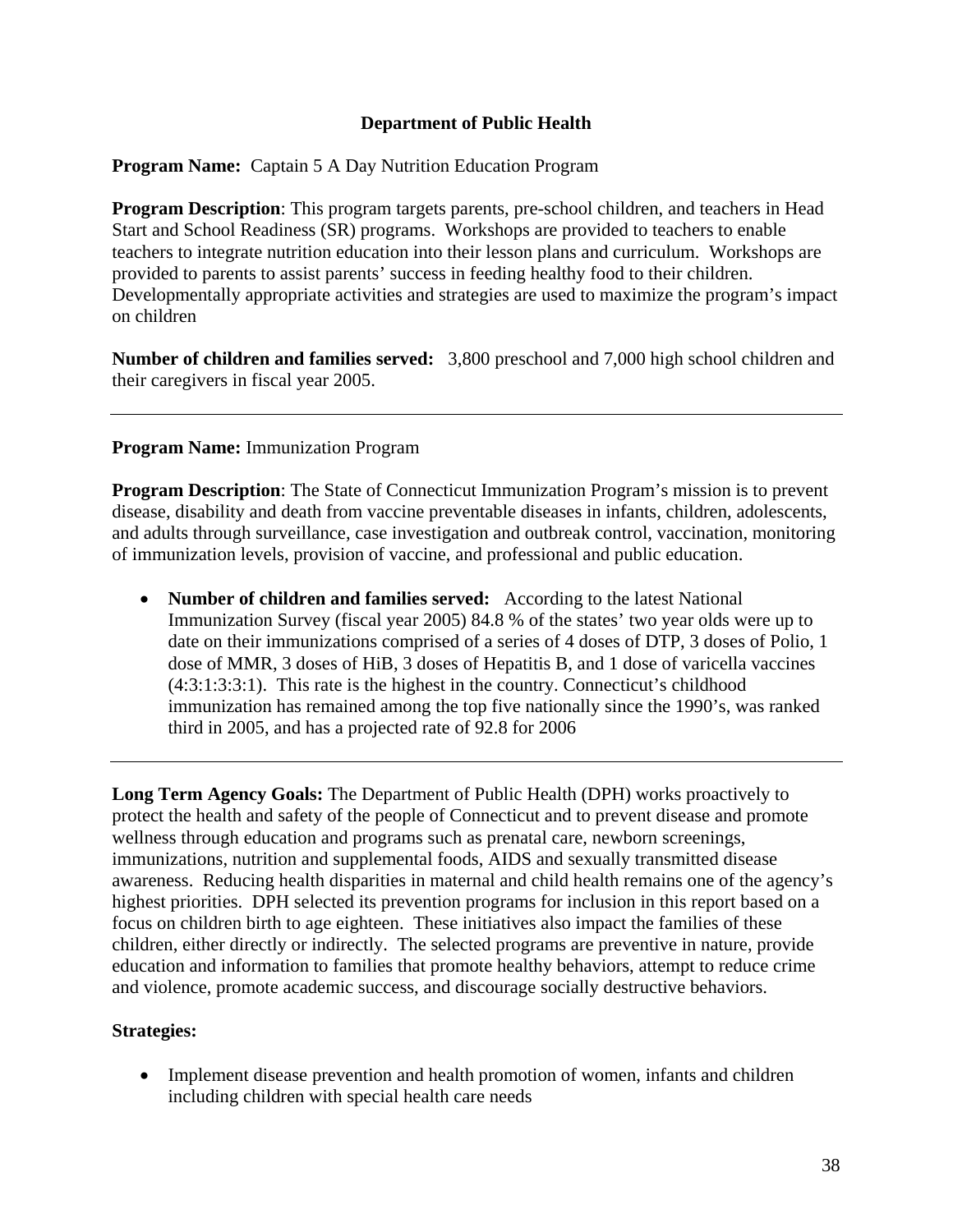- Identify and nurture community-based health and prevention initiatives through public and private partnerships
- Provide funding to community-based providers to implement prevention programs at the local level, including school-based and community health centers
- Through Community-Based Health Centers, assure the availability and accessibility of comprehensive primary and preventative health care and other essential public health services for low-income uninsured and vulnerable children and families in underserved areas
- Conduct surveillance activities to continuously monitor the effectiveness of the agency's prevention initiatives
- Collaborate with other state agencies to cut across agency boundaries and combine programmatic and funding efforts to improve outcomes
- Establish and coordinate the DPH's Virtual Children's Health Bureau to capture the overarching programs and initiatives throughout the agency
- Provide community-based abstinence-only education to 9-14 year old youths, including parental/guardian involvement whenever possible
- Promote the use of asthma management plans by health care providers and parents of asthmatic children, address the early identification of children with asthma and work to develop a state asthma plan and enhance asthma surveillance activities
- Provide nutrition education to parents, pre-school children, and teachers in Head Start and School Readiness programs, and provide workshops to enable teachers to integrate nutrition education into their lesson plans and curriculum, and to educate parents on feeding healthy food to their children
- License and regulate child day care facilities and offer resources and technical assistance to providers
- Improve the quality of care children receive in licensed child day care programs by revising Connecticut's licensing standards to be more in line with national standards and provide technical assistance to licensed programs
- Work with organizations such as the Child Day Care Council and the CT After School Network to develop draft regulations, staff training, and assure inspection goals are met in accordance with state statutes
- Ensure that state-of-the-art emergency medical care is available for all ill or injured children or adolescents, and that pediatric services are well integrated into an emergency medical service system
- Prevent disease, disability and death from vaccine preventable diseases in infants, children and adolescents through surveillance, case investigation and outbreak control, vaccination, monitoring of immunization levels, provision of vaccine, and professional and public education
- Conduct comprehensive lead poisoning prevention programs to reduce the risk of lead exposure
- Screen all newborns for genetic and hearing disorders prior to hospital discharge or within seven days of birth to help prevent severe health and developmental consequences
- Through Oral Health initiatives, increase entry into long-term comprehensive dental services for Medicaid, SCHIP, and other underserved children and develop a best practice model for sealant programs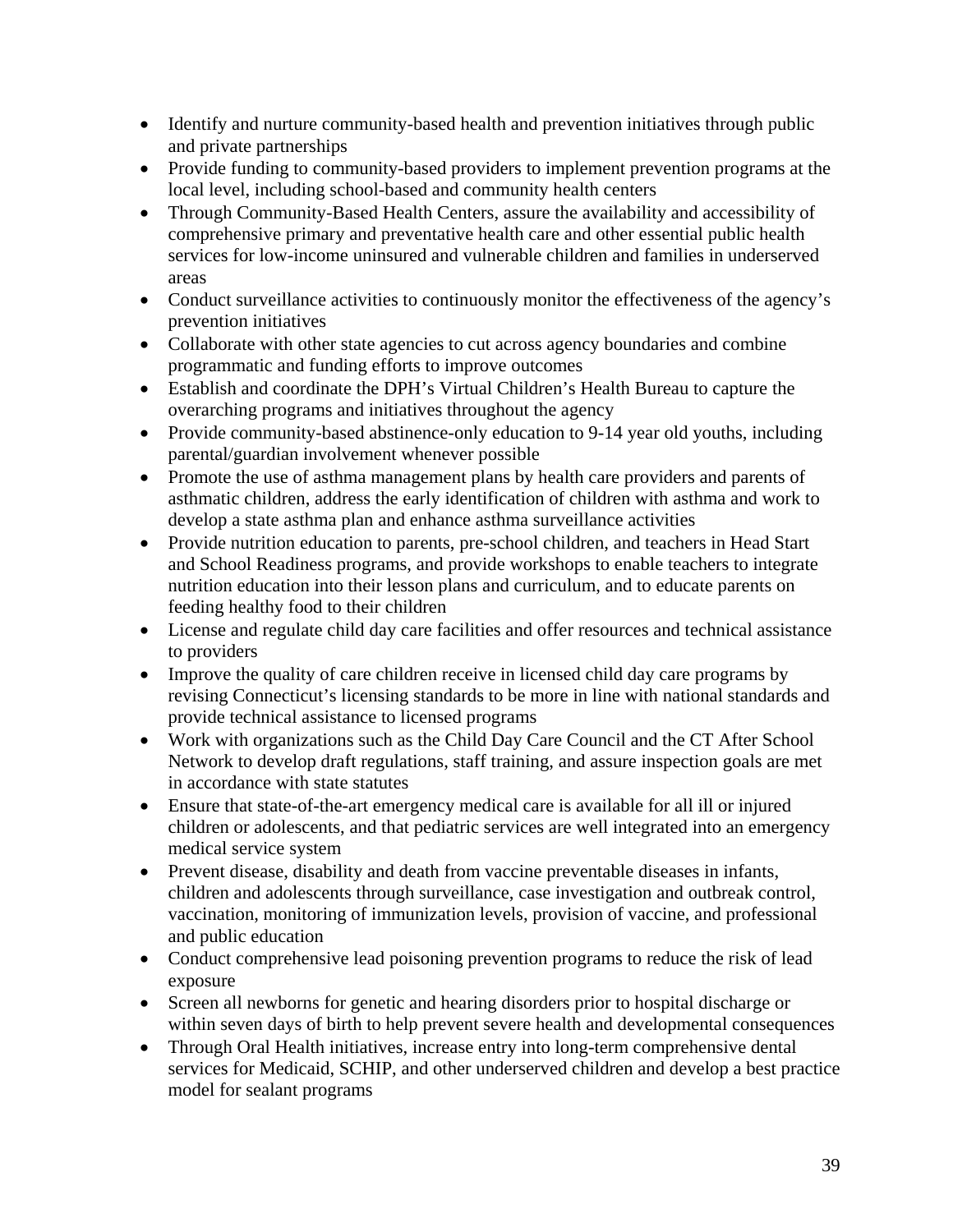- Make available to sexual assault victims and their families free and confidential services such as crisis intervention, support and advocacy, survivor groups, 24-hour hotline, and emergency transportation
- Through collaborative effort between Injury Prevention Program and CT Safe Kids, provide child passenger safety workshops to health care and childcare professionals to increase provider capacity as effective educators on child passenger safety
- Provide a variety of services to adolescents to reduce the transmission and incidence of selected sexually transmitted diseases
- Address all risks associated with the use of tobacco products focusing on youth, pregnant women, disparate populations and environmental tobacco smoke
- Provide nutrition education and supplemental food to eligible women, infants, and children through the WIC and Nutrition Programs
- Provide professional education, technical assistance and program development targeted toward youth violence prevention

The role of DPH is to address prioritized needs and gaps in services for the target populations. Services provided by community-based programs include case management, outreach, disease prevention, education, and the empowering of MCH populations about health and health-related issues. The combination of ongoing assessments, quarterly reporting data, technical assistance meetings and site visits assist DPH in determining priorities.

### **Outcomes:**

- 1.8 million newborns have been screened prior to hospital discharge and 941 identified with genetic disorders to allow treatment to be promptly initiated to avert complications and prevent irreversible problems
- Inception of newborn hearing screenings at birth in 2000 has identified 360 babies with hearing loss, with the average age of diagnosis dropping from 2 ½ years to 2 months, and in 2005, Connecticut conducted hearing screenings on 99% of newborns
- Coordinated prevention and intervention efforts with parents and health professionals as partners lead to improved health and school readiness
- Revision of child day care regulations with improved health and safety standards, staff training opportunities, number of technical assistance opportunities conducted, and the number of inspections and investigations completed
- Every child, their parents, and all pregnant women in Connecticut will have access to comprehensive, preventive, continuous health care
- All children will have access to affordable, healthy, safe, and developmentallyappropriate early care and education with comprehensive support services that facilitate effective transitions from birth to Kindergarten
- All families will have access to the information and resources they need to raise healthy children, and parents will be involved as partners in the planning of early childhood services
- Effective local or regional early childhood collaborative structures will ensure the provision of integrated services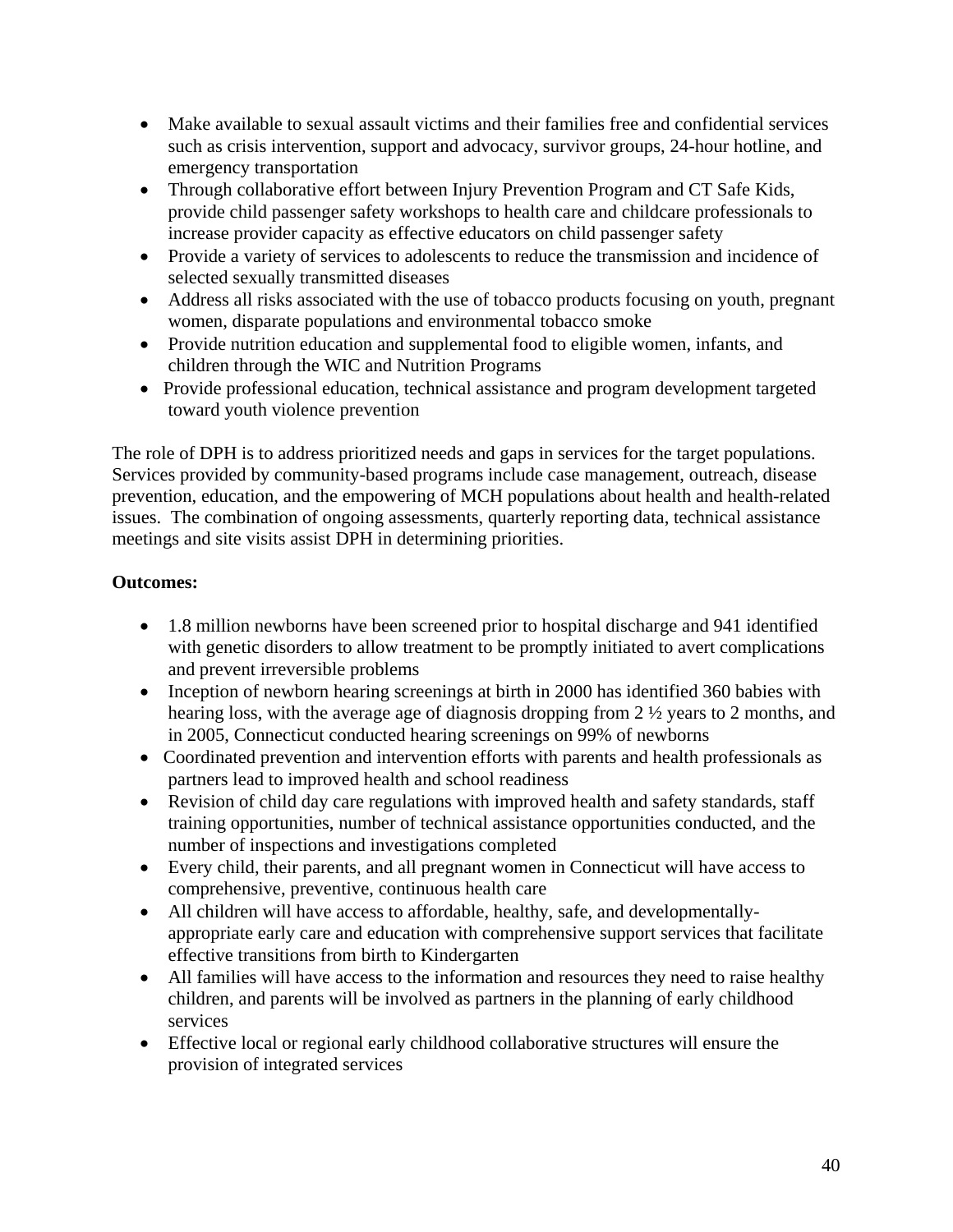- A state level infrastructure with community representation will guide, support, and monitor implementation of a comprehensive, integrated system of services for children and families
- Data integration among agency programs will allow for seamless retrieval of information

**Measure of Effectiveness:** Infant Mortality – programming within DPH to reduce infant mortality is aimed at the period before conception, along with the prenatal and postnatal periods.

• From 1981 to 2003, Connecticut's infant death rate fell from 12.0 to 5.3 deaths per 1,000 live births

Births to Teens – State programs serve pregnant and parenting teens and provide intensive case management services with emphasis on promoting positive pregnancy outcomes, positive parenting and breastfeeding.

• In Connecticut from 1993-2003, the birth rate for teens dropped from 38.8 to 25.8 infants born per 1,000 female teens

Prenatal Care – DPH strives to improve access to prenatal care through several strategies, such as supporting sites for primary care and free pregnancy testing at family planning clinics.

• In Connecticut in 2004, 87.5% of infants were born to women who began receiving prenatal care in the first trimester

Title V programs Comadrona, Healthy Start, Healthy Choices for Women and Children, Fetal Infant Mortality Review and Right From the Start provided outreach to and identification of pregnant women to promote early entry into prenatal care

Breastfeeding – DPH promotes breastfeeding as a social norm in the state due to the positive maternal and infant health effects

• The estimated rate for breastfeeding in Connecticut has improved from 68.7% to 69.3%

**Methods to Reduce Health Disparities**: Reducing disparities in maternal and child health indicators remains one of the major challenges facing the public health community, and DPH utilizes multi-level strategies that include:

- Addressing health disparities by targeting low-income families and encouraging them to participate in screenings, prevention activities such as immunizations and oral health, and **HUSKY**
- Improving the number and capacity of providers in underserved communities by functioning as liaison in the recruitment and retention of primary health care professionals through a collaboration with the DPH Primary Care Office and the Connecticut Primary Care Association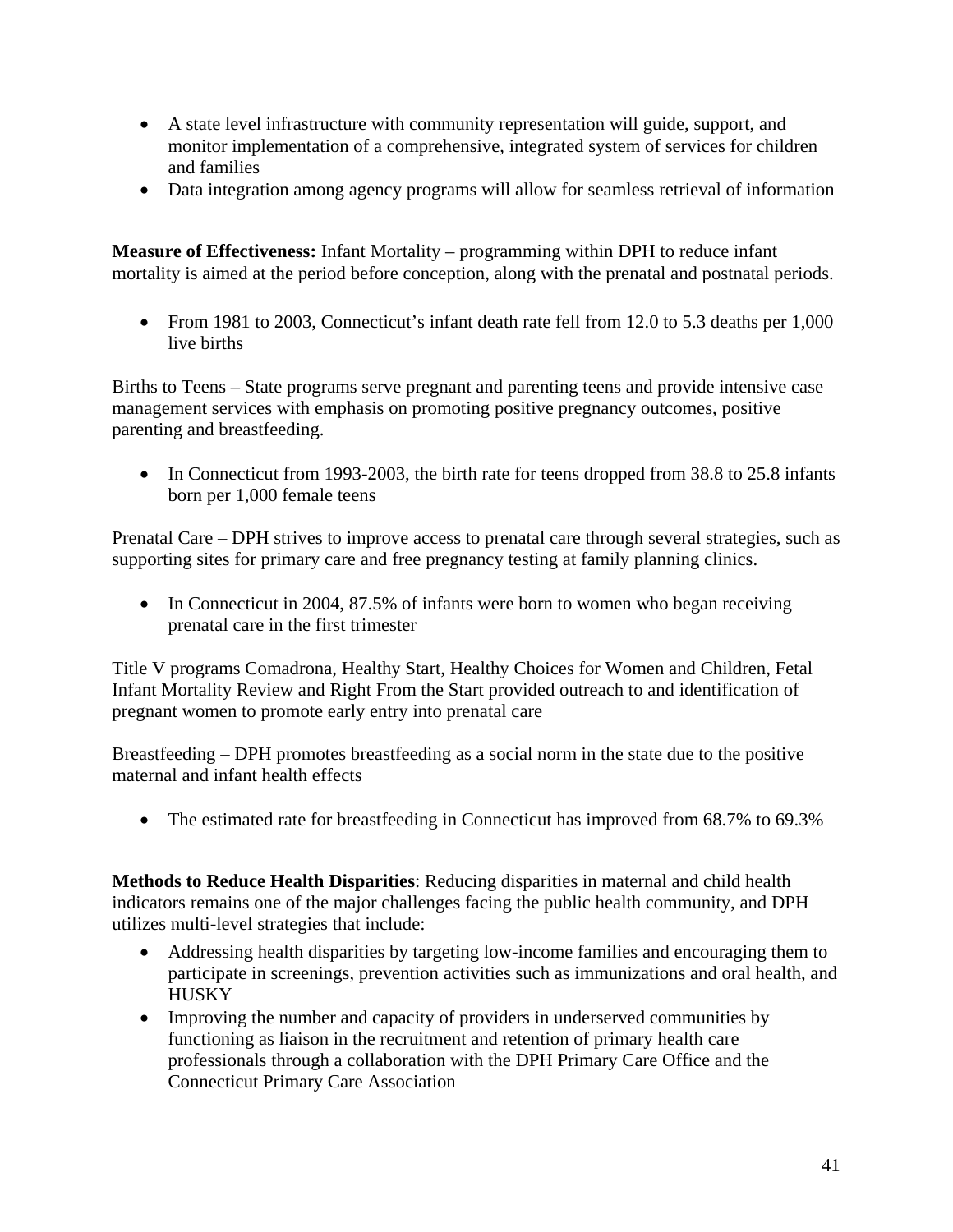- Increasing the knowledge base on causes and intervention to reduce disparities by analyzing data on health care practices and use across racial and ethnic groups
- Utilizing the DPH Office of Multicultural Health to raise public and provider awareness of racial/ethnic disparities in health care
- As resources permit, consider addressing the recommendations of the Connecticut Health Foundation's Policy Panel on Racial and Ethnic Disparities which include:
	- Collect and integrate racial and ethnic data to its statewide planning efforts and publish a report on the key findings
	- The Office of Health Care Access and DPH should require health care organizations, including providers and payers, to collect data on each patient's primary language in health records and information systems, and post signage in the languages of the patients they serve
	- Establish a certification program for all medical interpreters to ensure cultural competence and quality service
	- Establish a system for monitoring and enforcing PA 00-119 regarding linguistic access in acute care hospitals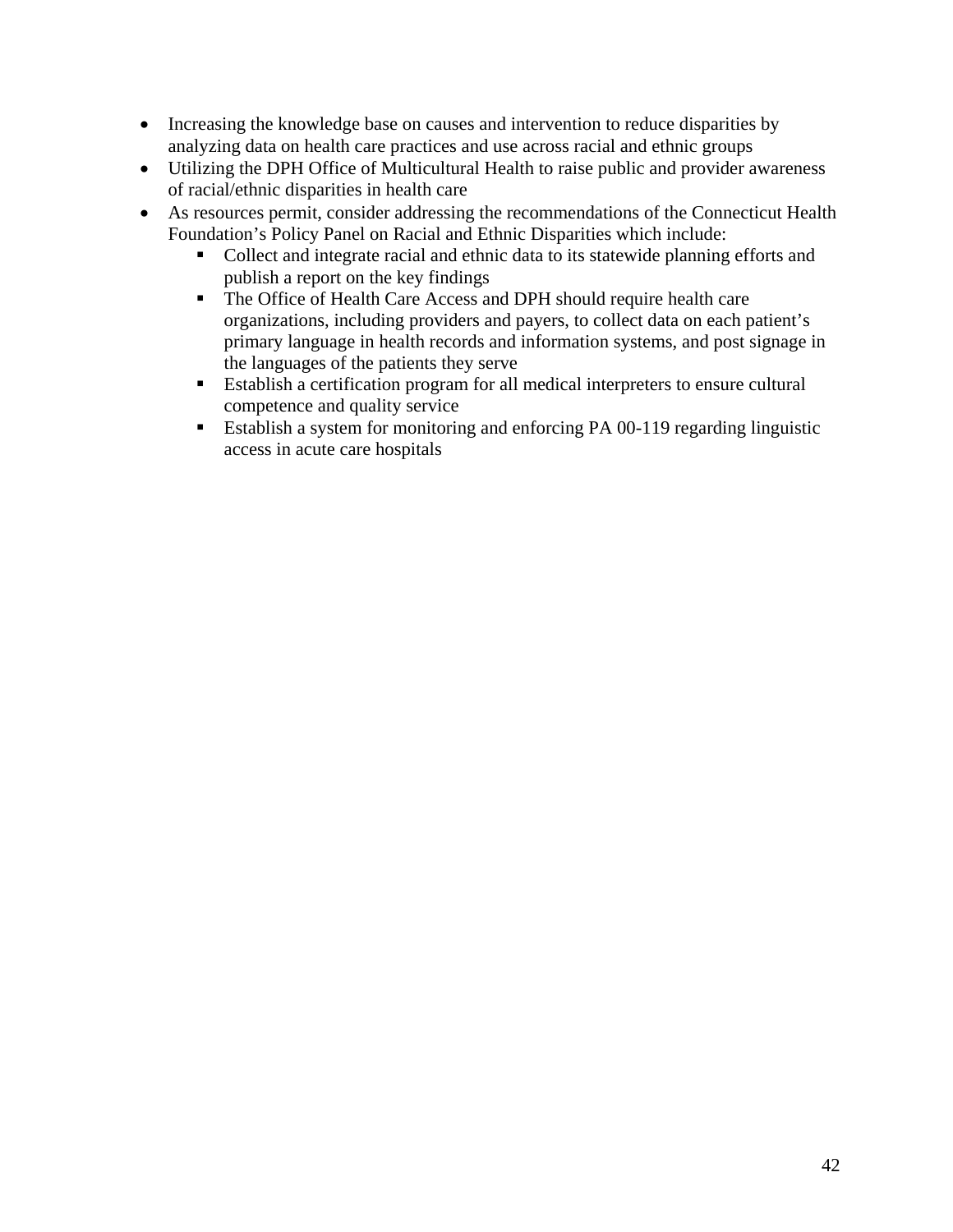#### **Department of Social Services**

#### **Program Name:** Fatherhood Initiative

**Program Description**: The purpose of the Fatherhood Initiative Program is to promote and facilitate positive interaction between fathers and their children thereby increasing the parent child bond that contributes to optimal growth and development for children. The Initiative also facilitates and supports social and emotional connections between fathers and their children, which has been shown to increase financial support for children of non-custodial, separated, and divorced fathers.

This Initiative is operationalized through contracts with five geographically dispersed agencies. Intervention strategies and tactics used by Fatherhood Initiative providers aim to prevent child poverty, child abuse and neglect, absentee fathers, intergenerational poverty, and youth violence among children of program participants. The agencies provide a range of services including preparation for employment, job search, life skills training, case management, parenting skills and education for parenting. Program participants are multi-ethnic, multicultural, working income, no income, and marginal income men, many of whom have had some involvement with the criminal justice system, DCF, and DSS.

In October 2006, the Fatherhood Initiative was awarded a competitive grant of one million dollars per year, for five years, by the Department of Health and Human Services, Administration on Children and Families, Office of Family Assistance.

The program receives oversight from a multi-agency, multi-disciplinary steering committee.

**Number of children and families served:** Approximately 400 fathers will be served annually.

#### **Specific long term goals for the Department are**:

- To provide structured ongoing programs and activities that support the development and retention of parenting (fathering) skills among non-custodial, divorced, and fathers with shared custody;
- To reduce the level of poverty among children living in households in which the father is absent;
- To support and facilitate healthy child development by providing programs and services for Fatherhood Initiative program participants that contribute to healthy father-child relationships;
- To promote and support co-parenting, regardless of marital status;
- To foster and facilitate, through various community based programs and services, economic self-sufficiency for Fatherhood program participants and their children;
- To provide programs and services that increase the vocational skills and employability of program participants; and
- To provide community based programs and services that sustain co-parenting and successful father-child relationships.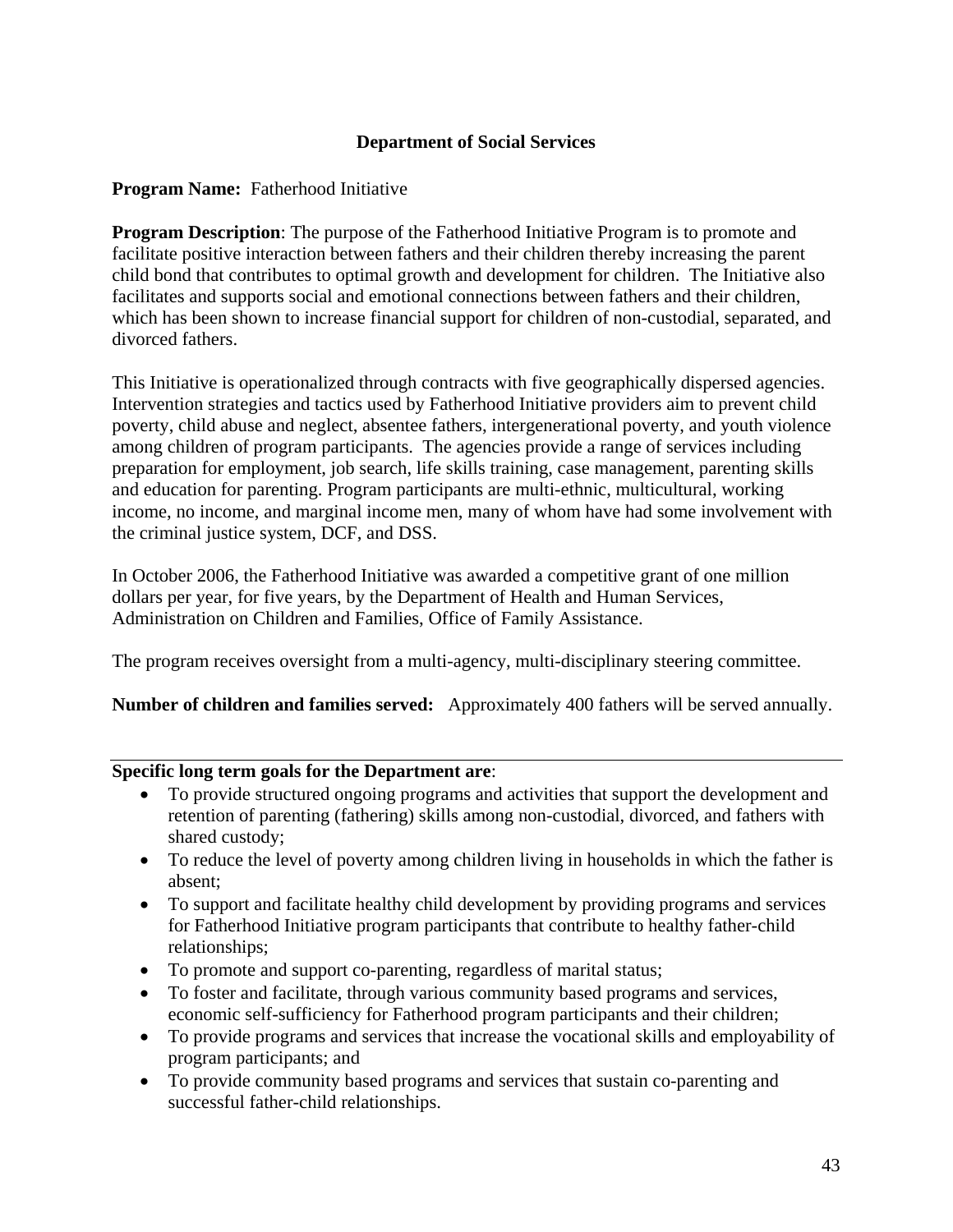#### **Specific intended outcomes of DSS' prevention efforts include but are not limited to**:

- Among Fatherhood program participants, a decrease in the number of unemployed and underemployed program participants;
- Increase in the number of children who have healthy relationships with their fathers;
- Increase in the number of gainfully employed non-custodial fathers who contribute to the financial support of their children;
- Decrease in the number of single female headed households who are totally dependent on entitlements;
- Among non-custodial fathers and single mothers, increased awareness of the pivotal role that men play in normal healthy child development and positive psychosocial/educational outcomes for children;
- Increase in voluntary child support payments; and
- Increase in the number and rate of voluntary paternity acknowledgement by unmarried fathers

**Strategies:** Strategies developed to achieve the goals and intended outcomes are:

Contract with five geographically dispersed agencies with expertise and knowledge about fatherhood, non-custodial parenting, co-parenting, cultural and ethnic factors in parenting, and proven ability to work with low/no income men;

- In collaboration and partnership with contracted agencies, identify best practices for developing, supporting, and/or improving father-child relationships and parent to parent relationships;
- Provide non-custodial fathers and other Fatherhood program participants with life skills training;
- Provide non-custodial fathers and other Fatherhood program participants with employment training and job placement;
- In partnership with contracted agencies, support and facilitate job development and job retention among Fatherhood program participants;
- Develop and provide knowledge and skill driven father-child activities that foster and support healthy father-child relationships;
- Educate fathers and mothers about the importance of male parent involvement in the lives of children; and
- Develop strategies and practices that, whenever possible, connect unmarried fathers to the gestation/birth process, parenting roles and responsibilities prior to the birth of the child.

**Outcomes:** Specific outcomes that may be used to measure the success or strategic effectiveness of the Fatherhood Initiative may consist of:

- Longitudinal comparison of changes in parent-child relationships, rate and extent of coparenting (regardless of marital status), and rate of job retention among Fatherhood program participants from ethnic/cultural minority communities;
- Increase in the actual number of early pre-post birth paternity acknowledgements; and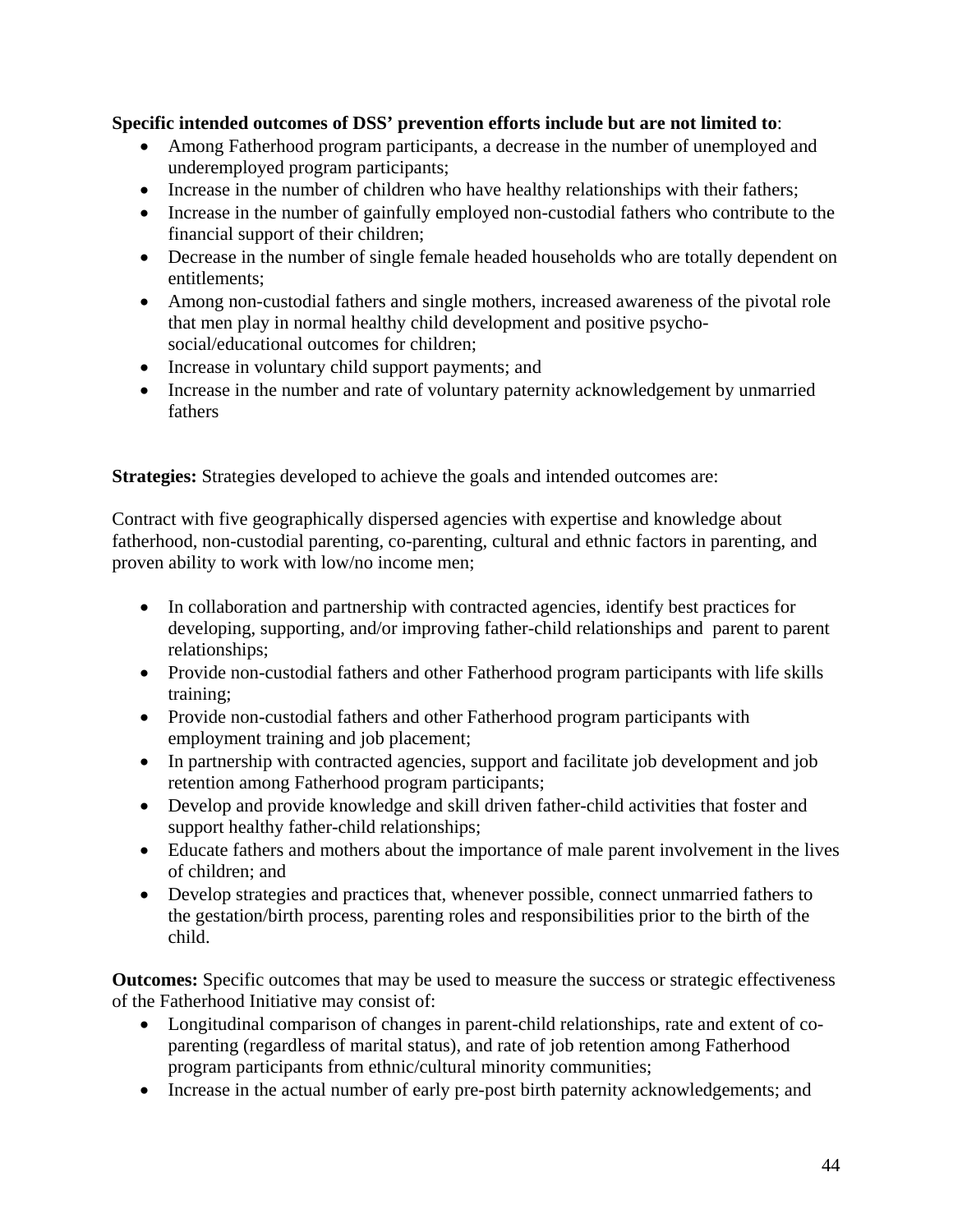• Positive changes in the rate of voluntary child support payments.

#### **Measure of Effectiveness:**

- Rate and extent of voluntary and involuntary child support payments among program participants;
- Consistent ongoing employment;
- Reduction in the rate of unemployment and underemployment among program participants;
- Reported rate of co-parenting among program participants;
- Rate of voluntary paternity establishment and acknowledgement among unmarried fathers;
- Actual rate of pre-post birth involvement of unmarried fathers;
- Changes in pay rates/income among program participants; and
- Number of households evidencing an increase in income, resulting in a reduction in child poverty, as a result of the receipt of financial support from non-custodial, divorced, separated, and/or co-parenting fathers.
- Other measures of effectiveness will result from the completion of the grant related evaluation, currently under development.

**Methods:** In progress, however, greater emphasis is being placed on addressing the impact of ethnicity, income, and gender on performance outcomes.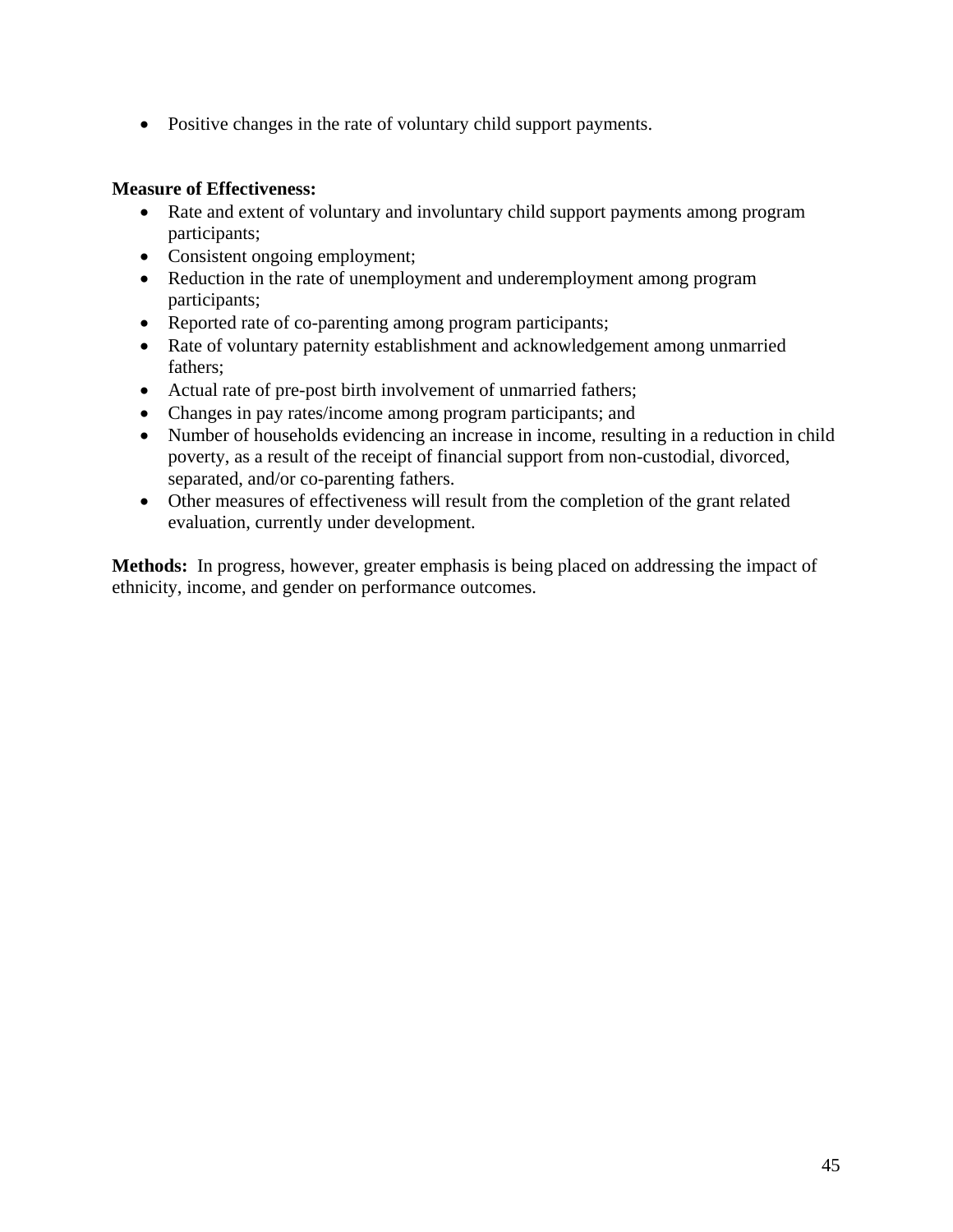#### **Program Name:** Family Supportive Housing

**Program Description**: The DSS Family Supportive Housing Program is composed of two separate components. The overall purpose of the program is to prevent future homelessness among families and to secure and maintain family stability. The newest initiative or component is the Family Supportive Housing Program. It is designed to create permanent and affordable housing opportunities for adults and families who are homeless or at risk of becoming homeless, especially those families evidencing a history of consistent and persistent homelessness due to mental illness, substance abuse, and/or family violence. In order to address some of these systemic, personal, and interpersonal causes of homelessness, this initiative offers supportive services to program participants. DSS provides housing subsidies from its Section 8 or State Rental Assistance (RAP) program for the housing component and funds the supportive services component through an appropriation.

The second initiative is a joint collaboration between DSS and the Department of Children and Families (DCF). The Department provides Section 8 and RAP housing subsidies to DCF families who are participants in the Recovering Families Program. This DCF program supports the reunification and maintenance of stability within these families. DCF provides program oversight and the funding for the contracted supportive services.

**Number of children and families served:** The Family Supportive Housing Initiative aims to have 500 supportive housing units in use within the next five years. The 500 units will include 25 units of supportive housing for families during the current biennial budget period and a proposed increase to 75 family units during the next biennial budget. The department has provided Section 8 and State RAP housing subsidies for over 400 DCF families; the budget provides another 100 subsidies this fiscal year.

#### **Specific long-term goals for the Department are**:

- To provide structurally sound, habitable, safe, affordable apartments combined with health care, social service support, and employment services;
- To develop strategies and tactics that support the reintegration of families with chronic health challenges into the community by addressing their basic needs for housing and ongoing support;
- To prevent or reduce the rate of homelessness among families with children; and
- To support and facilitate family stability and reunification in order to increase selfreliance and self- sufficiency among at-risk families and their children.

**Outcomes:** Specific intended outcomes of DSS' prevention efforts include but are not limited to:

- Decrease in the number of families who are homeless or housed in shelters
- Reduction in number of emergency room visits and hospital inpatient stays.
- Increase in the number of families who become self-reliant and less dependant on public entitlements.
- Reduction in the rate and incidence of relapse within those families with substance abuse issues.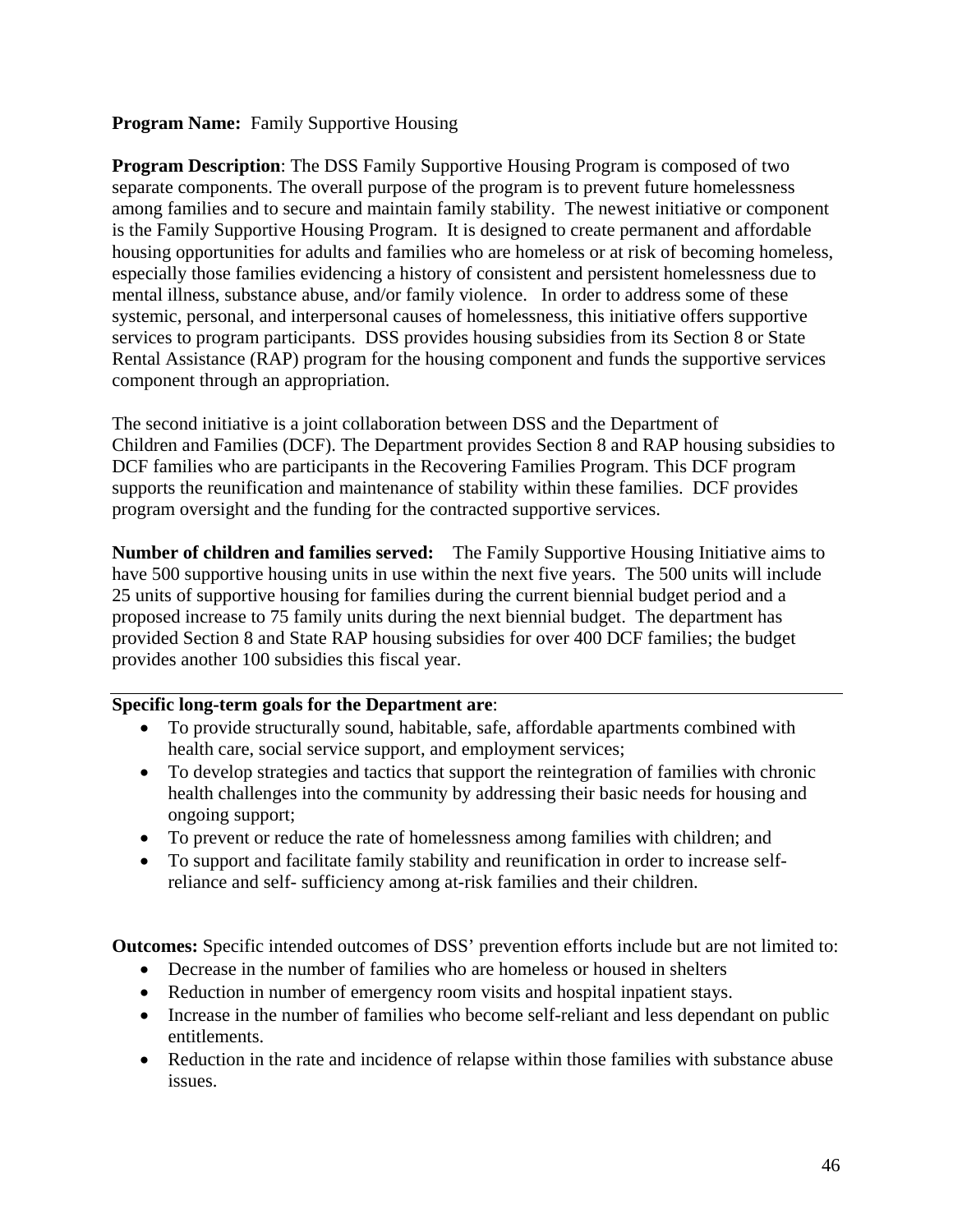- Increase in the number of employed heads of households currently receiving support from DSS.
- Improve the health, employability, earning capacity, self-sufficiency, and other socialeconomic outcomes for families experiencing homelessness.
- Improve developmental and educational outcomes for the children of such families through connections to early childhood education and child care programs as well as more stable involvement in K-12 educational programs.

**Strategies:** Strategies developed to achieve the goals and intended outcomes are:

- In collaboration with shelter providers and community based social service agencies, identify families who are consistently and persistently homeless.
- Develop guidelines for programs and services.
- Create an RFP, review proposals and select service providers for the supportive services component.
- Develop and maintain a multi-media outreach campaign designed to educate the community.
- Identify opportunities and create services, including day care/early care, that can be delivered on site or in close proximity to the housing units**.**
- Encourage sponsors of family projects to establish relationships early on in the project planning with child care and early childhood education providers within the community to secure designated "slots" for children from the supportive housing project.

### **Measure of Effectiveness:**

- Housing occupancy rate and duration.
- Number of episodes or incidence of repeat homelessness among program participants**;**
- The degree or extent to which the person's mental health status remains stable as evidenced by cooperating with treatment plans, in-patent care, number of emergency room visits, observation of social service staff, etc.
- The degree or extent to which the person remains drug/substance free as evidenced by self- report, hospitalization, observable signs of substance use.
- Consistent ongoing employment
- Changes in Income and changes in job or work status. Average monthly income; receipt of SSI/SSDI or other public benefits;
- Severity of existing chronic health conditions (pre and post housing occupancy service receipt), evidence of well child care, preventive health care visits, hospitalizations (prepost assessment)
- Incidence or rate of involvement with the criminal justice system including arrests, number of days incarcerated, etc.
- Evidence of connections/networking within the community
- Client-participant feedback via an objective data collection instrument.
- Using the individualized care or service plan, measurable improvements based on the client contract for needed services.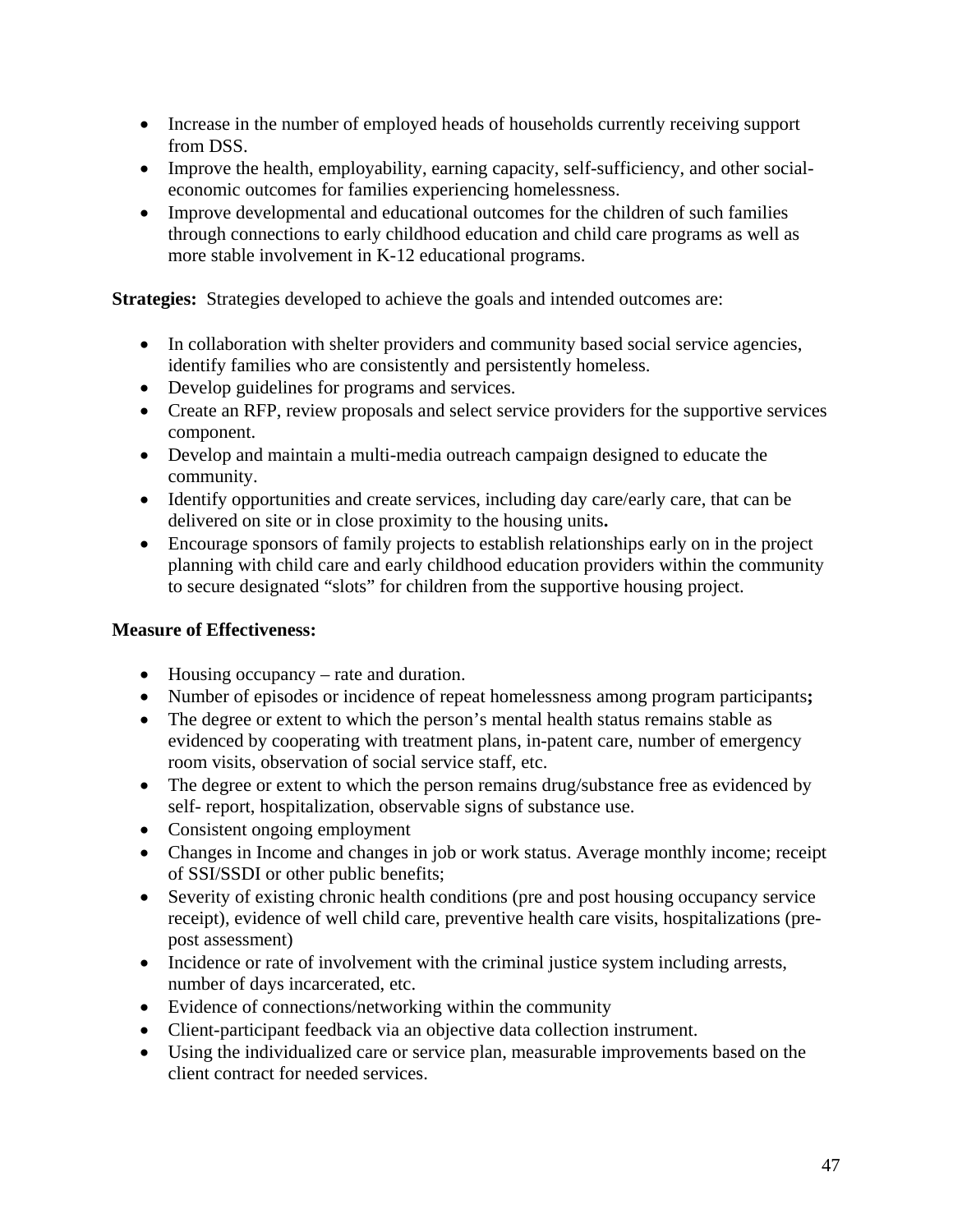• Reported changes in parent-child or family relationships.

The current data collection system used by DSS and its partner agencies indicates that primary prevention programs are meeting stated goals and objectives.

**Methods:** In progress, however, greater emphasis is being placed on addressing the impact of ethnicity, income, and gender on performance outcomes.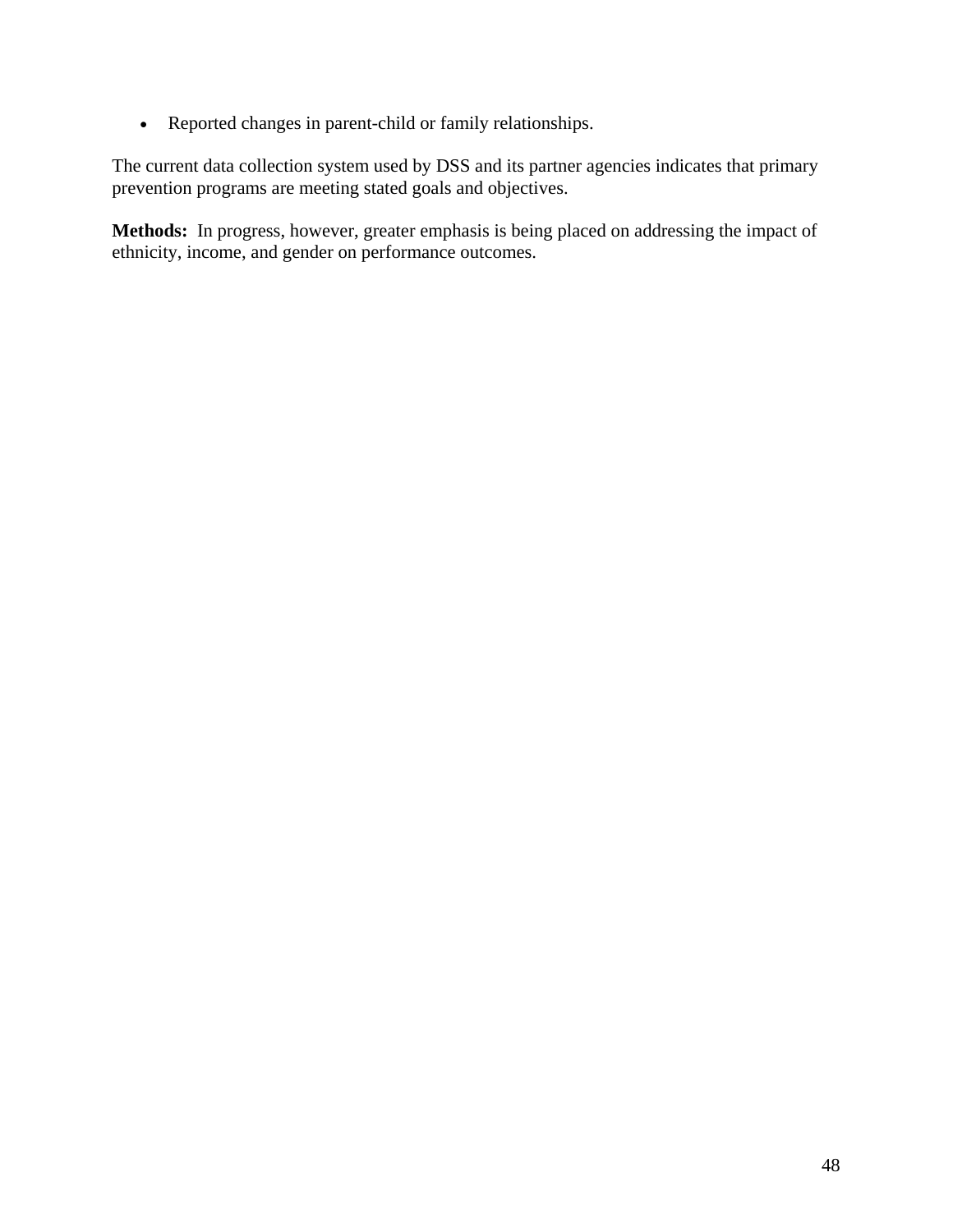#### **Office of Policy and Management**

#### **Program Name:** Neighborhood Youth Center

**Program Description:** The Neighborhood Youth Center Program is designed to increase the range and extent of positive experiences for at-risk urban youth ages twelve through seventeen years. Research findings on delinquency and substance use prevention consistently show that positive youth development approaches work best to prevent these undesirable behaviors in youth. Currently, 12 centers in six cities (Bridgeport, Hartford, New Britain, New Haven, Norwalk and Waterbury) are supported by the Neighborhood Youth Center Program with federal dollars from the U.S. Department of Education.

**Number of children and families served:** An average of 644 youth each day of operations during January – March 2006.

**Long-Term Agency Goals:** Promote positive youth development and thereby reduce crime, delinquency and urban violence.

**Strategies:** The Neighborhood Youth Center Program supports specific local initiatives to increase positive experiences for youth ages 12 through 18 years. Neighborhood Youth Centers **must** include the following seven components.

- 1. Neighborhood Center Setting (safe, appropriate, accepting, accessible and open regular hours)
- 2. Neighborhood Center Staff (qualified, supervised and supported)
- 3. Neighborhood Youth Center Program (appropriate to the age, maturation level, gender, culture, and community needs of its youth clients)
- 4. Parent Involvement (in planning the program initially and on an on-going basis)
- 5. Youth Involvement (many viable opportunities for youth input into the planning and management of the center)
- 6. Applicant Agency (knowledgeable about and actively involved in the neighborhood)
- 7. Evaluation (participation in evaluation efforts)

**Outcomes:** Outcomes that the Office of Policy and Management uses to measure the success of the Neighborhood Youth Center Program include youth's **Satisfaction with the Center, Achievement Motivation**, **Attitudes Toward School**, **Peer Self Efficacy and Level of Substance Use.** In addition, process improvement data; such as **Attendance, Demographic Information** and youth's **Perceptions of Supports and Opportunities** within the programs at the centers; is collected. Summaries of these data are shared with the directors of the centers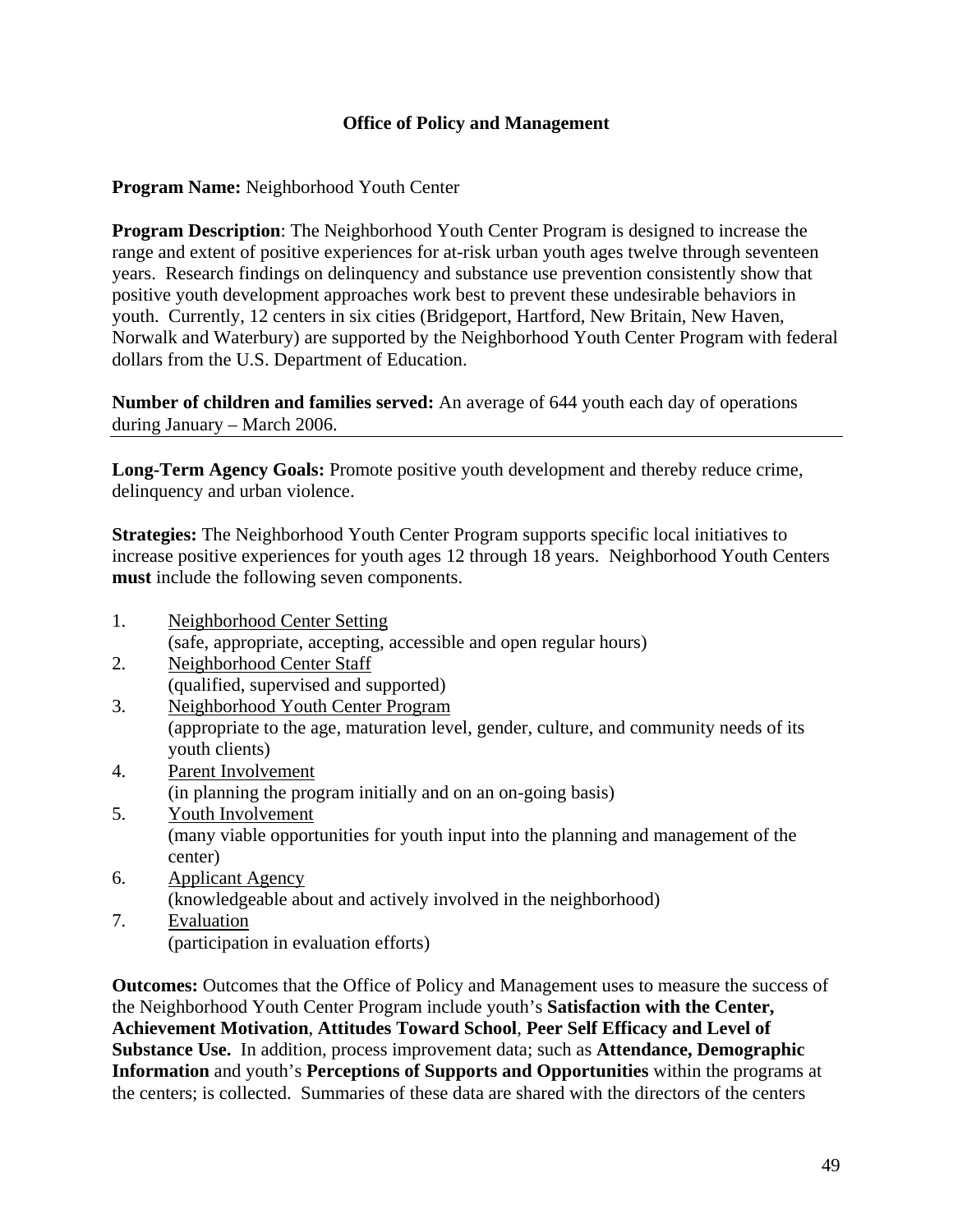who can then work on program improvement plans with technical assistance provided by youth development experts.

**Measure of Effectiveness:** The findings from the outcome evaluations suggest that involvement with the Neighborhood Youth Center Program has a positive influence on youth's attitudes towards school. It also appears that the staff and directors of the Neighborhood Youth Centers derived information of value from their participation in the process evaluation. The collection and interpretation of youth perception data and the development of implementation plans with expert consultation resulted in tangible and positive changes in youth's experiences of the programs. See the full evaluation reports at [http://www.opm.state.ct.us/pdpd1/grants/NYC.HTM.](http://www.opm.state.ct.us/pdpd1/grants/NYC.HTM)

**Methods:** Neighborhood Youth Center Programs are required to provide programs that are appropriate to the populations they serve.

**Program Name:** Norwich Pilot Reintegration Education Program (PREP)

**Program Description:** PREP is designed to successfully reintegrate juvenile offenders back into school following their release from adult and juvenile detention, the Connecticut Juvenile Training School, Department of Children and Families' residential placements, and the Department of Correction.

PREP had three primary objectives: (1) to promote information sharing among various public and private agencies involved in the lives of youth; (2) to create a single point of contact within the Norwich Public Schools for youth leaving detention or placement; and, (3) to implement short-term academic programs to increase the likelihood that youth will complete their education.

**Number of children and families served:** a total of 2l students were referred to the Program for the period of October 2004-December 2005 (the initial goal was to serve 10 students per year).

**Long-Term Agency Goals:** Successfully reintegrate juvenile offenders back into school following their release from adult and juvenile detention, the Connecticut Juvenile Training School, Department of Children and Families' residential placements, and the Department of **Correction** 

**Strategies:** Establishing a single point of contact and providing short-term alternative education services.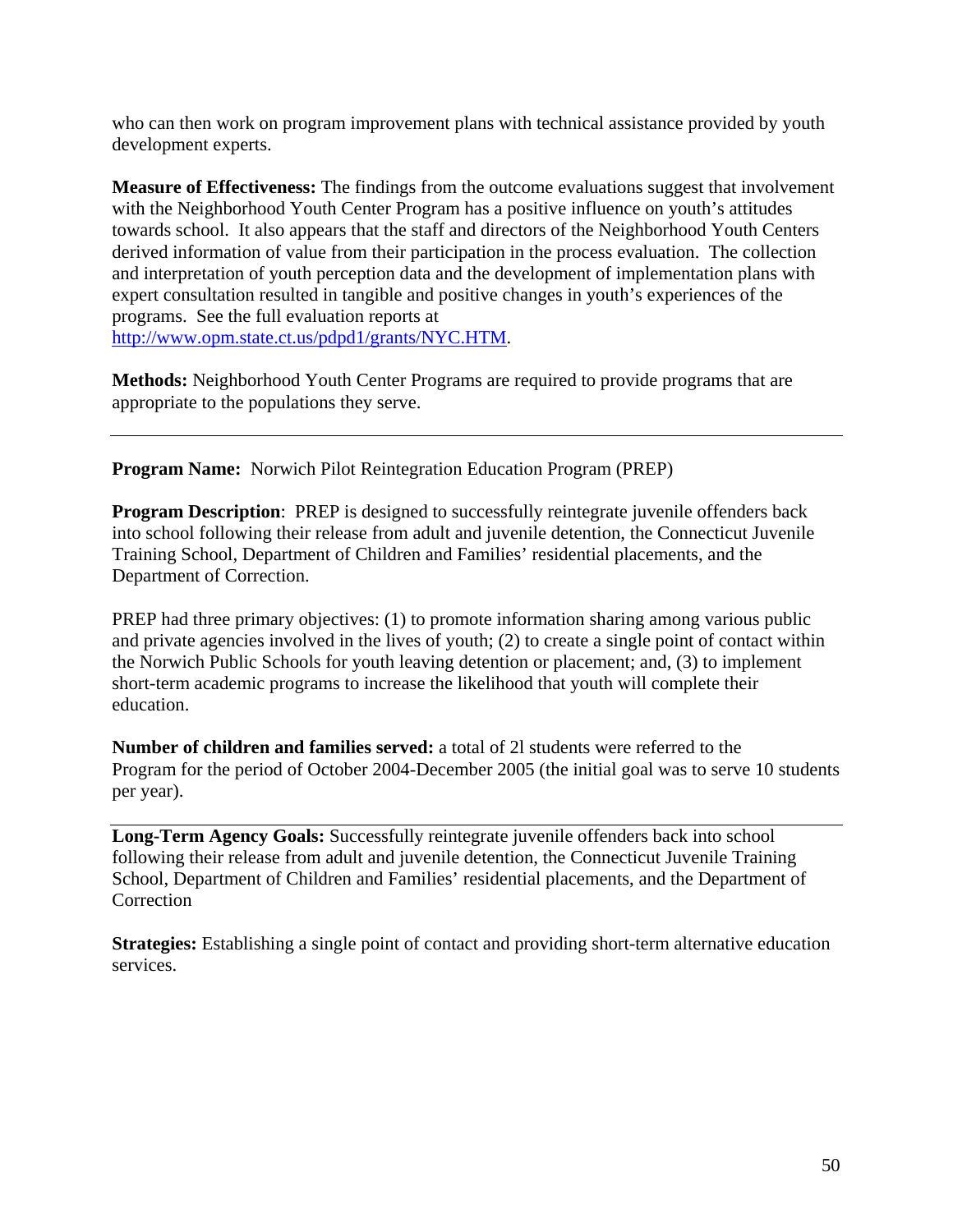**Measure of Effectiveness:** Central Connecticut State University (CCSU) conducted an evaluation of PREP; the evaluation focused on 'process measures" to determine how closely the Norwich PREP followed the program model and to what success it had in achieving its stated goals and objectives. The CCSU findings were that:

- The Norwich PREP successfully achieved both of its primary goals (to provide a single point of contact and to provide short and long term academic support services for students).
- A re-entry center was established at Norwich High School with a PREP coordinator.
- The PREP coordinator became a valuable resource for the entire school; she helped refer PREP and non PREP students to outside agencies for additional services.

Overall, the Norwich PREP is following the PREP model and has achieved the goals that were stated in the school district's grant proposal. The study was not able to conclude whether this program has produced long term successes, however, the evaluators were confident that this program will be successful if it maintains its current level of implementation.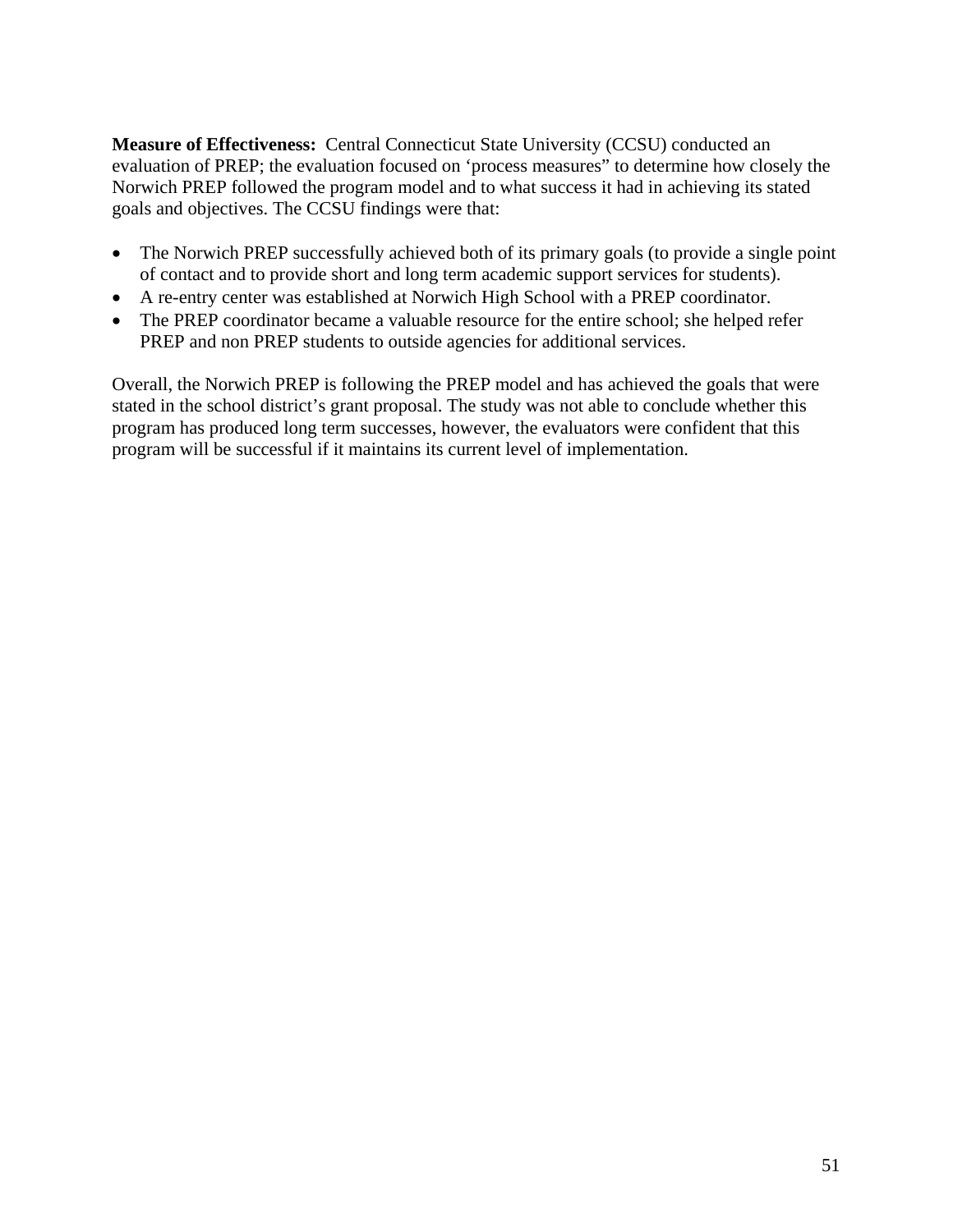#### **Appendix A Child Poverty and Prevention Council State Agency Subcommittee Membership**

Marybeth Bondaies Office of Health Care Access

Lisa Davis Department of Public Health

Patricia Downs Department of Economic Community Development

 Anne Foley Office of Policy and Management

Karen Foley-Schain Children's Trust Fund

Sylvia Gafford-Alexander Department of Social Services

David Guttchen Office of Policy and Management

Deanna Lia Department of Children and Families

Valerie Lewis Department of Higher Education Mary Marcial Department of Correction

John McCarthy Department of Labor

Karen Ohrenberger Department of Mental Health and Addiction **Services** 

Julia O'Leary Court Support Services Division

Christine Pollio Department of Mental Retardation

Charlene Russell-Tucker Department of Education

Dennis King Department of Transportation

John Swift Office of Workforce Competitiveness

Pamela Trotman Office of Policy and Management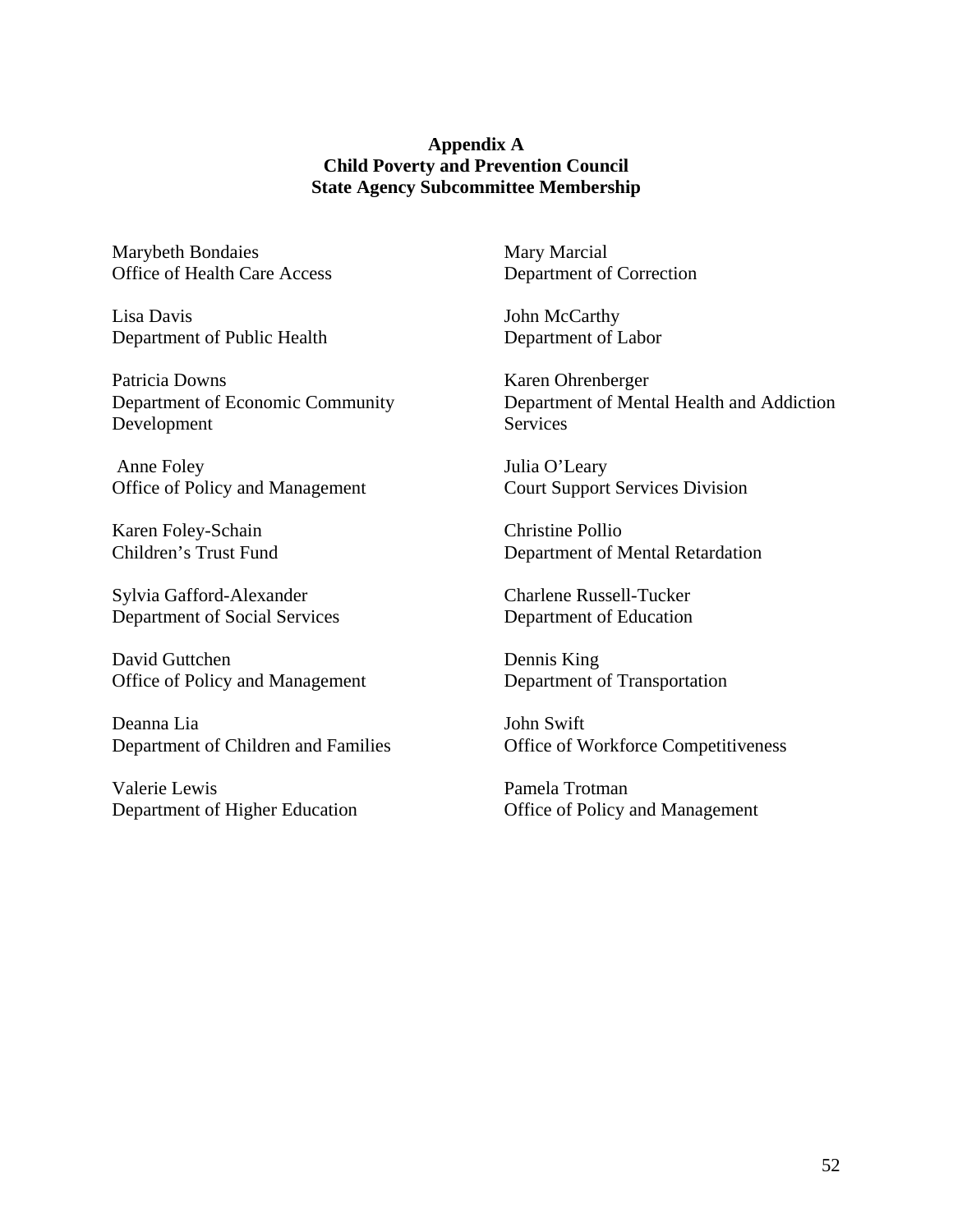**Appendix B** 



### *Substitute House Bill No. 5254*

# *Public Act No. 06-179*

#### *AN ACT CONCERNING STATE INVESTMENT IN PREVENTION AND CHILD POVERTY REDUCTION AND THE MERGER OF THE STATE PREVENTION AND CHILD POVERTY COUNCILS.*

Be it enacted by the Senate and House of Representatives in General Assembly convened:

Section 1. Section 4-67v of the general statutes is repealed and the following is substituted in lieu thereof (*Effective October 1, 2006*):

For the biennial budget for the fiscal years commencing July 1, **[**2003, and ending June 30, 2005**]** 2007, and July 1, 2008, the Governor's budget document shall, within available appropriations, include a prevention report **[**presenting**]** that corresponds with the prevention goals established in section 4-67x, as amended by this act. The prevention report shall:

(1) Present in detail for each fiscal year of **[**such**]** the biennium the Governor's recommendation for appropriations for prevention services classified by those budgeted agencies **[**involved in the State Prevention Council and showing,**]** that provide prevention services to children, youth and families;

(2) Indicate the state's progress toward meeting the goal that, by the year 2020, at least ten per cent of total recommended appropriations for each such budgeted agency be allocated for prevention services; and

(3) Include, for each applicable budgeted agency and **[**its subdivisions,**]** any division, bureau or other unit of the agency, (A) a list of agency programs that provide prevention services,  $(B)$  the actual prevention services expenditures for the fiscal year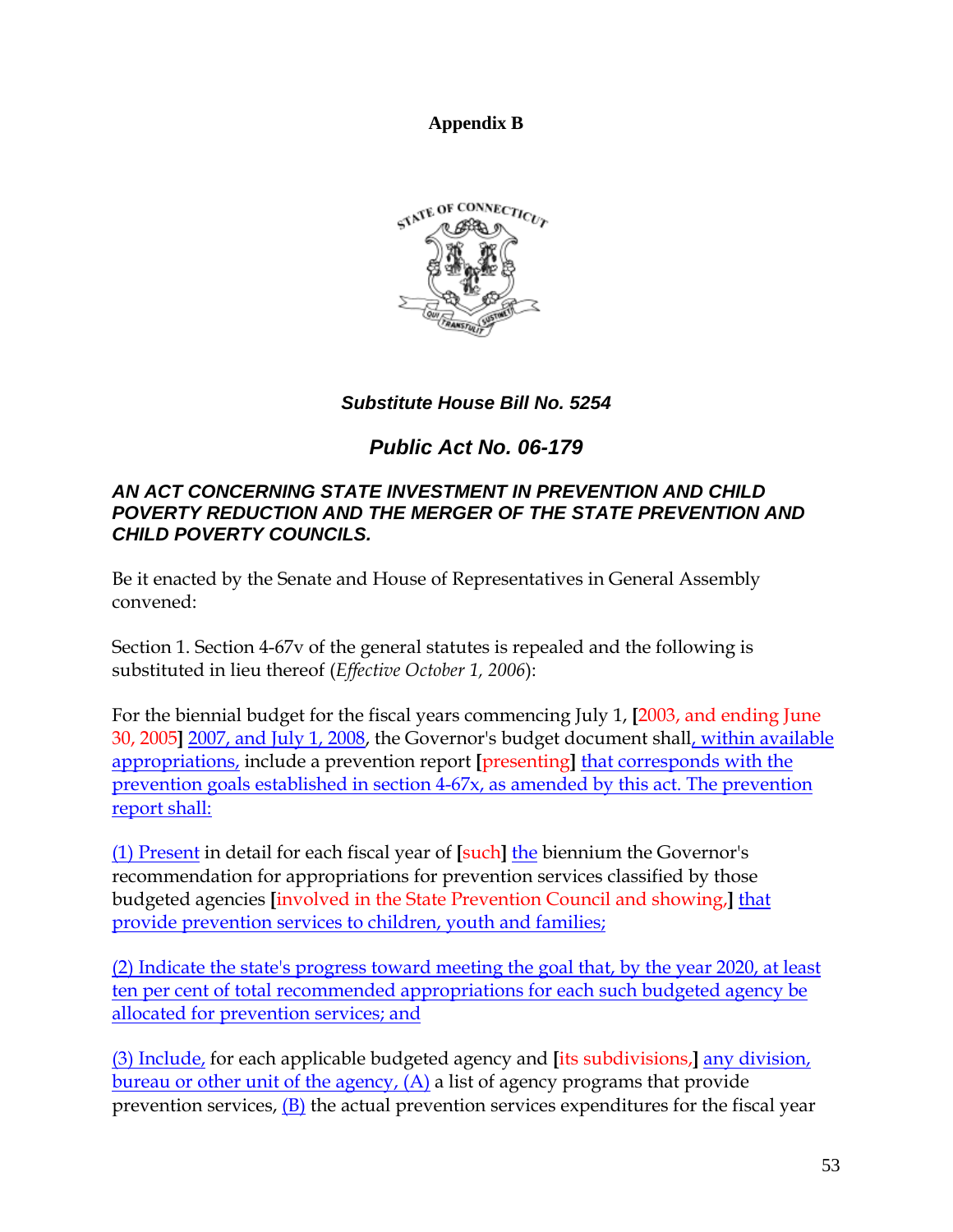**[**ending June 30, 2003**]** preceding the biennium, by program, (C) the estimated prevention services expenditures for the first fiscal year **[**commencing July 1, 2003, and**]** of the biennium, (D) an identification of research-based prevention services programs, **[**. The Governor's budget shall also include**]** and (E) a summary of all prevention services by each applicable budgeted agency **[**,**]** identifying the total for prevention services included in the budget.

Sec. 2. Section 4-67s of the general statutes is repealed and the following is substituted in lieu thereof (*Effective October 1, 2006*):

As used in sections 4-67s to **[**4-67v**]** 4-67x, inclusive, as amended by this act:

(1) "Prevention" means policies and programs that promote healthy, safe and productive lives and reduce the likelihood of crime, violence, substance abuse, illness, academic failure and other socially destructive behaviors.

(2) "Research-based prevention" means those prevention programs as defined in this section that have been rigorously evaluated and are found to be effective or represent best practices.

Sec. 3. Section 4-67x of the 2006 supplement to the general statutes is repealed and the following is substituted in lieu thereof (*Effective October 1, 2006*):

(a)  $(1)$  There shall be a Child Poverty and Prevention Council consisting of the following members or their designees: The Secretary of the Office of Policy and Management, the president pro tempore of the Senate, the speaker of the House of Representatives, the minority leader of the Senate and the minority leader of the House of Representatives, the Commissioners of Children and Families, Social Services, Correction, Mental Retardation, Mental Health and Addiction Services, Transportation, Public Health, Education, Economic and Community Development and Health Care Access, the Labor Commissioner, the Chief Court Administrator, the Chairman of the Board of Governors for Higher Education, the Child Advocate, **[**the chairperson of the State Prevention Council,**]** the chairperson of the Children's Trust Fund and the executive directors of the Commission on Children and the Commission on Human Rights and Opportunities. The Secretary of the Office of Policy and Management, or the secretary's designee, shall be the chairperson of the council. The council shall (1) develop and promote the implementation of a ten-year plan, to begin June 8, 2004, to reduce the number of children living in poverty in the state by fifty per cent, and (2) within available appropriations, establish prevention goals and recommendations and measure prevention service outcomes in accordance with this section in order to promote the health and well-being of children and families.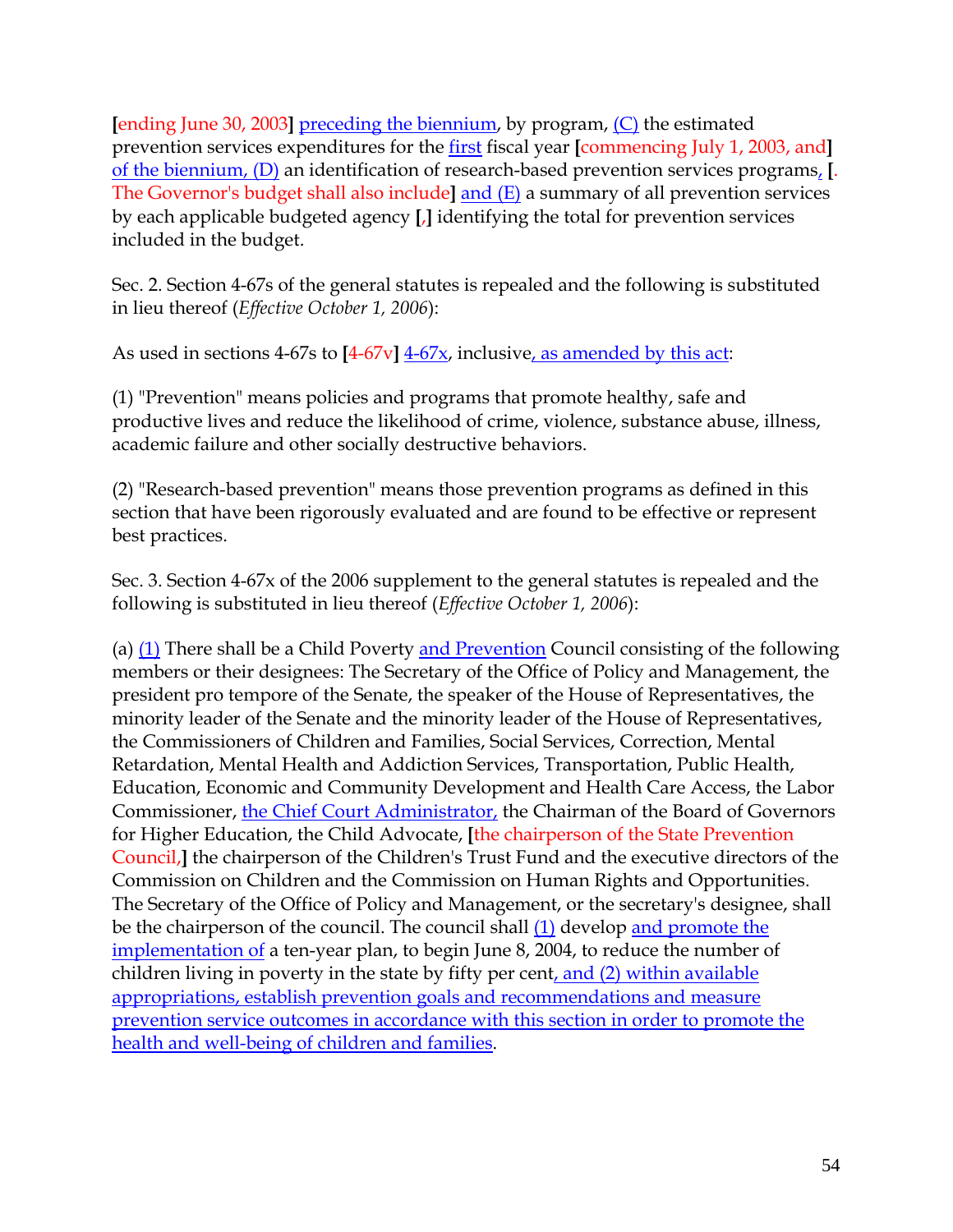(b) The ten-year plan shall contain: (1) An identification and analysis of the occurrence of child poverty in the state, (2) an analysis of the long-term effects of child poverty on children, their families and their communities, (3) an analysis of costs of child poverty to municipalities and the state, (4) an inventory of state-wide public and private programs that address child poverty, (5) the percentage of the target population served by such programs and the current state funding levels, if any, for such programs, (6) an identification and analysis of any deficiencies or inefficiencies of such programs, and (7) procedures and priorities for implementing strategies to achieve a fifty per cent reduction in child poverty in the state by June 30, 2014. Such procedures and priorities shall include, but not be limited to, (A) vocational training and placement to promote career progression for parents of children living in poverty, (B) educational opportunities, including higher education opportunities, and advancement for such parents and children, including, but not limited to, preliteracy, literacy and family literacy programs, (C) housing for such parents and children, (D) day care and afterschool programs and mentoring programs for such children and for single parents, (E) health care access for such parents and children, including access to mental health services and family planning, (F) treatment programs and services, including substance abuse programs and services, for such parents and children, and (G) accessible childhood nutrition programs.

(c) In developing the ten-year plan, the council shall consult with experts and providers of services to children living in poverty and parents of such children. The council shall hold at least one public hearing on the plan. After the public hearing, the council may make any modifications that the members deem necessary based on testimony given at the public hearing.

(d) Funds from private and public sources may be accepted and utilized by the council to develop and implement the plan and the provisions of this section.

(e) Not later than January 1, 2005, the council shall submit the plan, in accordance with section 11-4a, to the joint standing committees of the General Assembly having cognizance of matters relating to appropriations and human services and to the select committee of the General Assembly having cognizance of matters relating to children, along with any recommendations for legislation and funding necessary to implement the plan.

(f) (1) On or before January 1, 2006, and annually thereafter, until January 1, 2015, the council shall report, in accordance with section 11-4a, to the joint standing committees of the General Assembly having cognizance of matters relating to appropriations and human services and to the select committee of the General Assembly having cognizance of matters relating to children on the implementation of the plan, progress made toward meeting the child poverty reduction goal specified in subsection (a) of this section and the extent to which state actions are in conformity with the plan. The council shall meet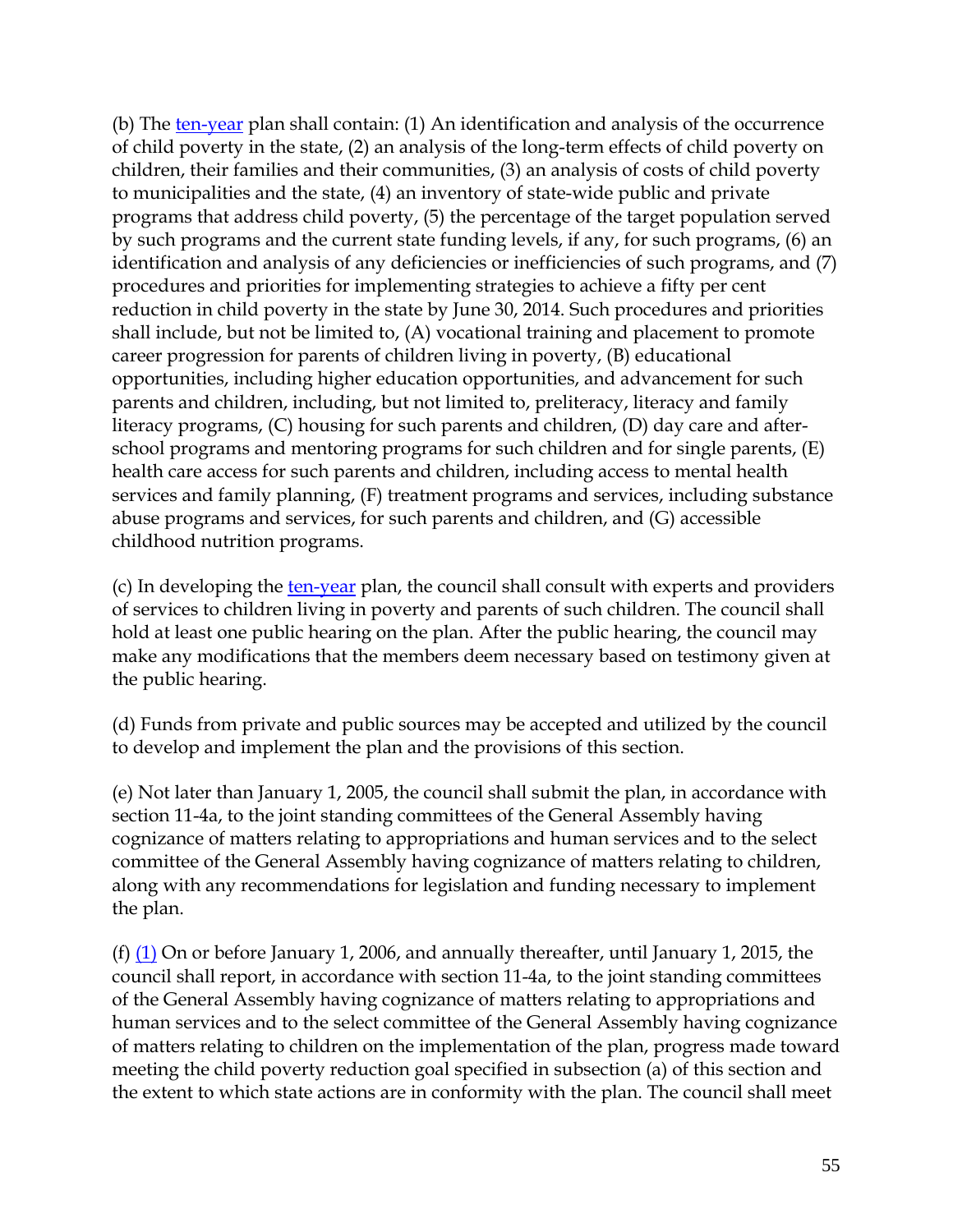at least two times annually **[**to review and coordinate state agency efforts to meet the child poverty reduction goal specified in subsection (a) of this section**]** for the purposes set forth in this section.

(2) On or before January 1, 2007, the council shall, within available appropriations, report, in accordance with section 11-4a, to the Governor and the joint standing committees of the General Assembly having cognizance of matters relating to appropriations, education, human services and public health and to the select committee of the General Assembly having cognizance of matters relating to children, on the state's progress in prioritizing expenditures in budgeted state agencies with membership on the council in order to fund prevention services. The report shall include (A) a summary of measurable gains made toward the child poverty and prevention goals established in this section; (B) a copy of each such agency's report on prevention services submitted to the council pursuant to this subsection (g) of this section; (C) examples of successful interagency collaborations to meet the child poverty and prevention goals established in this section; and (D) recommendations for prevention investment and budget priorities. In developing such recommendations, the council shall consult with experts and providers of services to children and families.

(g) (1) On or before November 1, 2006, and on or before November 1, 2007, each budgeted state agency with membership on the council that provides prevention services to children shall, within available appropriations, report to the council in accordance with this subsection.

(2) Each agency report shall include at least two prevention services for the report due on or before November 1, 2006, and the report due on or before November 1, 2007, not to exceed the actual number of prevention services provided by the agency. For each prevention service reported by the agency, the agency report shall include (A) a statement of the number of children and families served, (B) a description of the preventive purposes of the service, (C) for the report due on or before November 1, 2007, a description of performance-based standards and outcomes included in relevant contracts pursuant to subsection (h) of this section, and (D) any performance-based vendor accountability protocols.

(3) Each agency report shall also include (A) long-term agency goals, strategies and outcomes to promote the health and well-being of children and families, (B) overall findings on the effectiveness of prevention within such agency, (C) a statement of whether there are methods used by such agency to reduce disparities in child performance and outcomes by race, income level and gender, and a description of such methods, if any, and (D) other information the agency head deems relevant to demonstrate the preventive value of services provided by the agency. Long-term agency goals, strategies and outcomes reported under this subdivision may include, but need not be limited to, the following: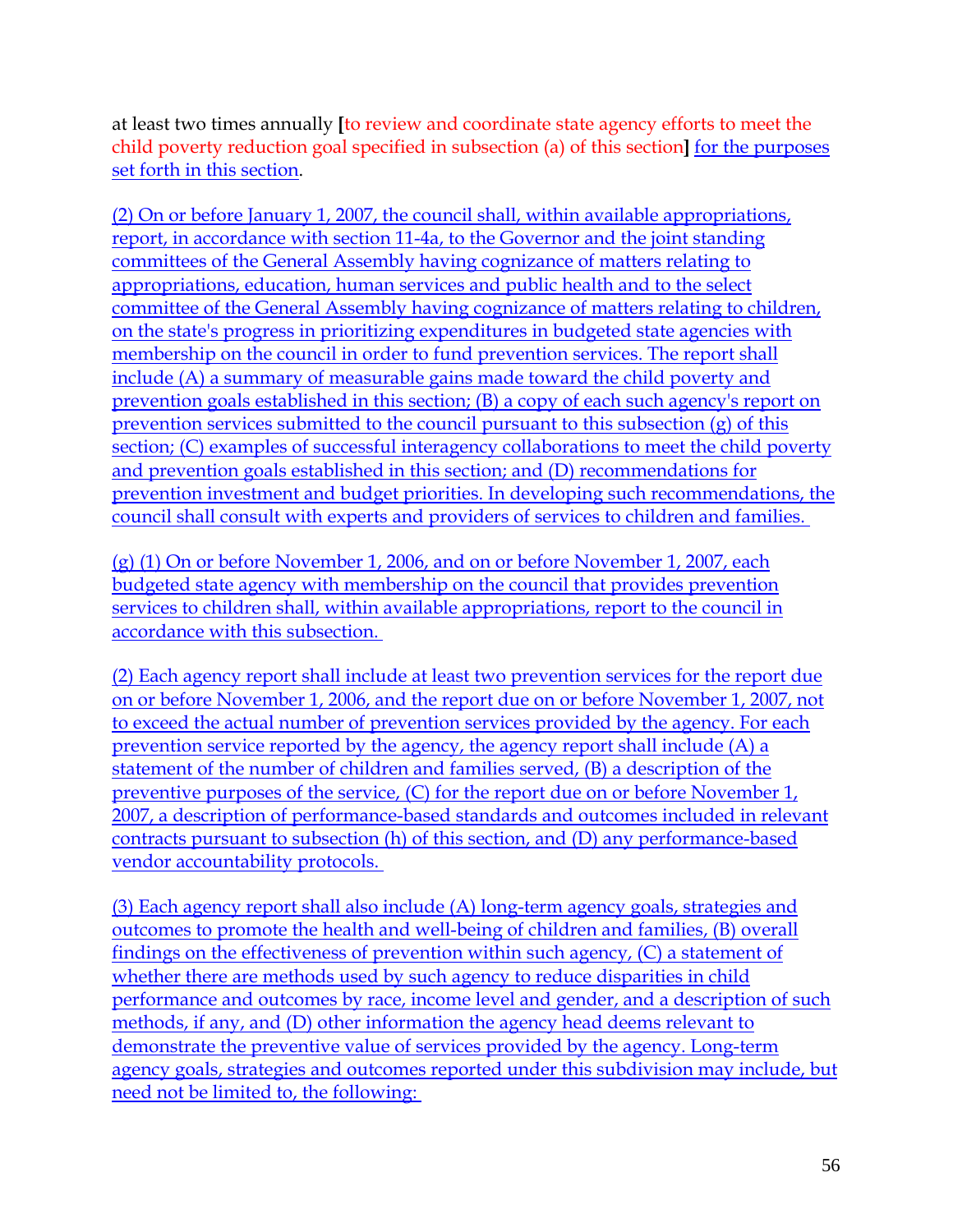(i) With respect to health goals, increasing (I) the number of healthy pregnant women and newborns, (II) the number of youths who adopt healthy behaviors, and (III) access to health care for children and families;

(ii) With respect to education goals, increasing the number of children who (I) are ready for school at an appropriate age, (II) learn to read by third grade, (III) succeed in school, (IV) graduate from high school, and (V) successfully obtain and maintain employment as adults;

(iii) With respect to safety goals, decreasing (I) the rate of child neglect and abuse, (II) the number of children who are unsupervised after school, (III) the incidence of child and youth suicide, and (IV) the incidence of juvenile crime; and

(iv) With respect to housing goals, increasing access to stable and adequate housing.

**[**(g)**]** (h) Not later than July 1, 2006, the Office of Policy and Management shall, within available appropriations, develop a protocol requiring state contracts for programs aimed at reducing poverty for children and families to include performance-based standards and outcome measures related to the child poverty reduction goal specified in subsection (a) of this section. Not later than July 1, 2007, the Office of Policy and Management shall, within available appropriations, require such state contracts to include such performance-based standards and outcomes. The Secretary of the Office of Policy and Management may consult with the Commission on Children to identify academic, private and other available funding sources and may accept and utilize funds from private and public sources to implement the provisions of this section.

**[**(h)**]** (i) For purposes of this section, the Secretary of the Office of Policy and Management, or the secretary's designee, shall be responsible for coordinating all necessary activities, including, but not limited to, scheduling and presiding over meetings and public hearings.

**[**(i)**]** (j) The council shall terminate on June 30, 2015.

Sec. 4. Section 17b-16 of the 2006 supplement to the general statutes is repealed and the following is substituted in lieu thereof (*Effective October 1, 2006*):

The Labor Department, in cooperation with the Department of Social Services, shall provide information and assistance in obtaining, within available appropriations, the federal earned income credit established pursuant to 26 USC 32, to each applicant for or recipient of assistance from the department. The Labor Department, in cooperation with the Department of Revenue Services, shall promote the earned income credit program to recipients of benefits pursuant to section 17b-112. The Department of Social Services, in consultation with the Child Poverty and Prevention Council established in section 4